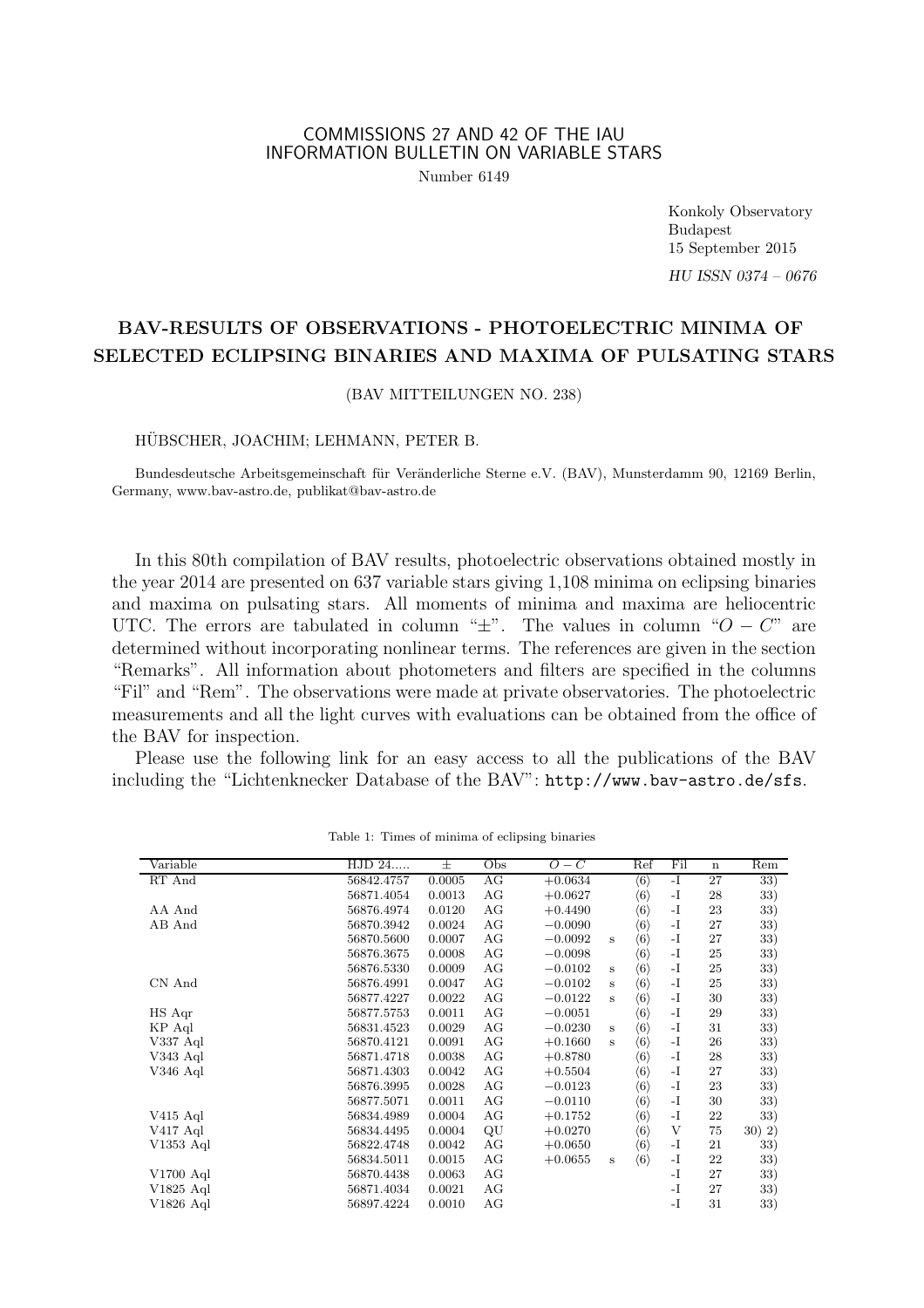|                              |                          | Table 1: cont.   |                 |                        |                    |                                            |                   |          |            |
|------------------------------|--------------------------|------------------|-----------------|------------------------|--------------------|--------------------------------------------|-------------------|----------|------------|
| Variable                     | HJD 24                   | $_{\pm}$         | Obs             | $O-C$                  |                    | Ref                                        | Fil               | $\bf n$  | Rem        |
| AH Aur                       | 56713.3592               | 0.0019           | $_{\rm JU}$     | $-0.0264$              | $\,$ s             | $\langle 6 \rangle$                        | $\mathbf{o}$      | 72       | 29)        |
|                              | 56734.3594               | 0.0020           | AG<br>$\rm{J}U$ | $-0.0257$              |                    | $\langle 6 \rangle$                        | -1                | 34       | 33)        |
| AP Aur<br>CI Aur             | 56686.4319<br>56725.4462 | 0.0014<br>0.0041 | AG              | $+0.1063$<br>$+0.0042$ | $\bf S$            | $\langle 6 \rangle$                        | $\mathbf O$<br>-I | 89<br>33 | 29)<br>33) |
| CL Aur                       | 56725.4595               | 0.0069           | AG              | $+0.0246$              | $\bf S$            | $\langle 6 \rangle$<br>$\langle 6 \rangle$ | -I                | 34       | 33)        |
| DN Aur                       | 56701.4287               | 0.0024           | AG              | $+0.0009$              | $\,$ s             | $\langle 6 \rangle$                        | -1                | 30       | 33)        |
| FN Aur                       | 56709.4899               | 0.0007           | FR              | $+0.0074$              |                    | $\langle 6 \rangle$                        | -I                | 47       | 33)        |
|                              | 56730.3446               | 0.0041           | FR              | $+0.0043$              | $\bf S$            | $\langle 6 \rangle$                        | $\mathbf{-I}$     | 26       | 33)        |
| FO Aur                       | 56709.5137               | 0.0004           | FR              | $-0.0360$              | $\bf S$            | $\langle 6 \rangle$                        | -1                | 56       | 33)        |
|                              | 56725.3683               | 0.0009           | AG              | $-0.0418$              | $\rm s$            | $\langle 6 \rangle$                        | -I                | 35       | 33)        |
| GI Aur                       | 56734.3247               | 0.0019           | AG              | $+0.0015$              |                    | $\langle 6 \rangle$                        | -1                | 35       | 33)        |
| HP Aur                       | 56701.4011               | 0.0008           | AG              | $+0.0018$              |                    | $\langle 6 \rangle$                        | -I                | 31       | 33)        |
| IM Aur                       | 56713.4393               | 0.0044           | AG              | $-0.0002$              | $\,$ s             | $\langle 6 \rangle$                        | $\mathbf{-I}$     | 35       | 33)        |
| KO Aur                       | 56728.3665               | 0.0006           | AG              | $+0.0000$              |                    | $\langle 6 \rangle$                        | -I                | 28       | 33)        |
| KU Aur                       | 56729.3444               | 0.0014           | $\rm{J}U$       | $+0.0244$              |                    | $\langle 6 \rangle$                        | $\mathbf{o}$      | 29       | 29)        |
| MO Aur                       | 56725.4328               | 0.0070           | AG              | $-0.0054$              |                    | $\langle 6 \rangle$                        | -I                | 40       | 33)        |
| NN Aur<br>OZ Aur             | 56729.4596<br>56701.3643 | 0.0005<br>0.0188 | FR<br>AG        | $-0.0039$              |                    | $\langle 6 \rangle$                        | -I<br>-I          | 50<br>30 | 33)<br>33) |
| V410 Aur                     | 56701.4348               | 0.0021           | AG              | $+0.0163$              |                    | $\langle 6 \rangle$                        | V                 | 30       | 33)        |
| V432 Aur                     | 56713.3069               | 0.0075           | AG              | $-0.0053$              | $\bf S$            | $\langle 6 \rangle$                        | -I                | 39       | 33)        |
| V459 Aur                     | 56698.5448               | 0.0018           | AG              |                        |                    |                                            | -I                | 64       | 33)        |
| $V562$ Aur                   | 56701.4374               | 0.0018           | AG              |                        |                    |                                            | -I                | 30       | 33)        |
| V599 Aur                     | 56701.2845               | 0.0016           | AG              | $+0.0055$              | $\,$ s             | $\langle 6 \rangle$                        | -I                | 29       | 33)        |
|                              | 56701.4446               | 0.0003           | AG              | $+0.0073$              |                    | $\langle 6 \rangle$                        | -I                | 29       | 33)        |
| V610 Aur                     | 56725.4057               | 0.0071           | AG              |                        |                    |                                            | -I                | 40       | 33)        |
| V618 Aur                     | 56709.3049               | 0.0008           | FR              |                        |                    |                                            | -I                | 136      | 33)        |
| V640 Aur                     | 56747.2862               | 0.0004           | FR              | $-0.0202\,$            |                    | $\langle 6 \rangle$                        | -I                | 113      | 33)        |
|                              | 56747.4502               | 0.0020           | FR              | $-0.0202$              | $\bf S$            | $\langle 6 \rangle$                        | $\mathbf{-I}$     | 113      | 33)        |
| SU Boo                       | 56747.5087               | 0.0022           | AG              | $-0.0081$              |                    | $\langle 6 \rangle$                        | -I                | 43       | 33)        |
| $\mathcal{T}\mathcal{Y}$ Boo | 56817.3745               | 0.0010           | WTR             | $-0.0105$              | $\bf S$            | $\langle 6 \rangle$                        | $\mathbf O$       | 66       | 28)        |
| TZ Boo                       | 56736.5085               | 0.0007           | AG              | $-0.0075$              | $\,$ s             | $\langle 6 \rangle$                        | -I<br>-I          | 43       | 33)        |
|                              | 56736.6558<br>56744.3858 | 0.0002<br>0.0021 | AG<br>AG        | $-0.0088$<br>$-0.0050$ |                    | $\langle 6 \rangle$<br>$\langle 6 \rangle$ | -I                | 43<br>49 | 33)<br>33) |
|                              | 56744.5334               | 0.0012           | AG              | $-0.0060$              | $\bf S$            | $\langle 6 \rangle$                        | $\mathbf{-I}$     | 49       | 33)        |
|                              | 56815.4053               | 0.0010           | <b>WTR</b>      | $-0.0071$              |                    | $\langle 6 \rangle$                        | $\mathbf O$       | 81       | 28)        |
| UW Boo                       | 56772.5736               | 0.0151           | AG              | $+0.0086$              | $\,$ s             | $\langle 6 \rangle$                        | -I                | 182      | 33)        |
| VW Boo                       | 56798.4489               | 0.0001           | AG              | $-0.0067$              |                    | $\langle 6 \rangle$                        | -I                | 29       | 33)        |
| YY Boo                       | 56728.4899               | 0.0021           | AG              | $+0.0161$              |                    | $\langle 3 \rangle$                        | -I                | 34       | 33)        |
| AC Boo                       | 56725.6408               | 0.0014           | SCI             | $+0.0100$              | $\bf S$            | $\langle 6 \rangle$                        | $\mathbf O$       | 78       | 29)        |
|                              | 56728.4608               | 0.0003           | FR              | $+0.0103$              | $\,$ s             | $\langle 6 \rangle$                        | -1                | 100      | 33)        |
|                              | 56728.6354               | 0.0002           | FR              | $+0.0087$              |                    | $\langle 6 \rangle$                        | -I                | 100      | 33)        |
|                              | 56730.3968               | 0.0044           | AG              | $+0.0079$              |                    | $\langle 6 \rangle$                        | -1                | 46       | 33)        |
|                              | 56730.5760               | 0.0026           | AG              | $+0.0109$              | $\,$ s             | $\langle 6 \rangle$                        | -I                | 46       | 33)        |
|                              | 56734.6256               | 0.0014           | SCI             | $+0.0073$              |                    | $\langle 6 \rangle$                        | $\mathbf{o}$      | 138      | 29)        |
|                              | 56736.3884               | 0.0025           | AG              | $+0.0079$              |                    | $\langle 6 \rangle$                        | -I                | 43       | 33)        |
|                              | 56736.5674<br>56744.3220 | 0.0014<br>0.0033 | AG<br>AG        | $+0.0107$              | s                  | $\langle 6 \rangle$<br>$\langle 6 \rangle$ | -1<br>-1          | 43<br>50 | 33)<br>33) |
|                              | 56744.4964               | 0.0024           | AG              | $+0.0114$<br>$+0.0096$ | $\bf S$            | $\langle 6 \rangle$                        | -1                | 50       | 33)        |
|                              | 56747.3157               | 0.0021           | AG              | $+0.0093$              |                    | $\langle 6 \rangle$                        | -1                | 41       | 33)        |
|                              | 56747.4926               | 0.0008           | AG              | $+0.0100$              | $\bf S$            | $\langle 6 \rangle$                        | -I                | 41       | 33)        |
|                              | 56757.3653               | 0.0028           | SCI             | $+0.0141$              | $\bf S$            | $\langle 6 \rangle$                        | $\mathbf O$       | 79       | 29)        |
|                              | 56757.5408               | 0.0031           | SCI             | $+0.0134$              |                    | $\langle 6 \rangle$                        | $\mathbf O$       | 63       | 29)        |
|                              | 56782.3844               | 0.0023           | SCI             | $+0.0093$              | $\bf S$            | $\langle 6 \rangle$                        | $\mathbf O$       | 100      | 29)        |
|                              | 56782.5613               | 0.0016           | SCI             | $+0.0100$              |                    | $\langle 6 \rangle$                        | $\mathbf O$       | 104      | 29)        |
| AD Boo                       | 56798.4446               | 0.0010           | AG              | $+0.0013$              |                    | $\langle 6 \rangle$                        | -I                | 28       | 33)        |
| <b>BW</b> Boo                | $56730.3639\,$           | 0.0023           | AG              | $-0.0056$              |                    | $\langle 6 \rangle$                        | -1                | 46       | 33)        |
| CK Boo                       | 56750.4725               | 0.0056           | AG              | $-0.0180$              |                    | $\langle 6 \rangle$                        | V                 | 66       | 33)        |
| CV Boo                       | 56746.5405               | 0.0004           | AG              | $-0.0002$              |                    | $\langle 6 \rangle$                        | -1                | 59       | 33)        |
|                              | 56764.3268               | 0.0066           | AG              | $-0.0008$              |                    | $\langle 6 \rangle$                        | -1                | 27       | 33)        |
| DU Boo                       | 56783.3850               | 0.0019           | AG              | $+0.0001$              | $\bf S$            | $\langle 6 \rangle$                        | -1                | 36       | 33)        |
|                              | 56730.4753<br>56747.3752 | 0.0175<br>0.0093 | AG<br>AG        | $+0.0230$<br>$+0.0287$ | $\bf S$<br>$\bf S$ | $\langle 6 \rangle$<br>$\langle 6 \rangle$ | -1<br>-1          | 46<br>41 | 33)<br>33) |
| EF Boo                       | 56728.5183               | 0.0014           | SCI             | $+0.0058$              |                    | $\langle 6 \rangle$                        | $\mathbf O$       | 166      | 29)        |
|                              | 56730.4099               | 0.0017           | AG              | $+0.0051$              | $\bf S$            | $\langle 6 \rangle$                        | -I                | 46       | 33)        |
|                              | 56730.6205               | 0.0014           | AG              | $+0.0054$              |                    | $\langle 6 \rangle$                        | -1                | 46       | 33)        |
|                              | 56736.5072               | 0.0019           | AG              | $+0.0049$              |                    | $\langle 6 \rangle$                        | -1                | 43       | 33)        |
|                              | 56747.4409               | 0.0030           | AG              | $+0.0052$              |                    | $\langle 6 \rangle$                        | -1                | 39       | 33)        |
| EM Boo                       | 56764.4955               | 0.0023           | AG              |                        |                    |                                            | -I                | 32       | 33)        |
| ET Boo                       | 56728.5749               | 0.0002           | FR              | $-0.0076$              |                    | $\langle 6 \rangle$                        | -I                | 68       | 33)        |
|                              | 56730.5103               | 0.0015           | AG              | $-0.0074$              |                    | $\langle 6 \rangle$                        | -1                | 46       | 33)        |
|                              | 56736.6392               | 0.0010           | AG              | $-0.0063$              | $\bf S$            | $\langle 6 \rangle$                        | -1                | 43       | 33)        |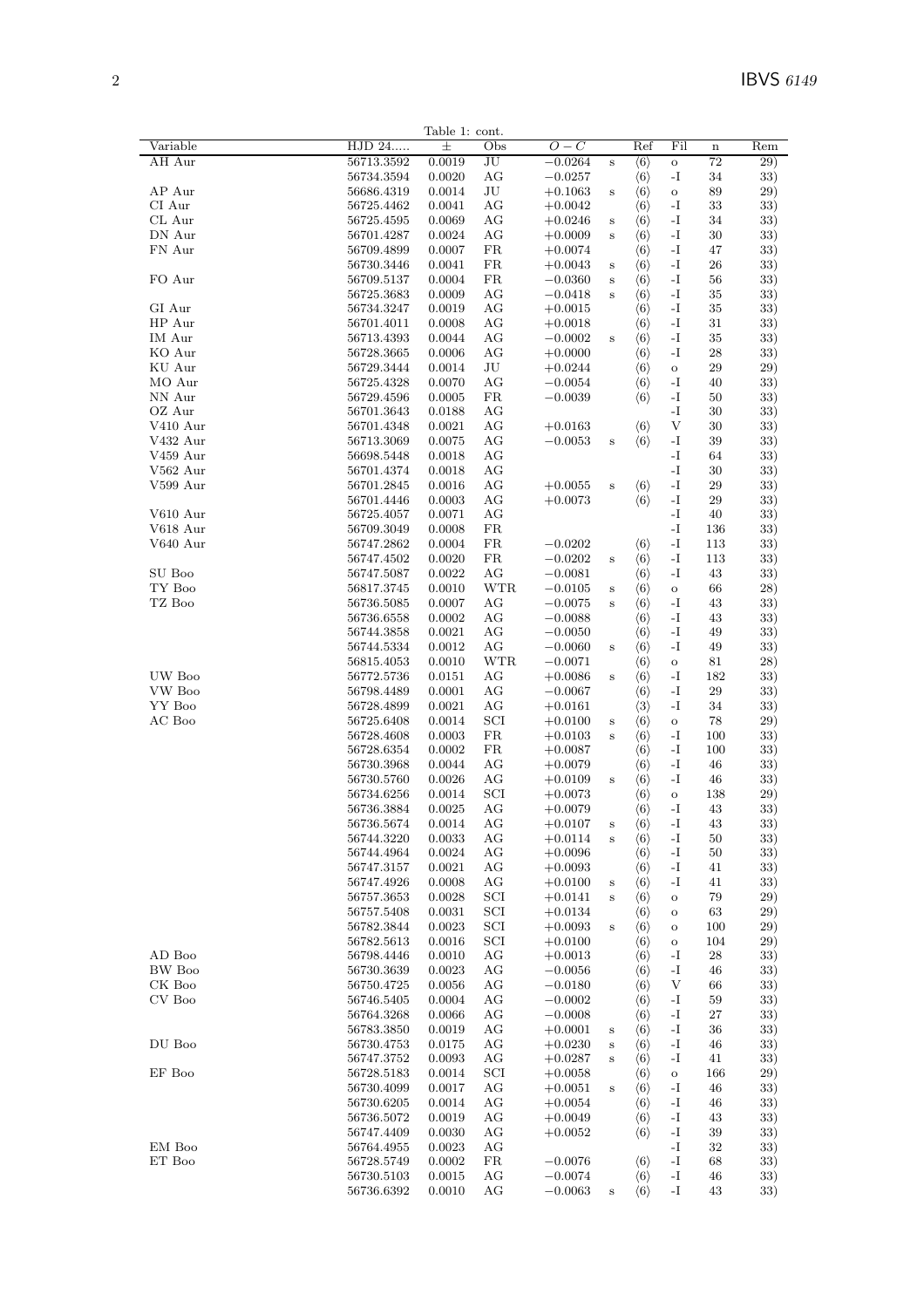| Variable<br>HJD 24<br>$\pm$<br>$O-C$<br>Ref<br>Fil<br>Obs<br>$\bf n$<br>ET Boo<br>AG<br>V<br>28<br>56742.4402<br>0.0036<br>$-0.0107$<br>$\langle 6 \rangle$<br>$\bf S$<br>$\mathbf{-I}$<br>56744.3769<br>0.0035<br>AG<br>$-0.0091$<br>$\langle 6 \rangle$<br>51<br>$\bf S$<br>EW Boo<br>AG<br>56730.6219<br>0.0117<br>-1<br>44<br>$+0.0080$<br>$\langle 6 \rangle$<br>$\,$ s<br>-I<br>56736.5134<br>0.0037<br>AG<br>$+0.0082$<br>$\langle 6 \rangle$<br>43<br>FI Boo<br>56729.4897<br>0.0017<br>SCI<br>$-0.0181$<br>166<br>$\langle 6 \rangle$<br>$\mathbf O$<br>SCI<br>56729.6547<br>0.0017<br>$-0.0481$<br>79<br>$\langle 6 \rangle$<br>$\bf S$<br>$\mathbf O$<br>0.0013<br>56730.4561<br>SCI<br>$-0.0267$<br>133<br>$\langle 6 \rangle$<br>$\,$ s<br>$\mathbf O$<br>SCI<br>56730.6515<br>0.0017<br>$-0.0263$<br>$\langle 6 \rangle$<br>73<br>$\mathbf O$<br>FP Boo<br>AG<br>V<br>56728.5575<br>0.0061<br>30<br>MS FR<br>0.0004<br>245<br>56764.4309<br>$\mathbf O$<br>0.0013<br>AG<br>-I<br>21<br>56812.4628<br>GK Boo<br>AG<br>56730.3885<br>0.0012<br>$-0.0003$<br>$\langle 6 \rangle$<br>-1<br>46<br>$\bf S$<br>AG<br>$\mathbf{-I}$<br>56730.6270<br>0.0012<br>$-0.0007$<br>$\langle 6 \rangle$<br>46<br>56736.5982<br>0.0013<br>AG<br>$-0.0016$<br>-1<br>$\langle 6 \rangle$<br>43<br>$\bf S$<br>AG<br>56744.4822<br>0.0016<br>$-0.0009$<br>-I<br>50<br>$\langle 6 \rangle$<br>$\mathbf{-I}$<br>0.0012<br>AG<br>$-0.0009$<br>$\langle 6 \rangle$<br>56747.3488<br>40<br>56747.3499<br>0.0012<br>AG<br>-I<br>$+0.0002$<br>$\langle 6 \rangle$<br>47<br>56747.5861<br>0.0007<br>AG<br>$-0.0025$<br>$\langle 6 \rangle$<br>-I<br>47<br>$\bf S$<br>0.0011<br>56747.5894<br>AG<br>$+0.0008$<br>-1<br>40<br>$\langle 6 \rangle$<br>$\bf S$<br>56749.4984<br>0.0388<br>AG<br>$-0.0013$<br>$\langle 6 \rangle$<br>-I<br>48<br>$\bf S$<br>56798.4717<br>0.0014<br>AG<br>$+0.0003$<br>-1<br>27<br>$\langle 6 \rangle$<br>GN Boo<br>0.0007<br>AG<br>-1<br>47<br>56747.4118<br>$+0.0307$<br>$\langle 6 \rangle$<br>$\bf S$<br>-I<br>56747.5622<br>0.0018<br>AG<br>$+0.0303$<br>$\langle 6 \rangle$<br>47<br>GP Boo<br>56783.5103<br>0.0153<br>AG<br>$+0.0035$<br>-1<br>36<br>$\langle 6 \rangle$<br>$\bf S$<br>$\operatorname{GT}$ Boo<br>AG<br>56746.3877<br>0.0094<br>$-0.0009$<br>$\langle 6 \rangle$<br>-I<br>61<br>AG<br>56798.4429<br>0.0041<br>$-0.0021$<br>-1<br>28<br>$\langle 6 \rangle$<br>$\bf S$<br>GV Boo<br>56770.3473<br>0.0016<br>MS FR<br>$-0.0262$<br>$\langle 6 \rangle$<br>124<br>$\mathbf O$<br>GW Boo<br>AG<br>$\mathbf{-I}$<br>56764.3830<br>0.0015<br>$+0.0067$<br>31<br>$\langle 6 \rangle$<br>$\bf S$<br>HH Boo<br>0.0017<br>AG<br>-I<br>32<br>56764.4127<br>$+0.0001$<br>$\langle 6 \rangle$<br>0.0004<br>AG<br>$-0.0002$<br>-I<br>32<br>56764.5717<br>$\langle 6 \rangle$<br>$\bf S$<br>56772.3786<br>0.0017<br>AG<br>$-0.0006$<br>-1<br>182<br>$\langle 6 \rangle$<br>AG<br>56772.5381<br>0.0031<br>$-0.0005$<br>$\langle 6 \rangle$<br>-I<br>182<br>$\bf S$<br>IK Boo<br>0.0006<br>56747.3805<br>AG<br>$-0.0184$<br>-1<br>$\langle 6 \rangle$<br>46<br>$\bf S$<br>0.0023<br>AG<br>$-0.0181$<br>-I<br>46<br>56747.5323<br>$\langle 6 \rangle$<br>IN Boo<br>$\mathbf{-I}$<br>0.0015<br>AG<br>$+0.0008$<br>46<br>56747.4139<br>$\langle 6 \rangle$<br>56747.5548<br>0.0016<br>AG<br>$-0.0012$<br>-1<br>$\langle 6 \rangle$<br>46<br>$\,$ s<br>NY Boo<br>V<br>56742.5429<br>0.0025<br>AG<br>$+0.0808$<br>$\langle 6 \rangle$<br>28<br>OS Boo<br>56742.5070<br>0.0020<br>AG<br>-I<br>28<br>-I<br>56742.6430<br>0.0006<br>AG<br>28<br>-I<br>56746.3669<br>0.0031<br>AG<br>60<br>-I<br>0.0016<br>AG<br>60<br>56746.5046<br>-I<br>0.0008<br>56746.6408<br>AG<br>60<br>PR Boo<br>0.0016<br>AG<br>-I<br>34<br>56728.4941<br>-I<br>56742.4161<br>0.0006<br>AG<br>28<br>$\mathbf{-I}$<br>56742.6033<br>0.0011<br>AG<br>28<br>$\mathbf{-I}$<br>PS Boo<br>56745.4094<br>AG<br>35<br>0.0019<br>0.0008<br>$-I$<br>56745.5515<br>AG<br>35<br>PT Boo<br>AG<br>$-0.0777$<br>$\langle 6 \rangle$<br>$-I$<br>34<br>56728.6293<br>0.0033 | Rem<br>33)<br>33)<br>33)<br>33)<br>29)<br>29)<br>29)<br>29)<br>33)<br>39)<br>33)<br>33)<br>33)<br>33)<br>33)<br>33)<br>33)<br>33)<br>33)<br>33)<br>33)<br>33)<br>33)<br>33)<br>33)<br>33)<br>39)<br>33)<br>33)<br>33)<br>33) |  |
|----------------------------------------------------------------------------------------------------------------------------------------------------------------------------------------------------------------------------------------------------------------------------------------------------------------------------------------------------------------------------------------------------------------------------------------------------------------------------------------------------------------------------------------------------------------------------------------------------------------------------------------------------------------------------------------------------------------------------------------------------------------------------------------------------------------------------------------------------------------------------------------------------------------------------------------------------------------------------------------------------------------------------------------------------------------------------------------------------------------------------------------------------------------------------------------------------------------------------------------------------------------------------------------------------------------------------------------------------------------------------------------------------------------------------------------------------------------------------------------------------------------------------------------------------------------------------------------------------------------------------------------------------------------------------------------------------------------------------------------------------------------------------------------------------------------------------------------------------------------------------------------------------------------------------------------------------------------------------------------------------------------------------------------------------------------------------------------------------------------------------------------------------------------------------------------------------------------------------------------------------------------------------------------------------------------------------------------------------------------------------------------------------------------------------------------------------------------------------------------------------------------------------------------------------------------------------------------------------------------------------------------------------------------------------------------------------------------------------------------------------------------------------------------------------------------------------------------------------------------------------------------------------------------------------------------------------------------------------------------------------------------------------------------------------------------------------------------------------------------------------------------------------------------------------------------------------------------------------------------------------------------------------------------------------------------------------------------------------------------------------------------------------------------------------------------------------------------------------------------------------------------------------------------------------------------------------------------------------------------------------------------------------------------------------------------------------------------------------------------------------------------------------------------------------------------------------------------------------------------------------------------------------------------------------------------------------------------------------------------------------------------------------------------------|------------------------------------------------------------------------------------------------------------------------------------------------------------------------------------------------------------------------------|--|
|                                                                                                                                                                                                                                                                                                                                                                                                                                                                                                                                                                                                                                                                                                                                                                                                                                                                                                                                                                                                                                                                                                                                                                                                                                                                                                                                                                                                                                                                                                                                                                                                                                                                                                                                                                                                                                                                                                                                                                                                                                                                                                                                                                                                                                                                                                                                                                                                                                                                                                                                                                                                                                                                                                                                                                                                                                                                                                                                                                                                                                                                                                                                                                                                                                                                                                                                                                                                                                                                                                                                                                                                                                                                                                                                                                                                                                                                                                                                                                                                                                              |                                                                                                                                                                                                                              |  |
|                                                                                                                                                                                                                                                                                                                                                                                                                                                                                                                                                                                                                                                                                                                                                                                                                                                                                                                                                                                                                                                                                                                                                                                                                                                                                                                                                                                                                                                                                                                                                                                                                                                                                                                                                                                                                                                                                                                                                                                                                                                                                                                                                                                                                                                                                                                                                                                                                                                                                                                                                                                                                                                                                                                                                                                                                                                                                                                                                                                                                                                                                                                                                                                                                                                                                                                                                                                                                                                                                                                                                                                                                                                                                                                                                                                                                                                                                                                                                                                                                                              |                                                                                                                                                                                                                              |  |
|                                                                                                                                                                                                                                                                                                                                                                                                                                                                                                                                                                                                                                                                                                                                                                                                                                                                                                                                                                                                                                                                                                                                                                                                                                                                                                                                                                                                                                                                                                                                                                                                                                                                                                                                                                                                                                                                                                                                                                                                                                                                                                                                                                                                                                                                                                                                                                                                                                                                                                                                                                                                                                                                                                                                                                                                                                                                                                                                                                                                                                                                                                                                                                                                                                                                                                                                                                                                                                                                                                                                                                                                                                                                                                                                                                                                                                                                                                                                                                                                                                              |                                                                                                                                                                                                                              |  |
|                                                                                                                                                                                                                                                                                                                                                                                                                                                                                                                                                                                                                                                                                                                                                                                                                                                                                                                                                                                                                                                                                                                                                                                                                                                                                                                                                                                                                                                                                                                                                                                                                                                                                                                                                                                                                                                                                                                                                                                                                                                                                                                                                                                                                                                                                                                                                                                                                                                                                                                                                                                                                                                                                                                                                                                                                                                                                                                                                                                                                                                                                                                                                                                                                                                                                                                                                                                                                                                                                                                                                                                                                                                                                                                                                                                                                                                                                                                                                                                                                                              |                                                                                                                                                                                                                              |  |
|                                                                                                                                                                                                                                                                                                                                                                                                                                                                                                                                                                                                                                                                                                                                                                                                                                                                                                                                                                                                                                                                                                                                                                                                                                                                                                                                                                                                                                                                                                                                                                                                                                                                                                                                                                                                                                                                                                                                                                                                                                                                                                                                                                                                                                                                                                                                                                                                                                                                                                                                                                                                                                                                                                                                                                                                                                                                                                                                                                                                                                                                                                                                                                                                                                                                                                                                                                                                                                                                                                                                                                                                                                                                                                                                                                                                                                                                                                                                                                                                                                              |                                                                                                                                                                                                                              |  |
|                                                                                                                                                                                                                                                                                                                                                                                                                                                                                                                                                                                                                                                                                                                                                                                                                                                                                                                                                                                                                                                                                                                                                                                                                                                                                                                                                                                                                                                                                                                                                                                                                                                                                                                                                                                                                                                                                                                                                                                                                                                                                                                                                                                                                                                                                                                                                                                                                                                                                                                                                                                                                                                                                                                                                                                                                                                                                                                                                                                                                                                                                                                                                                                                                                                                                                                                                                                                                                                                                                                                                                                                                                                                                                                                                                                                                                                                                                                                                                                                                                              |                                                                                                                                                                                                                              |  |
|                                                                                                                                                                                                                                                                                                                                                                                                                                                                                                                                                                                                                                                                                                                                                                                                                                                                                                                                                                                                                                                                                                                                                                                                                                                                                                                                                                                                                                                                                                                                                                                                                                                                                                                                                                                                                                                                                                                                                                                                                                                                                                                                                                                                                                                                                                                                                                                                                                                                                                                                                                                                                                                                                                                                                                                                                                                                                                                                                                                                                                                                                                                                                                                                                                                                                                                                                                                                                                                                                                                                                                                                                                                                                                                                                                                                                                                                                                                                                                                                                                              |                                                                                                                                                                                                                              |  |
|                                                                                                                                                                                                                                                                                                                                                                                                                                                                                                                                                                                                                                                                                                                                                                                                                                                                                                                                                                                                                                                                                                                                                                                                                                                                                                                                                                                                                                                                                                                                                                                                                                                                                                                                                                                                                                                                                                                                                                                                                                                                                                                                                                                                                                                                                                                                                                                                                                                                                                                                                                                                                                                                                                                                                                                                                                                                                                                                                                                                                                                                                                                                                                                                                                                                                                                                                                                                                                                                                                                                                                                                                                                                                                                                                                                                                                                                                                                                                                                                                                              |                                                                                                                                                                                                                              |  |
|                                                                                                                                                                                                                                                                                                                                                                                                                                                                                                                                                                                                                                                                                                                                                                                                                                                                                                                                                                                                                                                                                                                                                                                                                                                                                                                                                                                                                                                                                                                                                                                                                                                                                                                                                                                                                                                                                                                                                                                                                                                                                                                                                                                                                                                                                                                                                                                                                                                                                                                                                                                                                                                                                                                                                                                                                                                                                                                                                                                                                                                                                                                                                                                                                                                                                                                                                                                                                                                                                                                                                                                                                                                                                                                                                                                                                                                                                                                                                                                                                                              |                                                                                                                                                                                                                              |  |
|                                                                                                                                                                                                                                                                                                                                                                                                                                                                                                                                                                                                                                                                                                                                                                                                                                                                                                                                                                                                                                                                                                                                                                                                                                                                                                                                                                                                                                                                                                                                                                                                                                                                                                                                                                                                                                                                                                                                                                                                                                                                                                                                                                                                                                                                                                                                                                                                                                                                                                                                                                                                                                                                                                                                                                                                                                                                                                                                                                                                                                                                                                                                                                                                                                                                                                                                                                                                                                                                                                                                                                                                                                                                                                                                                                                                                                                                                                                                                                                                                                              |                                                                                                                                                                                                                              |  |
|                                                                                                                                                                                                                                                                                                                                                                                                                                                                                                                                                                                                                                                                                                                                                                                                                                                                                                                                                                                                                                                                                                                                                                                                                                                                                                                                                                                                                                                                                                                                                                                                                                                                                                                                                                                                                                                                                                                                                                                                                                                                                                                                                                                                                                                                                                                                                                                                                                                                                                                                                                                                                                                                                                                                                                                                                                                                                                                                                                                                                                                                                                                                                                                                                                                                                                                                                                                                                                                                                                                                                                                                                                                                                                                                                                                                                                                                                                                                                                                                                                              |                                                                                                                                                                                                                              |  |
|                                                                                                                                                                                                                                                                                                                                                                                                                                                                                                                                                                                                                                                                                                                                                                                                                                                                                                                                                                                                                                                                                                                                                                                                                                                                                                                                                                                                                                                                                                                                                                                                                                                                                                                                                                                                                                                                                                                                                                                                                                                                                                                                                                                                                                                                                                                                                                                                                                                                                                                                                                                                                                                                                                                                                                                                                                                                                                                                                                                                                                                                                                                                                                                                                                                                                                                                                                                                                                                                                                                                                                                                                                                                                                                                                                                                                                                                                                                                                                                                                                              |                                                                                                                                                                                                                              |  |
|                                                                                                                                                                                                                                                                                                                                                                                                                                                                                                                                                                                                                                                                                                                                                                                                                                                                                                                                                                                                                                                                                                                                                                                                                                                                                                                                                                                                                                                                                                                                                                                                                                                                                                                                                                                                                                                                                                                                                                                                                                                                                                                                                                                                                                                                                                                                                                                                                                                                                                                                                                                                                                                                                                                                                                                                                                                                                                                                                                                                                                                                                                                                                                                                                                                                                                                                                                                                                                                                                                                                                                                                                                                                                                                                                                                                                                                                                                                                                                                                                                              |                                                                                                                                                                                                                              |  |
|                                                                                                                                                                                                                                                                                                                                                                                                                                                                                                                                                                                                                                                                                                                                                                                                                                                                                                                                                                                                                                                                                                                                                                                                                                                                                                                                                                                                                                                                                                                                                                                                                                                                                                                                                                                                                                                                                                                                                                                                                                                                                                                                                                                                                                                                                                                                                                                                                                                                                                                                                                                                                                                                                                                                                                                                                                                                                                                                                                                                                                                                                                                                                                                                                                                                                                                                                                                                                                                                                                                                                                                                                                                                                                                                                                                                                                                                                                                                                                                                                                              |                                                                                                                                                                                                                              |  |
|                                                                                                                                                                                                                                                                                                                                                                                                                                                                                                                                                                                                                                                                                                                                                                                                                                                                                                                                                                                                                                                                                                                                                                                                                                                                                                                                                                                                                                                                                                                                                                                                                                                                                                                                                                                                                                                                                                                                                                                                                                                                                                                                                                                                                                                                                                                                                                                                                                                                                                                                                                                                                                                                                                                                                                                                                                                                                                                                                                                                                                                                                                                                                                                                                                                                                                                                                                                                                                                                                                                                                                                                                                                                                                                                                                                                                                                                                                                                                                                                                                              |                                                                                                                                                                                                                              |  |
|                                                                                                                                                                                                                                                                                                                                                                                                                                                                                                                                                                                                                                                                                                                                                                                                                                                                                                                                                                                                                                                                                                                                                                                                                                                                                                                                                                                                                                                                                                                                                                                                                                                                                                                                                                                                                                                                                                                                                                                                                                                                                                                                                                                                                                                                                                                                                                                                                                                                                                                                                                                                                                                                                                                                                                                                                                                                                                                                                                                                                                                                                                                                                                                                                                                                                                                                                                                                                                                                                                                                                                                                                                                                                                                                                                                                                                                                                                                                                                                                                                              |                                                                                                                                                                                                                              |  |
|                                                                                                                                                                                                                                                                                                                                                                                                                                                                                                                                                                                                                                                                                                                                                                                                                                                                                                                                                                                                                                                                                                                                                                                                                                                                                                                                                                                                                                                                                                                                                                                                                                                                                                                                                                                                                                                                                                                                                                                                                                                                                                                                                                                                                                                                                                                                                                                                                                                                                                                                                                                                                                                                                                                                                                                                                                                                                                                                                                                                                                                                                                                                                                                                                                                                                                                                                                                                                                                                                                                                                                                                                                                                                                                                                                                                                                                                                                                                                                                                                                              |                                                                                                                                                                                                                              |  |
|                                                                                                                                                                                                                                                                                                                                                                                                                                                                                                                                                                                                                                                                                                                                                                                                                                                                                                                                                                                                                                                                                                                                                                                                                                                                                                                                                                                                                                                                                                                                                                                                                                                                                                                                                                                                                                                                                                                                                                                                                                                                                                                                                                                                                                                                                                                                                                                                                                                                                                                                                                                                                                                                                                                                                                                                                                                                                                                                                                                                                                                                                                                                                                                                                                                                                                                                                                                                                                                                                                                                                                                                                                                                                                                                                                                                                                                                                                                                                                                                                                              |                                                                                                                                                                                                                              |  |
|                                                                                                                                                                                                                                                                                                                                                                                                                                                                                                                                                                                                                                                                                                                                                                                                                                                                                                                                                                                                                                                                                                                                                                                                                                                                                                                                                                                                                                                                                                                                                                                                                                                                                                                                                                                                                                                                                                                                                                                                                                                                                                                                                                                                                                                                                                                                                                                                                                                                                                                                                                                                                                                                                                                                                                                                                                                                                                                                                                                                                                                                                                                                                                                                                                                                                                                                                                                                                                                                                                                                                                                                                                                                                                                                                                                                                                                                                                                                                                                                                                              |                                                                                                                                                                                                                              |  |
|                                                                                                                                                                                                                                                                                                                                                                                                                                                                                                                                                                                                                                                                                                                                                                                                                                                                                                                                                                                                                                                                                                                                                                                                                                                                                                                                                                                                                                                                                                                                                                                                                                                                                                                                                                                                                                                                                                                                                                                                                                                                                                                                                                                                                                                                                                                                                                                                                                                                                                                                                                                                                                                                                                                                                                                                                                                                                                                                                                                                                                                                                                                                                                                                                                                                                                                                                                                                                                                                                                                                                                                                                                                                                                                                                                                                                                                                                                                                                                                                                                              |                                                                                                                                                                                                                              |  |
|                                                                                                                                                                                                                                                                                                                                                                                                                                                                                                                                                                                                                                                                                                                                                                                                                                                                                                                                                                                                                                                                                                                                                                                                                                                                                                                                                                                                                                                                                                                                                                                                                                                                                                                                                                                                                                                                                                                                                                                                                                                                                                                                                                                                                                                                                                                                                                                                                                                                                                                                                                                                                                                                                                                                                                                                                                                                                                                                                                                                                                                                                                                                                                                                                                                                                                                                                                                                                                                                                                                                                                                                                                                                                                                                                                                                                                                                                                                                                                                                                                              |                                                                                                                                                                                                                              |  |
|                                                                                                                                                                                                                                                                                                                                                                                                                                                                                                                                                                                                                                                                                                                                                                                                                                                                                                                                                                                                                                                                                                                                                                                                                                                                                                                                                                                                                                                                                                                                                                                                                                                                                                                                                                                                                                                                                                                                                                                                                                                                                                                                                                                                                                                                                                                                                                                                                                                                                                                                                                                                                                                                                                                                                                                                                                                                                                                                                                                                                                                                                                                                                                                                                                                                                                                                                                                                                                                                                                                                                                                                                                                                                                                                                                                                                                                                                                                                                                                                                                              |                                                                                                                                                                                                                              |  |
|                                                                                                                                                                                                                                                                                                                                                                                                                                                                                                                                                                                                                                                                                                                                                                                                                                                                                                                                                                                                                                                                                                                                                                                                                                                                                                                                                                                                                                                                                                                                                                                                                                                                                                                                                                                                                                                                                                                                                                                                                                                                                                                                                                                                                                                                                                                                                                                                                                                                                                                                                                                                                                                                                                                                                                                                                                                                                                                                                                                                                                                                                                                                                                                                                                                                                                                                                                                                                                                                                                                                                                                                                                                                                                                                                                                                                                                                                                                                                                                                                                              |                                                                                                                                                                                                                              |  |
|                                                                                                                                                                                                                                                                                                                                                                                                                                                                                                                                                                                                                                                                                                                                                                                                                                                                                                                                                                                                                                                                                                                                                                                                                                                                                                                                                                                                                                                                                                                                                                                                                                                                                                                                                                                                                                                                                                                                                                                                                                                                                                                                                                                                                                                                                                                                                                                                                                                                                                                                                                                                                                                                                                                                                                                                                                                                                                                                                                                                                                                                                                                                                                                                                                                                                                                                                                                                                                                                                                                                                                                                                                                                                                                                                                                                                                                                                                                                                                                                                                              |                                                                                                                                                                                                                              |  |
|                                                                                                                                                                                                                                                                                                                                                                                                                                                                                                                                                                                                                                                                                                                                                                                                                                                                                                                                                                                                                                                                                                                                                                                                                                                                                                                                                                                                                                                                                                                                                                                                                                                                                                                                                                                                                                                                                                                                                                                                                                                                                                                                                                                                                                                                                                                                                                                                                                                                                                                                                                                                                                                                                                                                                                                                                                                                                                                                                                                                                                                                                                                                                                                                                                                                                                                                                                                                                                                                                                                                                                                                                                                                                                                                                                                                                                                                                                                                                                                                                                              |                                                                                                                                                                                                                              |  |
|                                                                                                                                                                                                                                                                                                                                                                                                                                                                                                                                                                                                                                                                                                                                                                                                                                                                                                                                                                                                                                                                                                                                                                                                                                                                                                                                                                                                                                                                                                                                                                                                                                                                                                                                                                                                                                                                                                                                                                                                                                                                                                                                                                                                                                                                                                                                                                                                                                                                                                                                                                                                                                                                                                                                                                                                                                                                                                                                                                                                                                                                                                                                                                                                                                                                                                                                                                                                                                                                                                                                                                                                                                                                                                                                                                                                                                                                                                                                                                                                                                              |                                                                                                                                                                                                                              |  |
|                                                                                                                                                                                                                                                                                                                                                                                                                                                                                                                                                                                                                                                                                                                                                                                                                                                                                                                                                                                                                                                                                                                                                                                                                                                                                                                                                                                                                                                                                                                                                                                                                                                                                                                                                                                                                                                                                                                                                                                                                                                                                                                                                                                                                                                                                                                                                                                                                                                                                                                                                                                                                                                                                                                                                                                                                                                                                                                                                                                                                                                                                                                                                                                                                                                                                                                                                                                                                                                                                                                                                                                                                                                                                                                                                                                                                                                                                                                                                                                                                                              |                                                                                                                                                                                                                              |  |
|                                                                                                                                                                                                                                                                                                                                                                                                                                                                                                                                                                                                                                                                                                                                                                                                                                                                                                                                                                                                                                                                                                                                                                                                                                                                                                                                                                                                                                                                                                                                                                                                                                                                                                                                                                                                                                                                                                                                                                                                                                                                                                                                                                                                                                                                                                                                                                                                                                                                                                                                                                                                                                                                                                                                                                                                                                                                                                                                                                                                                                                                                                                                                                                                                                                                                                                                                                                                                                                                                                                                                                                                                                                                                                                                                                                                                                                                                                                                                                                                                                              |                                                                                                                                                                                                                              |  |
|                                                                                                                                                                                                                                                                                                                                                                                                                                                                                                                                                                                                                                                                                                                                                                                                                                                                                                                                                                                                                                                                                                                                                                                                                                                                                                                                                                                                                                                                                                                                                                                                                                                                                                                                                                                                                                                                                                                                                                                                                                                                                                                                                                                                                                                                                                                                                                                                                                                                                                                                                                                                                                                                                                                                                                                                                                                                                                                                                                                                                                                                                                                                                                                                                                                                                                                                                                                                                                                                                                                                                                                                                                                                                                                                                                                                                                                                                                                                                                                                                                              |                                                                                                                                                                                                                              |  |
|                                                                                                                                                                                                                                                                                                                                                                                                                                                                                                                                                                                                                                                                                                                                                                                                                                                                                                                                                                                                                                                                                                                                                                                                                                                                                                                                                                                                                                                                                                                                                                                                                                                                                                                                                                                                                                                                                                                                                                                                                                                                                                                                                                                                                                                                                                                                                                                                                                                                                                                                                                                                                                                                                                                                                                                                                                                                                                                                                                                                                                                                                                                                                                                                                                                                                                                                                                                                                                                                                                                                                                                                                                                                                                                                                                                                                                                                                                                                                                                                                                              |                                                                                                                                                                                                                              |  |
|                                                                                                                                                                                                                                                                                                                                                                                                                                                                                                                                                                                                                                                                                                                                                                                                                                                                                                                                                                                                                                                                                                                                                                                                                                                                                                                                                                                                                                                                                                                                                                                                                                                                                                                                                                                                                                                                                                                                                                                                                                                                                                                                                                                                                                                                                                                                                                                                                                                                                                                                                                                                                                                                                                                                                                                                                                                                                                                                                                                                                                                                                                                                                                                                                                                                                                                                                                                                                                                                                                                                                                                                                                                                                                                                                                                                                                                                                                                                                                                                                                              |                                                                                                                                                                                                                              |  |
|                                                                                                                                                                                                                                                                                                                                                                                                                                                                                                                                                                                                                                                                                                                                                                                                                                                                                                                                                                                                                                                                                                                                                                                                                                                                                                                                                                                                                                                                                                                                                                                                                                                                                                                                                                                                                                                                                                                                                                                                                                                                                                                                                                                                                                                                                                                                                                                                                                                                                                                                                                                                                                                                                                                                                                                                                                                                                                                                                                                                                                                                                                                                                                                                                                                                                                                                                                                                                                                                                                                                                                                                                                                                                                                                                                                                                                                                                                                                                                                                                                              |                                                                                                                                                                                                                              |  |
|                                                                                                                                                                                                                                                                                                                                                                                                                                                                                                                                                                                                                                                                                                                                                                                                                                                                                                                                                                                                                                                                                                                                                                                                                                                                                                                                                                                                                                                                                                                                                                                                                                                                                                                                                                                                                                                                                                                                                                                                                                                                                                                                                                                                                                                                                                                                                                                                                                                                                                                                                                                                                                                                                                                                                                                                                                                                                                                                                                                                                                                                                                                                                                                                                                                                                                                                                                                                                                                                                                                                                                                                                                                                                                                                                                                                                                                                                                                                                                                                                                              |                                                                                                                                                                                                                              |  |
|                                                                                                                                                                                                                                                                                                                                                                                                                                                                                                                                                                                                                                                                                                                                                                                                                                                                                                                                                                                                                                                                                                                                                                                                                                                                                                                                                                                                                                                                                                                                                                                                                                                                                                                                                                                                                                                                                                                                                                                                                                                                                                                                                                                                                                                                                                                                                                                                                                                                                                                                                                                                                                                                                                                                                                                                                                                                                                                                                                                                                                                                                                                                                                                                                                                                                                                                                                                                                                                                                                                                                                                                                                                                                                                                                                                                                                                                                                                                                                                                                                              |                                                                                                                                                                                                                              |  |
|                                                                                                                                                                                                                                                                                                                                                                                                                                                                                                                                                                                                                                                                                                                                                                                                                                                                                                                                                                                                                                                                                                                                                                                                                                                                                                                                                                                                                                                                                                                                                                                                                                                                                                                                                                                                                                                                                                                                                                                                                                                                                                                                                                                                                                                                                                                                                                                                                                                                                                                                                                                                                                                                                                                                                                                                                                                                                                                                                                                                                                                                                                                                                                                                                                                                                                                                                                                                                                                                                                                                                                                                                                                                                                                                                                                                                                                                                                                                                                                                                                              | 33)                                                                                                                                                                                                                          |  |
|                                                                                                                                                                                                                                                                                                                                                                                                                                                                                                                                                                                                                                                                                                                                                                                                                                                                                                                                                                                                                                                                                                                                                                                                                                                                                                                                                                                                                                                                                                                                                                                                                                                                                                                                                                                                                                                                                                                                                                                                                                                                                                                                                                                                                                                                                                                                                                                                                                                                                                                                                                                                                                                                                                                                                                                                                                                                                                                                                                                                                                                                                                                                                                                                                                                                                                                                                                                                                                                                                                                                                                                                                                                                                                                                                                                                                                                                                                                                                                                                                                              | 33)                                                                                                                                                                                                                          |  |
|                                                                                                                                                                                                                                                                                                                                                                                                                                                                                                                                                                                                                                                                                                                                                                                                                                                                                                                                                                                                                                                                                                                                                                                                                                                                                                                                                                                                                                                                                                                                                                                                                                                                                                                                                                                                                                                                                                                                                                                                                                                                                                                                                                                                                                                                                                                                                                                                                                                                                                                                                                                                                                                                                                                                                                                                                                                                                                                                                                                                                                                                                                                                                                                                                                                                                                                                                                                                                                                                                                                                                                                                                                                                                                                                                                                                                                                                                                                                                                                                                                              | 33)                                                                                                                                                                                                                          |  |
|                                                                                                                                                                                                                                                                                                                                                                                                                                                                                                                                                                                                                                                                                                                                                                                                                                                                                                                                                                                                                                                                                                                                                                                                                                                                                                                                                                                                                                                                                                                                                                                                                                                                                                                                                                                                                                                                                                                                                                                                                                                                                                                                                                                                                                                                                                                                                                                                                                                                                                                                                                                                                                                                                                                                                                                                                                                                                                                                                                                                                                                                                                                                                                                                                                                                                                                                                                                                                                                                                                                                                                                                                                                                                                                                                                                                                                                                                                                                                                                                                                              | 33)                                                                                                                                                                                                                          |  |
|                                                                                                                                                                                                                                                                                                                                                                                                                                                                                                                                                                                                                                                                                                                                                                                                                                                                                                                                                                                                                                                                                                                                                                                                                                                                                                                                                                                                                                                                                                                                                                                                                                                                                                                                                                                                                                                                                                                                                                                                                                                                                                                                                                                                                                                                                                                                                                                                                                                                                                                                                                                                                                                                                                                                                                                                                                                                                                                                                                                                                                                                                                                                                                                                                                                                                                                                                                                                                                                                                                                                                                                                                                                                                                                                                                                                                                                                                                                                                                                                                                              | 33)                                                                                                                                                                                                                          |  |
|                                                                                                                                                                                                                                                                                                                                                                                                                                                                                                                                                                                                                                                                                                                                                                                                                                                                                                                                                                                                                                                                                                                                                                                                                                                                                                                                                                                                                                                                                                                                                                                                                                                                                                                                                                                                                                                                                                                                                                                                                                                                                                                                                                                                                                                                                                                                                                                                                                                                                                                                                                                                                                                                                                                                                                                                                                                                                                                                                                                                                                                                                                                                                                                                                                                                                                                                                                                                                                                                                                                                                                                                                                                                                                                                                                                                                                                                                                                                                                                                                                              | 33)                                                                                                                                                                                                                          |  |
|                                                                                                                                                                                                                                                                                                                                                                                                                                                                                                                                                                                                                                                                                                                                                                                                                                                                                                                                                                                                                                                                                                                                                                                                                                                                                                                                                                                                                                                                                                                                                                                                                                                                                                                                                                                                                                                                                                                                                                                                                                                                                                                                                                                                                                                                                                                                                                                                                                                                                                                                                                                                                                                                                                                                                                                                                                                                                                                                                                                                                                                                                                                                                                                                                                                                                                                                                                                                                                                                                                                                                                                                                                                                                                                                                                                                                                                                                                                                                                                                                                              | 33)                                                                                                                                                                                                                          |  |
|                                                                                                                                                                                                                                                                                                                                                                                                                                                                                                                                                                                                                                                                                                                                                                                                                                                                                                                                                                                                                                                                                                                                                                                                                                                                                                                                                                                                                                                                                                                                                                                                                                                                                                                                                                                                                                                                                                                                                                                                                                                                                                                                                                                                                                                                                                                                                                                                                                                                                                                                                                                                                                                                                                                                                                                                                                                                                                                                                                                                                                                                                                                                                                                                                                                                                                                                                                                                                                                                                                                                                                                                                                                                                                                                                                                                                                                                                                                                                                                                                                              |                                                                                                                                                                                                                              |  |
|                                                                                                                                                                                                                                                                                                                                                                                                                                                                                                                                                                                                                                                                                                                                                                                                                                                                                                                                                                                                                                                                                                                                                                                                                                                                                                                                                                                                                                                                                                                                                                                                                                                                                                                                                                                                                                                                                                                                                                                                                                                                                                                                                                                                                                                                                                                                                                                                                                                                                                                                                                                                                                                                                                                                                                                                                                                                                                                                                                                                                                                                                                                                                                                                                                                                                                                                                                                                                                                                                                                                                                                                                                                                                                                                                                                                                                                                                                                                                                                                                                              | 33)                                                                                                                                                                                                                          |  |
|                                                                                                                                                                                                                                                                                                                                                                                                                                                                                                                                                                                                                                                                                                                                                                                                                                                                                                                                                                                                                                                                                                                                                                                                                                                                                                                                                                                                                                                                                                                                                                                                                                                                                                                                                                                                                                                                                                                                                                                                                                                                                                                                                                                                                                                                                                                                                                                                                                                                                                                                                                                                                                                                                                                                                                                                                                                                                                                                                                                                                                                                                                                                                                                                                                                                                                                                                                                                                                                                                                                                                                                                                                                                                                                                                                                                                                                                                                                                                                                                                                              | 33)                                                                                                                                                                                                                          |  |
|                                                                                                                                                                                                                                                                                                                                                                                                                                                                                                                                                                                                                                                                                                                                                                                                                                                                                                                                                                                                                                                                                                                                                                                                                                                                                                                                                                                                                                                                                                                                                                                                                                                                                                                                                                                                                                                                                                                                                                                                                                                                                                                                                                                                                                                                                                                                                                                                                                                                                                                                                                                                                                                                                                                                                                                                                                                                                                                                                                                                                                                                                                                                                                                                                                                                                                                                                                                                                                                                                                                                                                                                                                                                                                                                                                                                                                                                                                                                                                                                                                              | 33)                                                                                                                                                                                                                          |  |
|                                                                                                                                                                                                                                                                                                                                                                                                                                                                                                                                                                                                                                                                                                                                                                                                                                                                                                                                                                                                                                                                                                                                                                                                                                                                                                                                                                                                                                                                                                                                                                                                                                                                                                                                                                                                                                                                                                                                                                                                                                                                                                                                                                                                                                                                                                                                                                                                                                                                                                                                                                                                                                                                                                                                                                                                                                                                                                                                                                                                                                                                                                                                                                                                                                                                                                                                                                                                                                                                                                                                                                                                                                                                                                                                                                                                                                                                                                                                                                                                                                              | 33)                                                                                                                                                                                                                          |  |
|                                                                                                                                                                                                                                                                                                                                                                                                                                                                                                                                                                                                                                                                                                                                                                                                                                                                                                                                                                                                                                                                                                                                                                                                                                                                                                                                                                                                                                                                                                                                                                                                                                                                                                                                                                                                                                                                                                                                                                                                                                                                                                                                                                                                                                                                                                                                                                                                                                                                                                                                                                                                                                                                                                                                                                                                                                                                                                                                                                                                                                                                                                                                                                                                                                                                                                                                                                                                                                                                                                                                                                                                                                                                                                                                                                                                                                                                                                                                                                                                                                              | 33)                                                                                                                                                                                                                          |  |
|                                                                                                                                                                                                                                                                                                                                                                                                                                                                                                                                                                                                                                                                                                                                                                                                                                                                                                                                                                                                                                                                                                                                                                                                                                                                                                                                                                                                                                                                                                                                                                                                                                                                                                                                                                                                                                                                                                                                                                                                                                                                                                                                                                                                                                                                                                                                                                                                                                                                                                                                                                                                                                                                                                                                                                                                                                                                                                                                                                                                                                                                                                                                                                                                                                                                                                                                                                                                                                                                                                                                                                                                                                                                                                                                                                                                                                                                                                                                                                                                                                              | 33)                                                                                                                                                                                                                          |  |
|                                                                                                                                                                                                                                                                                                                                                                                                                                                                                                                                                                                                                                                                                                                                                                                                                                                                                                                                                                                                                                                                                                                                                                                                                                                                                                                                                                                                                                                                                                                                                                                                                                                                                                                                                                                                                                                                                                                                                                                                                                                                                                                                                                                                                                                                                                                                                                                                                                                                                                                                                                                                                                                                                                                                                                                                                                                                                                                                                                                                                                                                                                                                                                                                                                                                                                                                                                                                                                                                                                                                                                                                                                                                                                                                                                                                                                                                                                                                                                                                                                              | 33)                                                                                                                                                                                                                          |  |
|                                                                                                                                                                                                                                                                                                                                                                                                                                                                                                                                                                                                                                                                                                                                                                                                                                                                                                                                                                                                                                                                                                                                                                                                                                                                                                                                                                                                                                                                                                                                                                                                                                                                                                                                                                                                                                                                                                                                                                                                                                                                                                                                                                                                                                                                                                                                                                                                                                                                                                                                                                                                                                                                                                                                                                                                                                                                                                                                                                                                                                                                                                                                                                                                                                                                                                                                                                                                                                                                                                                                                                                                                                                                                                                                                                                                                                                                                                                                                                                                                                              | 33)                                                                                                                                                                                                                          |  |
|                                                                                                                                                                                                                                                                                                                                                                                                                                                                                                                                                                                                                                                                                                                                                                                                                                                                                                                                                                                                                                                                                                                                                                                                                                                                                                                                                                                                                                                                                                                                                                                                                                                                                                                                                                                                                                                                                                                                                                                                                                                                                                                                                                                                                                                                                                                                                                                                                                                                                                                                                                                                                                                                                                                                                                                                                                                                                                                                                                                                                                                                                                                                                                                                                                                                                                                                                                                                                                                                                                                                                                                                                                                                                                                                                                                                                                                                                                                                                                                                                                              | 33)                                                                                                                                                                                                                          |  |
|                                                                                                                                                                                                                                                                                                                                                                                                                                                                                                                                                                                                                                                                                                                                                                                                                                                                                                                                                                                                                                                                                                                                                                                                                                                                                                                                                                                                                                                                                                                                                                                                                                                                                                                                                                                                                                                                                                                                                                                                                                                                                                                                                                                                                                                                                                                                                                                                                                                                                                                                                                                                                                                                                                                                                                                                                                                                                                                                                                                                                                                                                                                                                                                                                                                                                                                                                                                                                                                                                                                                                                                                                                                                                                                                                                                                                                                                                                                                                                                                                                              | 33)                                                                                                                                                                                                                          |  |
| V<br>PU Boo<br>56728.4157<br>0.0053<br>AG<br>$-0.0202$<br>$\langle 6 \rangle$<br>35                                                                                                                                                                                                                                                                                                                                                                                                                                                                                                                                                                                                                                                                                                                                                                                                                                                                                                                                                                                                                                                                                                                                                                                                                                                                                                                                                                                                                                                                                                                                                                                                                                                                                                                                                                                                                                                                                                                                                                                                                                                                                                                                                                                                                                                                                                                                                                                                                                                                                                                                                                                                                                                                                                                                                                                                                                                                                                                                                                                                                                                                                                                                                                                                                                                                                                                                                                                                                                                                                                                                                                                                                                                                                                                                                                                                                                                                                                                                                          | 33)                                                                                                                                                                                                                          |  |
| PY Boo<br>0.0008<br>AG<br>$+0.0410$<br>$\langle 6 \rangle$<br>$-I$<br>36<br>56745.4220<br>$\bf S$                                                                                                                                                                                                                                                                                                                                                                                                                                                                                                                                                                                                                                                                                                                                                                                                                                                                                                                                                                                                                                                                                                                                                                                                                                                                                                                                                                                                                                                                                                                                                                                                                                                                                                                                                                                                                                                                                                                                                                                                                                                                                                                                                                                                                                                                                                                                                                                                                                                                                                                                                                                                                                                                                                                                                                                                                                                                                                                                                                                                                                                                                                                                                                                                                                                                                                                                                                                                                                                                                                                                                                                                                                                                                                                                                                                                                                                                                                                                            | 33)                                                                                                                                                                                                                          |  |
| 0.0014<br>AG<br>$+0.0368$<br>$\langle 6 \rangle$<br>-1<br>36<br>56745.5569                                                                                                                                                                                                                                                                                                                                                                                                                                                                                                                                                                                                                                                                                                                                                                                                                                                                                                                                                                                                                                                                                                                                                                                                                                                                                                                                                                                                                                                                                                                                                                                                                                                                                                                                                                                                                                                                                                                                                                                                                                                                                                                                                                                                                                                                                                                                                                                                                                                                                                                                                                                                                                                                                                                                                                                                                                                                                                                                                                                                                                                                                                                                                                                                                                                                                                                                                                                                                                                                                                                                                                                                                                                                                                                                                                                                                                                                                                                                                                   | 33)                                                                                                                                                                                                                          |  |
| PZ Boo<br>$\mathbf{-I}$<br>56728.4488<br>0.0073<br>AG<br>34                                                                                                                                                                                                                                                                                                                                                                                                                                                                                                                                                                                                                                                                                                                                                                                                                                                                                                                                                                                                                                                                                                                                                                                                                                                                                                                                                                                                                                                                                                                                                                                                                                                                                                                                                                                                                                                                                                                                                                                                                                                                                                                                                                                                                                                                                                                                                                                                                                                                                                                                                                                                                                                                                                                                                                                                                                                                                                                                                                                                                                                                                                                                                                                                                                                                                                                                                                                                                                                                                                                                                                                                                                                                                                                                                                                                                                                                                                                                                                                  | 33)                                                                                                                                                                                                                          |  |
| $\mathbf{-I}$<br>56742.4427<br>0.0024<br>AG<br>28                                                                                                                                                                                                                                                                                                                                                                                                                                                                                                                                                                                                                                                                                                                                                                                                                                                                                                                                                                                                                                                                                                                                                                                                                                                                                                                                                                                                                                                                                                                                                                                                                                                                                                                                                                                                                                                                                                                                                                                                                                                                                                                                                                                                                                                                                                                                                                                                                                                                                                                                                                                                                                                                                                                                                                                                                                                                                                                                                                                                                                                                                                                                                                                                                                                                                                                                                                                                                                                                                                                                                                                                                                                                                                                                                                                                                                                                                                                                                                                            | 33)                                                                                                                                                                                                                          |  |
| $\mathbf{-I}$<br>0.0021<br>AG<br>35                                                                                                                                                                                                                                                                                                                                                                                                                                                                                                                                                                                                                                                                                                                                                                                                                                                                                                                                                                                                                                                                                                                                                                                                                                                                                                                                                                                                                                                                                                                                                                                                                                                                                                                                                                                                                                                                                                                                                                                                                                                                                                                                                                                                                                                                                                                                                                                                                                                                                                                                                                                                                                                                                                                                                                                                                                                                                                                                                                                                                                                                                                                                                                                                                                                                                                                                                                                                                                                                                                                                                                                                                                                                                                                                                                                                                                                                                                                                                                                                          |                                                                                                                                                                                                                              |  |
| 56745.5542<br>$\mathbf{-I}$                                                                                                                                                                                                                                                                                                                                                                                                                                                                                                                                                                                                                                                                                                                                                                                                                                                                                                                                                                                                                                                                                                                                                                                                                                                                                                                                                                                                                                                                                                                                                                                                                                                                                                                                                                                                                                                                                                                                                                                                                                                                                                                                                                                                                                                                                                                                                                                                                                                                                                                                                                                                                                                                                                                                                                                                                                                                                                                                                                                                                                                                                                                                                                                                                                                                                                                                                                                                                                                                                                                                                                                                                                                                                                                                                                                                                                                                                                                                                                                                                  | 33)                                                                                                                                                                                                                          |  |
| AG<br>56746.5034<br>0.0063<br>61                                                                                                                                                                                                                                                                                                                                                                                                                                                                                                                                                                                                                                                                                                                                                                                                                                                                                                                                                                                                                                                                                                                                                                                                                                                                                                                                                                                                                                                                                                                                                                                                                                                                                                                                                                                                                                                                                                                                                                                                                                                                                                                                                                                                                                                                                                                                                                                                                                                                                                                                                                                                                                                                                                                                                                                                                                                                                                                                                                                                                                                                                                                                                                                                                                                                                                                                                                                                                                                                                                                                                                                                                                                                                                                                                                                                                                                                                                                                                                                                             | 33)                                                                                                                                                                                                                          |  |
| QQ Boo<br>-I<br>0.0016<br>AG<br>35<br>56728.4165                                                                                                                                                                                                                                                                                                                                                                                                                                                                                                                                                                                                                                                                                                                                                                                                                                                                                                                                                                                                                                                                                                                                                                                                                                                                                                                                                                                                                                                                                                                                                                                                                                                                                                                                                                                                                                                                                                                                                                                                                                                                                                                                                                                                                                                                                                                                                                                                                                                                                                                                                                                                                                                                                                                                                                                                                                                                                                                                                                                                                                                                                                                                                                                                                                                                                                                                                                                                                                                                                                                                                                                                                                                                                                                                                                                                                                                                                                                                                                                             | 33)                                                                                                                                                                                                                          |  |
| $\mathbf{-I}$<br>56728.5538<br>0.0008<br>AG<br>35                                                                                                                                                                                                                                                                                                                                                                                                                                                                                                                                                                                                                                                                                                                                                                                                                                                                                                                                                                                                                                                                                                                                                                                                                                                                                                                                                                                                                                                                                                                                                                                                                                                                                                                                                                                                                                                                                                                                                                                                                                                                                                                                                                                                                                                                                                                                                                                                                                                                                                                                                                                                                                                                                                                                                                                                                                                                                                                                                                                                                                                                                                                                                                                                                                                                                                                                                                                                                                                                                                                                                                                                                                                                                                                                                                                                                                                                                                                                                                                            |                                                                                                                                                                                                                              |  |
| $\mathbf{-I}$<br>56745.4181<br>0.0011<br>AG<br>35                                                                                                                                                                                                                                                                                                                                                                                                                                                                                                                                                                                                                                                                                                                                                                                                                                                                                                                                                                                                                                                                                                                                                                                                                                                                                                                                                                                                                                                                                                                                                                                                                                                                                                                                                                                                                                                                                                                                                                                                                                                                                                                                                                                                                                                                                                                                                                                                                                                                                                                                                                                                                                                                                                                                                                                                                                                                                                                                                                                                                                                                                                                                                                                                                                                                                                                                                                                                                                                                                                                                                                                                                                                                                                                                                                                                                                                                                                                                                                                            | 33)                                                                                                                                                                                                                          |  |
| 0.0014<br>AG<br>-1<br>35<br>56745.5599                                                                                                                                                                                                                                                                                                                                                                                                                                                                                                                                                                                                                                                                                                                                                                                                                                                                                                                                                                                                                                                                                                                                                                                                                                                                                                                                                                                                                                                                                                                                                                                                                                                                                                                                                                                                                                                                                                                                                                                                                                                                                                                                                                                                                                                                                                                                                                                                                                                                                                                                                                                                                                                                                                                                                                                                                                                                                                                                                                                                                                                                                                                                                                                                                                                                                                                                                                                                                                                                                                                                                                                                                                                                                                                                                                                                                                                                                                                                                                                                       | 33)                                                                                                                                                                                                                          |  |
| QT Boo<br>$\mathbf{-I}$<br>0.0052<br>AG<br>36<br>56745.4294                                                                                                                                                                                                                                                                                                                                                                                                                                                                                                                                                                                                                                                                                                                                                                                                                                                                                                                                                                                                                                                                                                                                                                                                                                                                                                                                                                                                                                                                                                                                                                                                                                                                                                                                                                                                                                                                                                                                                                                                                                                                                                                                                                                                                                                                                                                                                                                                                                                                                                                                                                                                                                                                                                                                                                                                                                                                                                                                                                                                                                                                                                                                                                                                                                                                                                                                                                                                                                                                                                                                                                                                                                                                                                                                                                                                                                                                                                                                                                                  | 33)                                                                                                                                                                                                                          |  |
| $\mathbf{-I}$<br>36<br>56745.5873<br>0.0027<br>AG                                                                                                                                                                                                                                                                                                                                                                                                                                                                                                                                                                                                                                                                                                                                                                                                                                                                                                                                                                                                                                                                                                                                                                                                                                                                                                                                                                                                                                                                                                                                                                                                                                                                                                                                                                                                                                                                                                                                                                                                                                                                                                                                                                                                                                                                                                                                                                                                                                                                                                                                                                                                                                                                                                                                                                                                                                                                                                                                                                                                                                                                                                                                                                                                                                                                                                                                                                                                                                                                                                                                                                                                                                                                                                                                                                                                                                                                                                                                                                                            | 33)                                                                                                                                                                                                                          |  |
| QW Boo<br>0.0009<br>AG<br>-1<br>35<br>56728.5356                                                                                                                                                                                                                                                                                                                                                                                                                                                                                                                                                                                                                                                                                                                                                                                                                                                                                                                                                                                                                                                                                                                                                                                                                                                                                                                                                                                                                                                                                                                                                                                                                                                                                                                                                                                                                                                                                                                                                                                                                                                                                                                                                                                                                                                                                                                                                                                                                                                                                                                                                                                                                                                                                                                                                                                                                                                                                                                                                                                                                                                                                                                                                                                                                                                                                                                                                                                                                                                                                                                                                                                                                                                                                                                                                                                                                                                                                                                                                                                             | 33)                                                                                                                                                                                                                          |  |
| -I<br>56742.4970<br>0.0013<br>AG<br>28                                                                                                                                                                                                                                                                                                                                                                                                                                                                                                                                                                                                                                                                                                                                                                                                                                                                                                                                                                                                                                                                                                                                                                                                                                                                                                                                                                                                                                                                                                                                                                                                                                                                                                                                                                                                                                                                                                                                                                                                                                                                                                                                                                                                                                                                                                                                                                                                                                                                                                                                                                                                                                                                                                                                                                                                                                                                                                                                                                                                                                                                                                                                                                                                                                                                                                                                                                                                                                                                                                                                                                                                                                                                                                                                                                                                                                                                                                                                                                                                       | 33)                                                                                                                                                                                                                          |  |
| $\mathbf{-I}$<br>56742.6442<br>0.0003<br>AG<br>28                                                                                                                                                                                                                                                                                                                                                                                                                                                                                                                                                                                                                                                                                                                                                                                                                                                                                                                                                                                                                                                                                                                                                                                                                                                                                                                                                                                                                                                                                                                                                                                                                                                                                                                                                                                                                                                                                                                                                                                                                                                                                                                                                                                                                                                                                                                                                                                                                                                                                                                                                                                                                                                                                                                                                                                                                                                                                                                                                                                                                                                                                                                                                                                                                                                                                                                                                                                                                                                                                                                                                                                                                                                                                                                                                                                                                                                                                                                                                                                            | 33)                                                                                                                                                                                                                          |  |
| -I<br>QX Boo<br>56742.4306<br>0.0010<br>AG<br>28                                                                                                                                                                                                                                                                                                                                                                                                                                                                                                                                                                                                                                                                                                                                                                                                                                                                                                                                                                                                                                                                                                                                                                                                                                                                                                                                                                                                                                                                                                                                                                                                                                                                                                                                                                                                                                                                                                                                                                                                                                                                                                                                                                                                                                                                                                                                                                                                                                                                                                                                                                                                                                                                                                                                                                                                                                                                                                                                                                                                                                                                                                                                                                                                                                                                                                                                                                                                                                                                                                                                                                                                                                                                                                                                                                                                                                                                                                                                                                                             |                                                                                                                                                                                                                              |  |
| $\mathbf{-I}$<br>56742.6110<br>0.0024<br>AG<br>28                                                                                                                                                                                                                                                                                                                                                                                                                                                                                                                                                                                                                                                                                                                                                                                                                                                                                                                                                                                                                                                                                                                                                                                                                                                                                                                                                                                                                                                                                                                                                                                                                                                                                                                                                                                                                                                                                                                                                                                                                                                                                                                                                                                                                                                                                                                                                                                                                                                                                                                                                                                                                                                                                                                                                                                                                                                                                                                                                                                                                                                                                                                                                                                                                                                                                                                                                                                                                                                                                                                                                                                                                                                                                                                                                                                                                                                                                                                                                                                            | 33)                                                                                                                                                                                                                          |  |
| $\mathbf{-I}$<br>AG<br>35<br>56745.4946<br>0.0014                                                                                                                                                                                                                                                                                                                                                                                                                                                                                                                                                                                                                                                                                                                                                                                                                                                                                                                                                                                                                                                                                                                                                                                                                                                                                                                                                                                                                                                                                                                                                                                                                                                                                                                                                                                                                                                                                                                                                                                                                                                                                                                                                                                                                                                                                                                                                                                                                                                                                                                                                                                                                                                                                                                                                                                                                                                                                                                                                                                                                                                                                                                                                                                                                                                                                                                                                                                                                                                                                                                                                                                                                                                                                                                                                                                                                                                                                                                                                                                            | 33)                                                                                                                                                                                                                          |  |
| QY Boo<br>$\mathbf{-I}$                                                                                                                                                                                                                                                                                                                                                                                                                                                                                                                                                                                                                                                                                                                                                                                                                                                                                                                                                                                                                                                                                                                                                                                                                                                                                                                                                                                                                                                                                                                                                                                                                                                                                                                                                                                                                                                                                                                                                                                                                                                                                                                                                                                                                                                                                                                                                                                                                                                                                                                                                                                                                                                                                                                                                                                                                                                                                                                                                                                                                                                                                                                                                                                                                                                                                                                                                                                                                                                                                                                                                                                                                                                                                                                                                                                                                                                                                                                                                                                                                      | 33)                                                                                                                                                                                                                          |  |
| 56728.5695<br>0.0029<br>AG<br>35                                                                                                                                                                                                                                                                                                                                                                                                                                                                                                                                                                                                                                                                                                                                                                                                                                                                                                                                                                                                                                                                                                                                                                                                                                                                                                                                                                                                                                                                                                                                                                                                                                                                                                                                                                                                                                                                                                                                                                                                                                                                                                                                                                                                                                                                                                                                                                                                                                                                                                                                                                                                                                                                                                                                                                                                                                                                                                                                                                                                                                                                                                                                                                                                                                                                                                                                                                                                                                                                                                                                                                                                                                                                                                                                                                                                                                                                                                                                                                                                             | 33)                                                                                                                                                                                                                          |  |
| 56742.4222<br>0.0005<br>AG<br>-1<br>28                                                                                                                                                                                                                                                                                                                                                                                                                                                                                                                                                                                                                                                                                                                                                                                                                                                                                                                                                                                                                                                                                                                                                                                                                                                                                                                                                                                                                                                                                                                                                                                                                                                                                                                                                                                                                                                                                                                                                                                                                                                                                                                                                                                                                                                                                                                                                                                                                                                                                                                                                                                                                                                                                                                                                                                                                                                                                                                                                                                                                                                                                                                                                                                                                                                                                                                                                                                                                                                                                                                                                                                                                                                                                                                                                                                                                                                                                                                                                                                                       | 33)                                                                                                                                                                                                                          |  |
|                                                                                                                                                                                                                                                                                                                                                                                                                                                                                                                                                                                                                                                                                                                                                                                                                                                                                                                                                                                                                                                                                                                                                                                                                                                                                                                                                                                                                                                                                                                                                                                                                                                                                                                                                                                                                                                                                                                                                                                                                                                                                                                                                                                                                                                                                                                                                                                                                                                                                                                                                                                                                                                                                                                                                                                                                                                                                                                                                                                                                                                                                                                                                                                                                                                                                                                                                                                                                                                                                                                                                                                                                                                                                                                                                                                                                                                                                                                                                                                                                                              | 33)                                                                                                                                                                                                                          |  |
| $\mathbf{-I}$<br>56742.5853<br>0.0025<br>AG<br>28<br>$\mathbf{-I}$<br>56812.5067<br>0.0022<br>AG<br>21                                                                                                                                                                                                                                                                                                                                                                                                                                                                                                                                                                                                                                                                                                                                                                                                                                                                                                                                                                                                                                                                                                                                                                                                                                                                                                                                                                                                                                                                                                                                                                                                                                                                                                                                                                                                                                                                                                                                                                                                                                                                                                                                                                                                                                                                                                                                                                                                                                                                                                                                                                                                                                                                                                                                                                                                                                                                                                                                                                                                                                                                                                                                                                                                                                                                                                                                                                                                                                                                                                                                                                                                                                                                                                                                                                                                                                                                                                                                       | 33)<br>33)                                                                                                                                                                                                                   |  |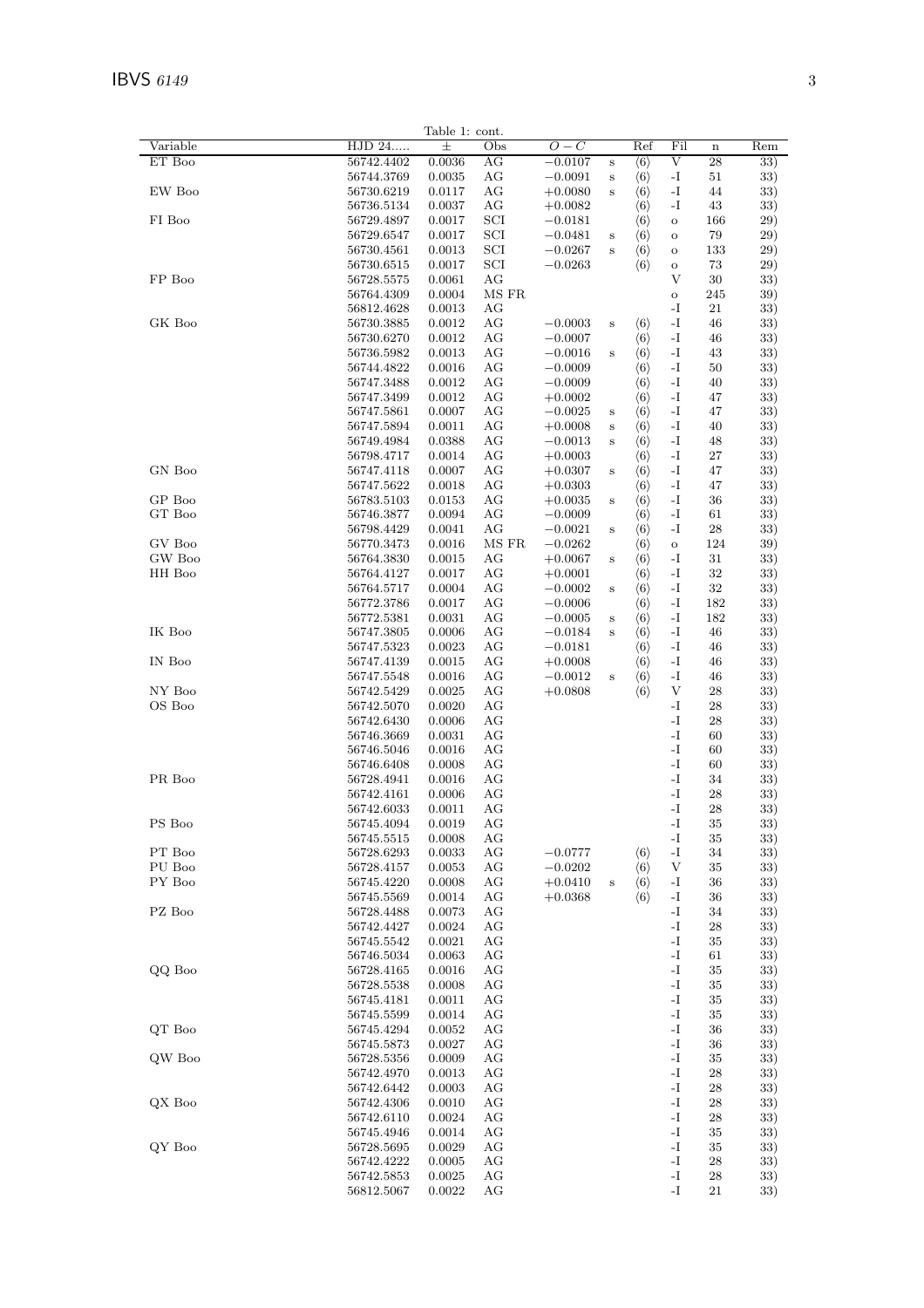|            |            | Table 1: cont. |              |           |              |                     |                |             |     |
|------------|------------|----------------|--------------|-----------|--------------|---------------------|----------------|-------------|-----|
| Variable   | HJD 24     | $\pm$          | Obs          | $O-C$     |              | Ref                 | Fil            | $\mathbf n$ | Rem |
|            |            |                |              |           |              |                     |                |             |     |
| V339 Boo   | 56728.5697 | 0.0029         | АG           |           |              |                     | $\rm{V}$       | 32          | 33) |
|            | 56742.5377 | 0.0020         | АG           |           |              |                     | V              | 28          | 33) |
| i Boo      | 56733.3217 | 0.0021         | SCI          | $-0.0061$ |              | $\langle 6 \rangle$ | $\mathbf O$    | 54          | 29) |
|            | 56733.3217 | 0.0021         | SCI          | $-0.0061$ |              | $\langle 6 \rangle$ | $\mathbf O$    | 54          | 29) |
|            |            |                | SCI          |           |              |                     |                |             |     |
|            | 56733.4548 | 0.0013         |              | $-0.0069$ | $\bf S$      | $\langle 6 \rangle$ | $\mathbf{o}$   | 66          | 29) |
|            | 56733.4548 | 0.0013         | SCI          | $-0.0069$ | $\,$ s       | $\langle 6 \rangle$ | $\mathbf{o}$   | 66          | 29) |
|            | 56733.5996 | 0.0020         | $_{\rm SCI}$ | $+0.0040$ |              | $\langle 6 \rangle$ | $\overline{O}$ | 99          | 29) |
|            | 56733.5996 | 0.0020         | $_{\rm SCI}$ | $+0.0040$ |              | $\langle 6 \rangle$ | $\mathbf{o}$   | 99          | 29) |
|            |            |                | SCI          |           |              |                     |                |             |     |
|            | 56747.3908 | 0.0004         |              | $+0.0025$ | $\bf S$      | $\langle 6 \rangle$ | $\circ$        | 105         | 29) |
|            | 56747.5132 | 0.0004         | SCI          | $-0.0090$ |              | $\langle 6 \rangle$ | $\mathbf O$    | 165         | 29) |
|            | 56758.3747 | 0.0028         | $_{\rm SCI}$ | $+0.0058$ | $\bf S$      | $\langle 6 \rangle$ | $\mathbf O$    | 76          | 29) |
| WW Cam     | 56727.3836 | 0.0030         | AG           | $-0.0260$ |              | $\langle 6 \rangle$ | -I             | 55          | 33) |
|            |            |                |              |           |              |                     |                |             |     |
| AK Cam     | 56725.5760 | 0.0232         | АG           | $-0.2105$ | $\bf S$      | $\langle 6 \rangle$ | $-I$           | 49          | 33) |
|            | 56734.4850 | 0.0013         | AG           | $-0.2088$ | $\bf S$      | $\langle 6 \rangle$ | -I             | 40          | 33) |
| AL Cam     | 56764.5760 | 0.0027         | AG           | $-0.0282$ | $\bf S$      | $\langle 6 \rangle$ | $-I$           | $32\,$      | 33) |
| AN Cam     | 56887.5481 | 0.0001         | AG           | $-4.8625$ |              | $\langle 6 \rangle$ | -1             | 25          | 33) |
|            |            |                |              |           |              |                     |                |             |     |
| AS Cam     | 56712.4190 | 0.0011         | AG           | $+1.5019$ |              | $\langle 6 \rangle$ | -I             | 49          | 33) |
| AT Cam     | 56713.4138 | 0.0016         | АG           | $-0.1191$ | $\bf S$      | $\langle 6 \rangle$ | $\mathbf{-I}$  | 42          | 33) |
| AY Cam     | 56726.5729 | 0.0061         | AG           | $+0.0138$ | $\bf S$      | $\langle 6 \rangle$ | -I             | 58          | 33) |
|            | 56729.3052 | 0.0015         | AG           | $+0.0112$ | $\,$ s       | $\langle 6 \rangle$ | $-I$           | 61          | 33) |
|            |            |                |              |           |              |                     |                |             |     |
|            | 56737.5124 | 0.0006         | AG           | $+0.0135$ | $\bf S$      | $\langle 6 \rangle$ | -I             | 56          | 33) |
| AZ Cam     | 56729.6100 | 0.0013         | AG           | $+0.0216$ | $\bf S$      | $\langle 6 \rangle$ | -I             | 59          | 33) |
|            | 56737.5231 | 0.0010         | AG           | $+0.0193$ | $\bf S$      | $\langle 6 \rangle$ | $\mathbf{-I}$  | 54          | 33) |
| DN Cam     | 56713.3816 | 0.0008         | АG           | $+0.0012$ | $\bf S$      | $\langle 4 \rangle$ | -I             | 62          | 33) |
|            |            |                |              |           |              |                     |                |             |     |
|            | 56713.6321 | 0.0011         | AG           | $+0.0026$ |              | $\langle 4 \rangle$ | $\mathbf{-I}$  | 62          | 33) |
| FN Cam     | 56731.3381 | 0.0006         | АG           | $-0.0011$ | $\bf S$      | $\langle 4 \rangle$ | -I             | 39          | 33) |
|            | 56734.3871 | 0.0007         | AG           | $+0.0008$ |              | $\langle 4 \rangle$ | -I             | 39          | 33) |
|            |            |                |              |           |              |                     |                |             |     |
|            | 56737.4312 | 0.0009         | AG           | $-0.0022$ | s            | $\langle 4 \rangle$ | -1             | 56          | 33) |
|            | 56744.5443 | 0.0013         | AG           | $+0.0009$ |              | $\langle 4 \rangle$ | -I             | 52          | 33) |
|            | 56745.5578 | 0.0013         | AG           | $-0.0013$ | $\, {\bf S}$ | $\langle 4 \rangle$ | -I             | 44          | 33) |
| QU Cam     | 56887.5048 | 0.0034         | AG           | $-0.0504$ |              | $\langle 6 \rangle$ | -I             | 29          | 33) |
|            |            |                |              |           |              |                     |                |             |     |
| V337 Cam   | 56713.4312 | 0.0015         | АG           |           |              |                     | -I             | 55          | 33) |
|            | 56727.4305 | 0.0216         | AG           |           |              |                     | V              | 56          | 33) |
| $V345$ Cam | 56727.3457 | 0.0022         | AG           |           |              |                     | $-I$           | 56          | 33) |
|            | 56727.5731 | 0.0009         | AG           |           |              |                     | -I             | 56          | 33) |
|            |            |                |              |           |              |                     |                |             |     |
| $V352$ Cam | 56727.3655 | 0.0026         | AG           |           |              |                     | $\mathbf{-I}$  | 56          | 33) |
|            | 56727.5543 | 0.0021         | AG           |           |              |                     | -I             | 56          | 33) |
| $V356$ Cam | 56727.3445 | 0.0044         | AG           |           |              |                     | $-I$           | 56          | 33) |
|            | 56727.5500 | 0.0071         | AG           |           |              |                     | $\mathbf{-I}$  | 56          | 33) |
|            |            |                |              |           |              |                     |                |             |     |
| V362 Cam   | 56727.5509 | 0.0048         | АG           |           |              |                     | -I             | 55          | 33) |
| $V369$ Cam | 56727.2876 | 0.0017         | AG           |           |              |                     | $-I$           | 55          | 33) |
|            | 56727.4613 | 0.0009         | AG           |           |              |                     | $-I$           | 55          | 33) |
|            | 56727.6330 | 0.0009         | AG           |           |              |                     | $-I$           | 55          | 33) |
|            |            |                |              |           |              |                     |                |             |     |
| V372 Cam   | 56727.3584 | 0.0106         | AG           |           |              |                     | $\mathbf{-I}$  | 55          | 33) |
| V374 Cam   | 56727.3309 | 0.0006         | АG           |           |              |                     | -I             | 55          | 33) |
| $V514$ Cam | 56764.4389 | 0.0014         | AG           | $+0.0277$ |              | $\langle 6 \rangle$ | $\mathbf{I}$   | $32\,$      | 33) |
| $V517$ Cam | 56814.4219 | 0.0012         | AG           |           |              |                     | -I             | 25          | 33) |
|            |            |                |              |           |              |                     |                |             |     |
| RY Cnc     | 56743.3902 | 0.0025         | AG           | $+0.0782$ |              | $\langle 6 \rangle$ | -I             | 32          | 33) |
| TU Cnc     | 56727.3487 | 0.0106         | AG           | $-0.0549$ |              | $\langle 6 \rangle$ | $\mathbf{-I}$  | 40          | 33) |
| TX Cnc     | 56709.4549 | 0.0030         | AG           | $+0.0441$ |              | $\langle 6 \rangle$ | -I             | 26          | 33) |
|            | 56743.3407 | 0.0014         | AG           | $+0.0449$ | $\bf S$      | $\langle 6 \rangle$ | V              | 31          | 33) |
|            |            |                |              |           |              |                     |                |             |     |
|            | 56743.5340 | 0.0026         | AG           | $+0.0468$ |              | $\langle 6 \rangle$ | V              | 31          | 33) |
| WY Cnc     | 56706.5078 | 0.0009         | AG           | $-0.0390$ |              | $\langle 6 \rangle$ | -I             | 45          | 33) |
|            | 56712.3120 | 0.0025         | AG           | $-0.0404$ |              | $\langle 6 \rangle$ | -1             | 94          | 33) |
|            | 56745.4867 | 0.0029         | AG           | $-0.0405$ |              | $\langle 6 \rangle$ | -I             | 38          | 33) |
|            |            |                |              | $-0.0396$ |              |                     |                |             |     |
|            | 56746.3170 | 0.0020         | AG           |           |              | $\langle 6 \rangle$ | -I             | 33          | 33) |
| AH Cnc     | 56736.3440 | 0.0003         | MS FR        | $+0.0211$ | $\bf S$      | $\langle 6 \rangle$ | $\mathbf O$    | 93          | 39) |
| EH Cnc     | 56743.5210 | 0.0013         | AG           | $+0.0012$ | $\bf S$      | $\langle 4 \rangle$ | -I             | 32          | 33) |
| FF Cnc     | 56743.4774 | 0.0020         | AG           | $-0.0003$ | $\bf S$      | $\langle 4 \rangle$ | V              | 30          | 33) |
|            |            |                |              |           |              |                     |                |             |     |
| IL Cnc     | 56743.3679 | 0.0011         | AG           | $-0.0453$ | $\bf S$      | $\langle 6 \rangle$ | -I             | 34          | 33) |
|            | 56743.5003 | 0.0011         | AG           | $-0.0468$ |              | $\langle 6 \rangle$ | -I             | 34          | 33) |
| IM Cnc     | 56743.3582 | 0.0020         | AG           | $-0.0422$ |              | $\langle 6 \rangle$ | -I             | 35          | 33) |
| IR Cnc     | 56743.3579 | 0.0064         | AG           |           |              |                     | -1             | 31          | 33) |
|            |            |                |              |           |              |                     |                |             |     |
| IT Cnc     | 56743.3435 | 0.0075         | AG           | $+0.0789$ | $\bf S$      | $\langle 6 \rangle$ | -I             | 32          | 33) |
|            | 56743.5230 | 0.0035         | AG           | $+0.0766$ |              | $\langle 6 \rangle$ | $\mathbf{-I}$  | 31          | 33) |
| KY Cnc     | 56709.5309 | 0.0027         | AG           |           |              |                     | -1             | $25\,$      | 33) |
|            | 56746.4291 | $0.0045\,$     | AG           |           |              |                     | $-I$           | 27          | 33) |
|            |            |                |              |           |              |                     |                |             |     |
| RS CVn     | 56746.3956 | 0.0008         | AG           | $-0.7587$ |              | $\langle 6 \rangle$ | $\mathbf{-I}$  | 38          | 33) |
| VZ CVn     | 56736.5527 | 0.0009         | AG           | $-0.0019$ |              | $\langle 6 \rangle$ | -1             | 42          | 33) |
|            | 56742.4503 | 0.0003         | AG           | $-0.0016$ |              | $\langle 6 \rangle$ | $\mathbf{-I}$  | 12          | 33) |
|            | 56744.5586 | 0.0022         | AG           | $+0.0006$ | $\bf S$      | $\langle 6 \rangle$ | -1             | 50          | 33) |
|            |            |                |              |           |              |                     |                |             |     |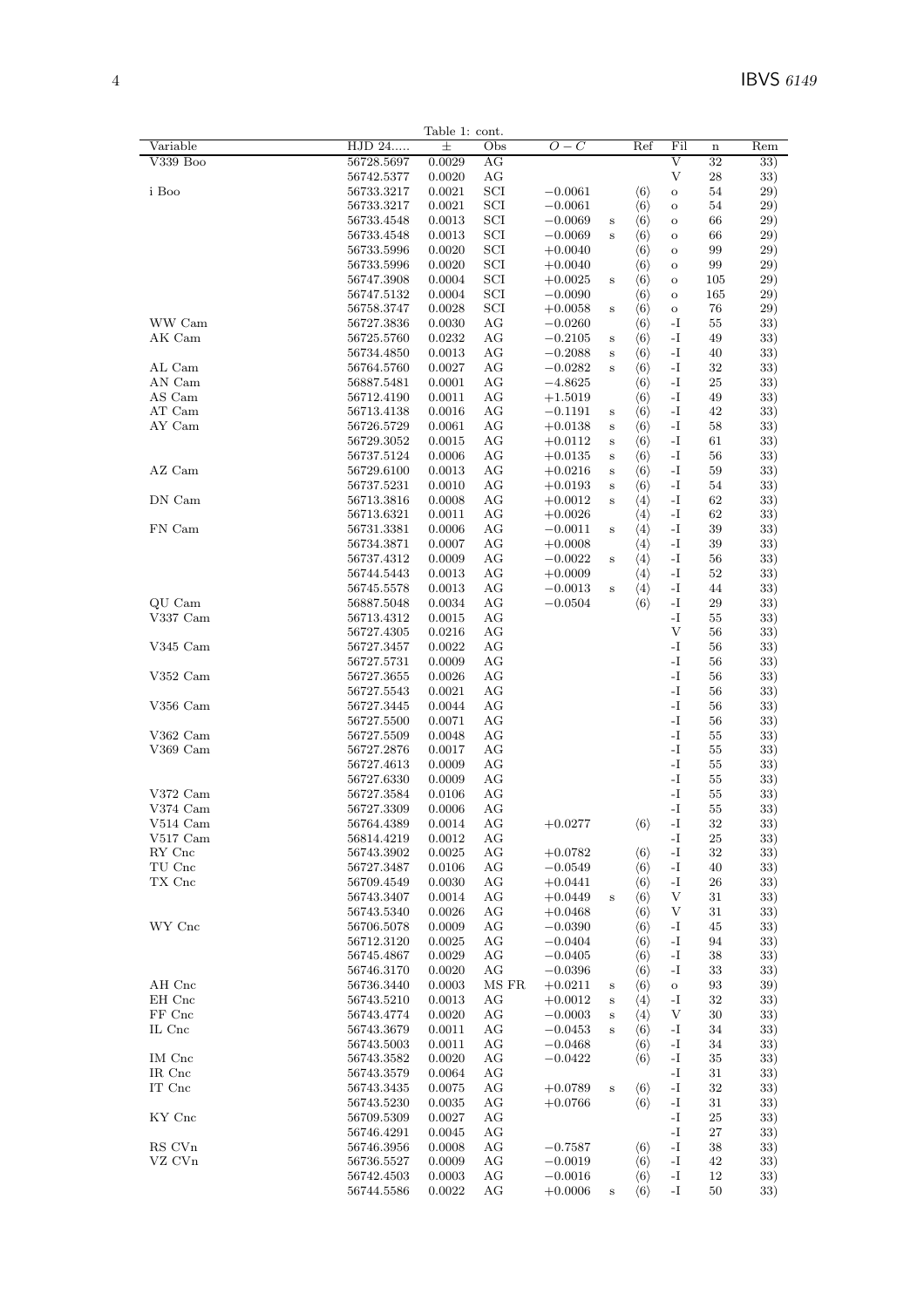|                    |                          | Table 1: cont.   |              |                        |             |                                            |                     |           |               |
|--------------------|--------------------------|------------------|--------------|------------------------|-------------|--------------------------------------------|---------------------|-----------|---------------|
| Variable           | HJD 24                   | $_{\pm}$         | Obs          | $O-C$                  |             | Ref                                        | Fil                 | $\bf n$   | Rem           |
| VZ CVn             | 56749.6112               | 0.0022           | AG           | $-0.0016$              | $\bf S$     | $\langle 6 \rangle$                        | $-I$                | 52        | 33)           |
|                    | 56750.4530               | 0.0008           | AG           | $-0.0023$              | $\bf S$     | $\langle 6 \rangle$                        | -1                  | 46        | 33)           |
| BI CV <sub>n</sub> | 56729.4634               | 0.0014           | AG           | $+0.0241$              |             | $\langle 6 \rangle$                        | -1                  | 57        | 33)           |
|                    | 56729.6559               | 0.0007           | AG           | $+0.0245$              | $\bf S$     | $\langle 6 \rangle$                        | -1                  | 57        | 33)           |
|                    | 56734.4597               | 0.0010           | AG           | $+0.0263$              |             | $\langle 6 \rangle$                        | -I                  | 48        | 33)           |
| BO CVn             | 56730.5970               | 0.0035           | AG           | $+0.0008$              | $\bf S$     | $\langle 4 \rangle$                        | $\mathbf{-I}$       | 46        | 33)           |
|                    | 56737.3256               | 0.0015           | AG           | $+0.0024$              | $\bf S$     | $\langle 4 \rangle$                        | -1<br>$-I$          | 56        | 33)           |
| DF CVn             | 56737.5836<br>56783.3602 | 0.0033<br>0.0014 | AG<br>AG     | $+0.0016$<br>$-0.0015$ | $\bf S$     | $\langle 4 \rangle$<br>$\langle 4 \rangle$ | -1                  | 56<br>35  | 33)<br>33)    |
|                    | 56783.5214               | 0.0007           | AG           | $-0.0037$              |             | $\langle 4 \rangle$                        | $-I$                | 35        | 33)           |
| FU CVn             | 56737.5613               | 0.0012           | AG           |                        |             |                                            | -I                  | 56        | 33)           |
| GZ CMa             | 56726.2917               | 0.0026           | FR           |                        |             |                                            | $-I$                | 55        | 33)           |
| SX CMi             | 56726.3864               | 0.0062           | AG           | $-0.2992$              | $\bf S$     | $\langle 6 \rangle$                        | $\mathbf{-I}$       | 28        | 33)           |
| TT CMi             | 56713.4472               | 0.0017           | AG           | $+0.0646$              | $\,$ s      | $\langle 6 \rangle$                        | -1                  | 33        | 33)           |
| TX CMi             | 56713.3747               | 0.0031           | AG           | $-0.0373$              |             | $\langle 6 \rangle$                        | $-I$                | 33        | 33)           |
|                    | 56726.4123               | 0.0012           | AG           | $-0.0312$              | $\mathbf S$ | $\langle 6 \rangle$                        | $\mathbf{-I}$       | 29        | 33)           |
| TY CMi             | 56713.3927               | 0.0311           | AG           | $+0.1756$              |             | $\langle 6 \rangle$                        | -I                  | 33        | 33)           |
|                    | 56726.3915               | 0.0182           | AG           | $+0.1835$              |             | $\langle 6 \rangle$                        | -I                  | 29        | 33)           |
| TZ CMi             | 56713.3364               | 0.0011           | AG           | $+2.5754$              | $\bf S$     | $\langle 6 \rangle$                        | -I                  | 33        | 33)           |
| UZ CMi             | 56725.3141               | 0.0018           | AG           | $+0.1359$              |             | $\langle 6 \rangle$                        | $-I$                | 32        | 33)           |
| XZ CMi             | 56725.3687               | 0.0014           | AG           | $+0.0002$              |             | $\langle 6 \rangle$                        | -1                  | 32        | 33)           |
|                    | 56727.3874               | 0.0129           | AG           | $-0.0069$              | $\bf S$     | $\langle 6 \rangle$                        | -I                  | 29        | 33)           |
| YY CMi<br>AK CMi   | 56726.4129               | 0.0059           | AG           | $+0.0180$              | $\bf S$     | $\langle 6 \rangle$                        | -1                  | 38        | 33)           |
| <b>BB</b> CMi      | 56713.4658<br>56726.3692 | 0.0074<br>0.0061 | AG<br>AG     | $+0.2612$<br>$-0.0509$ |             | $\langle 6 \rangle$                        | -I<br>$\mathbf{-I}$ | 32<br>29  | 33)<br>33)    |
| BH CMi             | 56726.3318               | 0.0023           | AG           | $+0.0056$              | $\mathbf S$ | $\langle 6 \rangle$<br>$\langle 4 \rangle$ | V                   | 28        | 33)           |
| DS CMi             | 56713.4174               | 0.0016           | AG           |                        |             |                                            | $-I$                | 30        | 33)           |
| DW CMi             | 55621.3567               | 0.0031           | AG           | $+0.0088$              |             | $\langle 6 \rangle$                        | -1                  | 49        | 33)           |
|                    | 55621.5096               | 0.0006           | AG           | $+0.0079$              | $\bf S$     | $\langle 6 \rangle$                        | $-I$                | 49        | 33)           |
|                    | 55625.3539               | 0.0014           | AG           | $+0.0078$              |             | $\langle 6 \rangle$                        | -1                  | 39        | 33)           |
|                    | 55625.5033               | 0.0031           | AG           | $+0.0034$              | $\bf S$     | $\langle 6 \rangle$                        | -1                  | 39        | 33)           |
|                    | 56713.3313               | 0.0008           | AG           | $+0.0093$              | $\bf S$     | $\langle 6 \rangle$                        | $\mathbf{-I}$       | 33        | 33)           |
|                    | 56713.4843               | 0.0005           | AG           | $+0.0086$              |             | $\langle 6 \rangle$                        | -I                  | 33        | 33)           |
|                    | 56726.4008               | 0.0013           | AG           | $+0.0078$              |             | $\langle 6 \rangle$                        | $-I$                | 29        | 33)           |
| EI CMi             | 56726.4342               | 0.0017           | AG           |                        |             |                                            | -I                  | 29        | 33)           |
| EL CMi             | 56726.3371               | 0.0026           | AG           |                        |             |                                            | $-I$                | 29        | 33)           |
| TV Cas<br>DN Cas   | 56683.3760               | 0.0035           | PGL<br>PGL   | $-0.0271$              |             | $\langle 6 \rangle$                        | V<br>V              | 97        | 35) 5)        |
| DO Cas             | 56682.4393<br>56725.4947 | 0.0035<br>0.0024 | SCI          | $-0.0318$<br>$-0.0014$ | $\bf S$     | $\langle 6 \rangle$<br>$\langle 6 \rangle$ | $\mathbf O$         | 62<br>64  | 38) 6)<br>29) |
| NU Cas             | 56875.5302               | 0.0002           | MS FR        | $-0.1288$              | $\mathbf S$ | $\langle 6 \rangle$                        | $\mathbf O$         | 343       | 39)           |
| OX Cas             | 56682.4353               | 0.0104           | PGL          | $+0.0046$              | $\bf S$     | $\langle 6 \rangle$                        | V                   | 78        | 35)           |
| QQ Cas             | 56891.4701               | 0.0053           | AG           | $+0.2194$              | $\bf S$     | $\langle 6 \rangle$                        | -I                  | 30        | 33)           |
| $V445$ Cas         | 56886.3862               | 0.0027           | AG           | $+0.0671$              |             | $\langle 6 \rangle$                        | -I                  | 18        | 33)           |
| $V1044$ Cas        | 56887.4823               | 0.0150           | AG           |                        |             |                                            | $-I$                | 28        | 33)           |
| SU Cep             | 56814.4614               | 0.0003           | AG           | $+0.0056\,$            |             | $\langle 6 \rangle$                        | $-I$                | 24        | 33)           |
|                    | 56877.5603               | 0.0011           | AG           | $+0.0064$              |             | $\langle 6 \rangle$                        | $\mathbf{-I}$       | 30        | 33)           |
| VW Cep             | 56814.3832               | 0.0016           | AG           | $+0.0570$              |             | $\langle 6 \rangle$                        | -1                  | 25        | 33)           |
|                    | 56814.5220               | 0.0019           | AG           | $+0.0567$              | $\bf S$     | $\langle 6 \rangle$                        | -1                  | 25        | 33)           |
| VZ Cep             | 56834.4569               | 0.0016           | AG           | $-0.0118$              |             | $\langle 6 \rangle$                        | -1                  | 22        | 33)           |
| AI Cep             | 56877.5281               | 0.0283           | AG           | $+0.1825$              | $\bf S$     | $\langle 6 \rangle$                        | -I<br>$\mathbf{-I}$ | 30        | 33)           |
| CQ Cep<br>EG Cep   | 56877.5477<br>56747.4829 | 0.0075<br>0.0009 | AG<br>AG     | $-0.0848$              | $\mathbf S$ | $\langle 6 \rangle$                        | -1                  | 30<br>40  | 33)<br>33)    |
| EK Cep             | 56862.4313               | 0.0095           | AG           | $+0.0129$<br>$-2.0080$ |             | $\langle 6 \rangle$<br>$\langle 6 \rangle$ | -I                  | 34        | 33)           |
| GK Cep             | 56824.4507               | 0.0014           | AG           | $+0.1279$              |             | $\langle 6 \rangle$                        | -1                  | 27        | 33)           |
| NN Cep             | 56897.3745               | 0.0049           | AG           | $+0.0043$              | $\bf S$     | $\langle 6 \rangle$                        | $-I$                | $35\,$    | 33)           |
|                    | 56898.4081               | 0.0085           | AG           | $+0.0087$              |             | $\langle 6 \rangle$                        | -1                  | 47        | 33)           |
| V397 Cep           | 56870.5284               | $0.0037\,$       | AG           |                        |             |                                            | -I                  | 27        | 33)           |
| RW Com             | 56746.4010               | 0.0010           | MS FR        | $-0.0008$              | $\bf S$     | $\langle 6 \rangle$                        | $\mathbf O$         | 132       | 39)           |
| RZ Com             | $56730.5146\,$           | 0.0009           | AG           | $+0.0474$              | $\bf S$     | $\langle 6 \rangle$                        | -1                  | 46        | 33)           |
|                    | 56736.4388               | 0.0010           | AG           | $+0.0478$              |             | $\langle 6 \rangle$                        | $-I$                | 43        | 33)           |
|                    | 56736.6070               | 0.0012           | AG           | $+0.0467$              | $\bf S$     | $\langle 6 \rangle$                        | -1                  | 43        | 33)           |
|                    | 56744.3942               | 0.0017           | AG           | $+0.0483$              | $\bf S$     | $\langle 6 \rangle$                        | -I                  | $51\,$    | 33)           |
|                    | 56744.5631               | 0.0036           | AG           | $+0.0479$              |             | $\langle 6 \rangle$                        | -I                  | 51        | 33)           |
|                    | 56746.4241               | 0.0016           | AG           | $+0.0471$              | $\mathbf S$ | $\langle 6 \rangle$                        | -1                  | 37        | 33)           |
| EK Com             | 56746.5908<br>56737.3705 | 0.0036<br>0.0001 | AG<br>MS FR  | $+0.0446$<br>$+0.0017$ |             | $\langle 6 \rangle$                        | $-I$                | 37<br>168 | 33)<br>39)    |
| MZ Com             | 56744.5330               | 0.0258           | AG           |                        |             | $\langle 4 \rangle$                        | $\mathbf O$<br>-I   | $51\,$    | 33)           |
| RT CrB             | 56783.4682               | 0.0212           | AG           | $-0.0262$              | $\bf S$     | $\langle 6 \rangle$                        | -1                  | 35        | 33)           |
| RW CrB             | 56764.3783               | 0.0194           | AG           | $-0.0016$              | $\bf S$     | $\langle 6 \rangle$                        | -1                  | 33        | 33)           |
|                    | 56776.3656               | 0.0002           | AG           | $-0.0001$              |             | $\langle 6 \rangle$                        | $\mathbf{-I}$       | 20        | 33)           |
| TU CrB             | 56736.5840               | 0.0019           | $_{\rm SCI}$ | $+0.0120$              | $\bf S$     | $\langle 6 \rangle$                        | $\mathbf O$         | 99        | 29)           |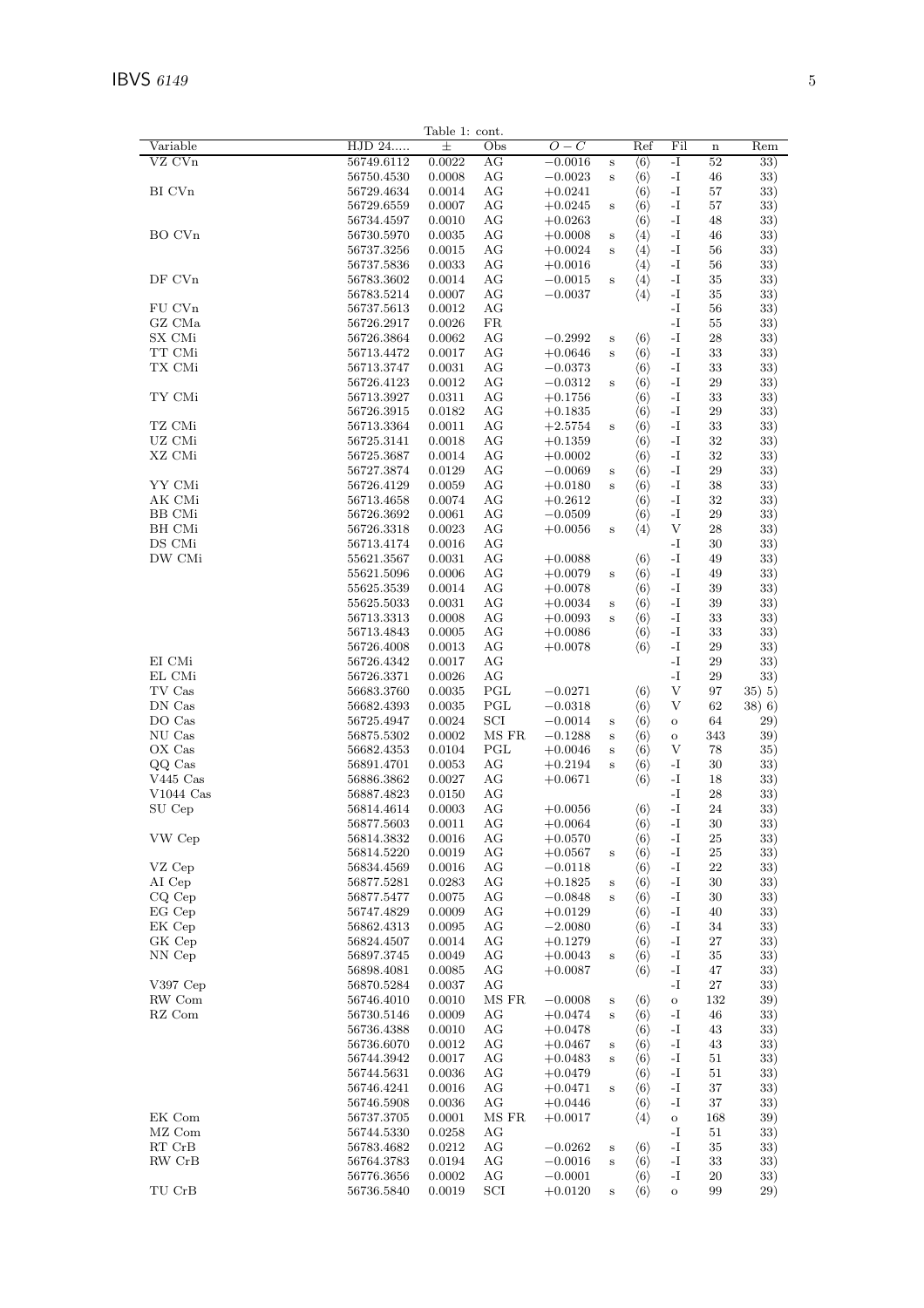|                        |                          | Table 1: cont.   |                 |                        |         |                                            |                              |          |            |
|------------------------|--------------------------|------------------|-----------------|------------------------|---------|--------------------------------------------|------------------------------|----------|------------|
| Variable               | HJD 24                   | $\pm$            | Obs             | $O-C$                  |         | Ref                                        | Fil                          | $\bf n$  | Rem        |
| TU CrB                 | 56737.3878               | 0.0022           | SCI             | $+0.0089$              |         | $\langle 6 \rangle$                        | $\mathbf O$                  | 78       | 29)        |
| TW CrB                 | 56782.4056               | 0.0036           | AG              | $+0.0495$              |         | $\langle 6 \rangle$                        | -1                           | 30       | 33)        |
|                        | 56797.4241               | 0.0012           | SCI             | $+0.0517$              | $\bf S$ | $\langle 6 \rangle$                        | $\mathbf O$                  | 163      | 29)        |
|                        | 56812.4381               | 0.0012           | AG              | $+0.0494$              |         | $\langle 6 \rangle$                        | -I                           | 20       | 33)        |
| YY CrB                 | 56855.4267               | 0.0006           | $\rm{J}U$<br>AG | $+0.0503$              |         | $\langle 6 \rangle$                        | $\mathbf O$<br>$\mathbf{-I}$ | 52       | 29)        |
|                        | 56742.4431<br>56749.4108 | 0.0014<br>0.0005 | AG              | $+0.0051$              | S       | $\langle 4 \rangle$                        | -I                           | 12<br>52 | 33)<br>33) |
|                        | 56749.5994               | 0.0008           | AG              | $+0.0065$<br>$+0.0069$ |         | $\langle 4 \rangle$<br>$\langle 4 \rangle$ | $-I$                         | 52       | 33)        |
|                        | 56754.4963               | 0.0035           | AG              | $+0.0086$              |         | $\langle 4 \rangle$                        | $\mathbf{-I}$                | 24       | 33)        |
| AR CrB                 | 56782.4637               | 0.0006           | AG              | $-0.0055$              |         | $\langle 6 \rangle$                        | -I                           | 30       | 33)        |
| AS CrB                 | 56764.5789               | 0.0003           | MS FR           | $+0.0240$              |         | $\langle 6 \rangle$                        | $\mathbf O$                  | 96       | 39)        |
| WZ Cyg                 | 56814.4821               | 0.0013           | AG              | $+0.0657$              | $\bf S$ | $\langle 6 \rangle$                        | -I                           | 24       | 33)        |
| ZZ Cyg                 | 56559.2912               | 0.0009           | FR              | $-0.0649$              |         | $\langle 6 \rangle$                        | V                            | 51       | 37)        |
|                        | 56799.4220               | 0.0022           | AG              | $-0.0656$              |         | $\langle 6 \rangle$                        | -1                           | 23       | 33)        |
|                        | 56810.4190               | 0.0077           | AG              | $+0.2449$              |         | $\langle 6 \rangle$                        | $-I$                         | 24       | 33)        |
| CG Cyg                 | 56811.5520               | 0.0007           | AG              | $+0.0732$              | $\bf S$ | $\langle 6 \rangle$                        | $\mathbf{-I}$                | 19       | 33)        |
|                        | 56841.5312               | 0.0013           | AG              | $+0.0732$              |         | $\langle 6 \rangle$                        | -I                           | 43       | 33)        |
| $CV$ $Cyg$             | 56157.4793               | 0.0041           | FR              | $+0.2046$              |         | $\langle 6 \rangle$                        | V                            | 28       | 37)        |
|                        | 56810.4559               | 0.0063           | $\rm{AG}$       | $+0.1831$              |         | $\langle 6 \rangle$                        | $\mathbf{-I}$                | 24       | 33)        |
| DK Cyg<br>GO Cyg       | 56817.4254<br>56821.3933 | 0.0009           | AG              | $+0.1041$              |         | $\langle 6 \rangle$                        | $-I$                         | 21       | 33)        |
|                        | 56822.4724               | 0.0011<br>0.0075 | AG<br>AG        | $+0.0640$<br>$+0.0664$ |         | $\langle 6 \rangle$<br>$\langle 6 \rangle$ | -1<br>$-I$                   | 24<br>24 | 33)<br>33) |
| KR Cyg                 | 56810.5034               | 0.0016           | AG              | $+0.0177$              | $\bf S$ | $\langle 6 \rangle$                        | $\mathbf{-I}$                | 24       | 33)        |
| LO Cyg                 | 56891.4480               | 0.0077           | AG              | $-0.0611$              |         | $\langle 6 \rangle$                        | -I                           | 28       | 33)        |
| MR Cyg                 | 56830.4359               | 0.0078           | AG              | $+0.8382$              |         | $\langle 6 \rangle$                        | $\mathbf{-I}$                | 30       | 33)        |
| MY Cyg                 | 56877.4339               | 0.0033           | AG              | $-0.0001$              |         | $\langle 6 \rangle$                        | $\mathbf{-I}$                | 30       | 33)        |
| V366 Cyg               | 56815.4849               | 0.0018           | AG              | $-0.0009$              |         | $\langle 6 \rangle$                        | $-I$                         | 32       | 33)        |
| V382 Cyg               | 56815.4761               | 0.0013           | AG              | $+0.1094$              | S       | $\langle 6 \rangle$                        | $\mathbf{-I}$                | 32       | 33)        |
|                        | 56864.4974               | 0.0034           | AG              | $+0.1073$              | $\bf S$ | $\langle 6 \rangle$                        | $\mathbf{-I}$                | 26       | 33)        |
| V388 Cyg               | 56815.4320               | 0.0013           | AG              | $-0.1079$              |         | $\langle 6 \rangle$                        | $\mathbf{-I}$                | 31       | 33)        |
| V <sub>401</sub> Cyg   | 56799.4517               | 0.0038           | AG              | $+0.0850$              | $\bf S$ | $\langle 6 \rangle$                        | -I                           | 24       | 33)        |
| V453 Cyg               | 56871.5477               | 0.0019           | AG              | $+0.0626$              |         | $\langle 6 \rangle$                        | $-I$                         | 59       | 33)        |
| $V456$ Cyg             | 56799.4598               | 0.0024           | AG              | $+0.0484$              | S       | $\langle 6 \rangle$                        | -1                           | 23       | 33)        |
|                        | 56811.4922               | 0.0005           | AG              | $+0.0498$              |         | $\langle 6 \rangle$                        | $-I$                         | 18       | 33)        |
| V463 Cyg               | 56886.4624               | 0.0010           | $\rm{AG}$       | $+0.0570$              |         | $\langle 6 \rangle$                        | $\mathbf{-I}$                | 18       | 33)        |
| V466 Cyg               | 56821.4141               | 0.0011           | AG              | $+0.0065$              |         | $\langle 6 \rangle$                        | $-I$                         | 27       | 33)        |
|                        | 56862.4656               | 0.0004           | AG              | $+0.0068$              | $\bf S$ | $\langle 6 \rangle$                        | $\mathbf{-I}$                | 35       | 33)        |
| $V477 \text{ Cyg}$     | 56886.4501               | 0.0023           | $\rm{AG}$       | $-0.0329$              |         | $\langle 6 \rangle$                        | $\mathbf{-I}$                | 26       | 33)        |
| V478 Cyg               | 56799.4951               | 0.0089           | AG              | $+0.0268$              |         | $\langle 6 \rangle$                        | $-I$                         | 23       | 33)        |
| V498 Cyg<br>V541 Cyg   | 56799.4520<br>56876.4377 | 0.0118<br>0.0026 | AG<br>AG        | $+0.1897$              |         | $\langle 6 \rangle$<br>$\langle 6 \rangle$ | -1<br>$-I$                   | 23<br>24 | 33)<br>33) |
| V548 Cyg               | 56811.5407               | 0.0002           | AG              | $+0.0639$<br>$+0.0302$ |         | $\langle 6 \rangle$                        | $\mathbf{-I}$                | 18       | 33)        |
| V628 Cyg               | 56783.5650               | 0.0013           | MS FR           | $-0.0058$              |         | $\langle 6 \rangle$                        | $\mathbf O$                  | 66       | 39)        |
| $V675$ Cyg             | 56891.4196               | 0.0052           | AG              | $+0.6454$              |         | $\langle 6 \rangle$                        | $-I$                         | 29       | 33)        |
| V687 Cyg               | 56831.4518               | 0.0018           | AG              | $-0.0051$              |         | $\langle 6 \rangle$                        | -I                           | 33       | 33)        |
| V700 Cyg               | 56799.4466               | 0.0012           | AG              | $-0.0871$              |         | $\langle 6 \rangle$                        | $\mathbf{-I}$                | 23       | 33)        |
| V704 Cyg               | 56891.3820               | 0.0031           | AG              | $+0.0346$              |         | $\langle 6 \rangle$                        | $\mathbf{-I}$                | 28       | 33)        |
| $V728$ Cyg             | 56862.4389               | 0.0024           | AG              | $+0.0448$              |         | $\langle 6 \rangle$                        | $\mathbf{-I}$                | 35       | 33)        |
| V787 Cyg               | 56822.4536               | 0.0021           | AG              | $+0.0028$              |         | $\langle 6 \rangle$                        | $\mathbf{-I}$                | 25       | 33)        |
| $V796$ Cyg             | 56834.4788               | 0.0018           | AG              | $-0.0360$              | $\bf S$ | $\langle 6 \rangle$                        | -I                           | 22       | 33)        |
| V828 Cyg               | 56817.4390               | 0.0025           | AG              | $-0.2088$              |         | $\langle 6 \rangle$                        | $\mathbf{-I}$                | 26       | 33)        |
| $V836$ Cyg             | 56817.4884               | 0.0004           | AG              | $+0.0207$              |         | $\langle 6 \rangle$                        | -1                           | 24       | 33)        |
|                        | 56864.5345               | 0.0019           | AG              | $+0.0211$              |         | $\langle 6 \rangle$                        | -I                           | 27       | 33)        |
| V874 Cyg               | 56897.4245               | 0.0016           | $\rm{AG}$       | $+0.0019$              | S       | $\langle 6 \rangle$                        | -1                           | 34       | 33)        |
| $V889$ Cyg             | 56821.4204               | 0.0011           | AG              | $-0.1994$              |         | $\langle 6 \rangle$                        | $\mathbf{-I}$                | 25       | 33)        |
|                        | 56862.4953               | 0.0083           | AG              | $-0.2010$              | $\bf S$ | $\langle 6 \rangle$                        | -I                           | 35       | 33)        |
| V891 Cyg<br>V1034 Cyg  | 56812.5011               | 0.0010           | AG              | $+0.0479$              |         | $\langle 6 \rangle$                        | -I<br>$\mathbf{-I}$          | $21\,$   | 33)        |
| V1061 $Cyg$            | 56871.4557<br>56886.3843 | 0.0057<br>0.0052 | AG<br>AG        | $+0.0068$<br>$+1.1567$ |         | $\langle 6 \rangle$<br>$\langle 6 \rangle$ | -1                           | 28<br>19 | 33)<br>33) |
| V1073 Cyg              | 56830.5077               | 0.0039           | AG              | $-0.1481$              |         | $\langle 6 \rangle$                        | $-I$                         | 30       | 33)        |
| V1171 Cyg              | 56799.4113               | 0.0036           | AG              | $-0.0582$              | $\bf S$ | $\langle 6 \rangle$                        | $\mathbf{-I}$                | 24       | 33)        |
| V1305 Cyg              | 56157.4916               | 0.0040           | FR              | $-0.1199$              | $\bf S$ | $\langle 6 \rangle$                        | V                            | 26       | 37)        |
| V1356 Cyg              | 56871.4742               | 0.0096           | AG              | $+0.2592$              | $\bf S$ | $\langle 6 \rangle$                        | $\mathbf{-I}$                | 28       | 33)        |
| V1414 Cyg              | 56891.5307               | 0.0022           | $\rm{AG}$       | $+0.0487$              |         | $\langle 6 \rangle$                        | -1                           | 27       | 33)        |
| V1417 Cyg              | 56891.4862               | 0.0028           | AG              | $+0.1360$              | S       | $\langle 6 \rangle$                        | $-I$                         | 26       | 33)        |
| V1508 Cyg              | 56816.4409               | 0.0014           | SCI             | $-0.0849$              | $\bf S$ | $\langle 6 \rangle$                        | $\mathbf O$                  | 61       | 29)        |
|                        | 56817.4431               | 0.0028           | SCI             | $-0.0800$              |         | $\langle 6 \rangle$                        | $\mathbf O$                  | 58       | 29)        |
| V1723 Cyg              | 56877.4122               | 0.0007           | JU              | $+0.0637$              |         | $\langle 6 \rangle$                        | $\mathbf O$                  | 50       | 29)        |
| $V2021 \,\mathrm{Cyg}$ | 56877.5072               | 0.0027           | AG              | $+0.0005$              |         | $\langle 4 \rangle$                        | -I                           | 30       | 33)        |
| V2197 Cyg              | 56814.4311               | 0.0006           | $\rm{AG}$       | $-0.0017$              |         | $\langle 4 \rangle$                        | $\mathbf{-I}$                | 24       | 33)        |
| $V2247 \,\mathrm{Cyg}$ | 56877.4568               | 0.0073           | AG              |                        |         |                                            | -I                           | 30       | 33)        |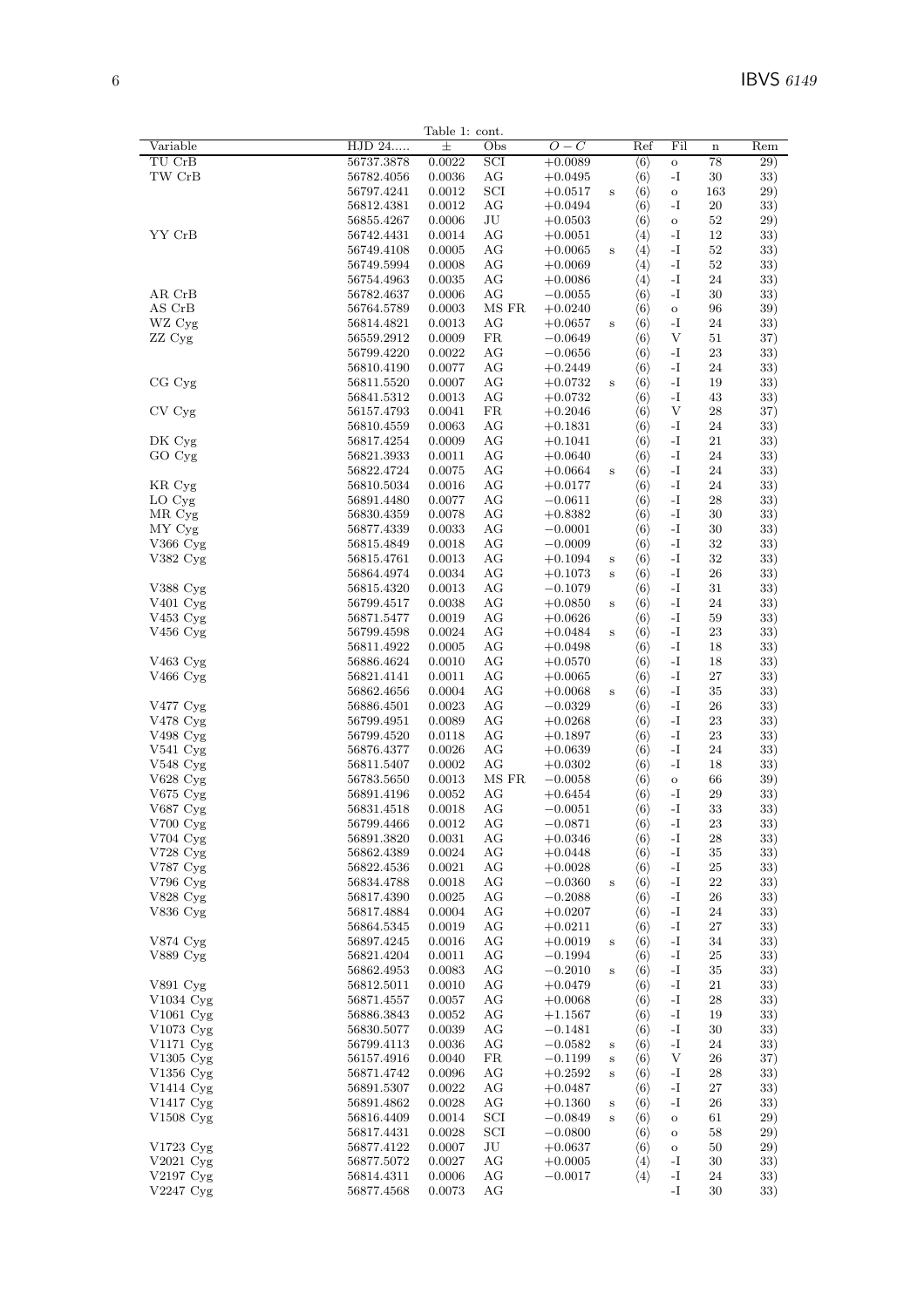| HJD 24<br>$O-C$<br>Ref<br>Fil<br>士<br>Obs<br>$\mathbf n$<br>V2278 Cyg<br>56815.4613<br>0.0023<br>SCI<br>58<br>$\mathbf{o}$<br>SCI<br>56821.4305<br>0.0028<br>41<br>$\mathbf O$<br>$-I$<br>V2477 Cyg<br>56842.4477<br>0.0007<br>АG<br>$+0.0033$<br>$\langle 6 \rangle$<br>24<br>$\bf S$<br>AG<br>$-I$<br>V2486 Cyg<br>56898.3880<br>0.0010<br>57<br>$-I$<br>0.0004<br>FR<br>63<br>$V2524 \mathrm{Cyg}$<br>55829.5321<br>$\mathbf{-I}$<br>55831.3352<br>0.0006<br>FR<br>74<br>FR<br>$-I$<br>55831.5597<br>0.0006<br>74<br>$\mathbf{-I}$<br>FR<br>55834.4894<br>0.0004<br>75<br>$-I$<br>55851.3906<br>0.0005<br>FR<br>88<br>FR<br>$-I$<br>55851.6137<br>0.0004<br>88<br>V<br>$V2540 \,\mathrm{Cyg}$<br>56559.3789<br>0.0019<br>FR<br>31<br>$-I$<br>$V2546$ Cyg<br>56864.5149<br>0.0042<br>АG<br>$\langle 6 \rangle$<br>26<br>$-0.0081$<br>$\bf S$<br>-I<br>$V2643$ Cyg<br>56891.3823<br>0.0027<br>АG<br>32<br>$\mathbf{-I}$<br>27<br>W Del<br>56891.3969<br>0.0005<br>АG<br>$\langle 6 \rangle$<br>$+0.0332$<br>TY Del<br>$-I$<br>56841.4913<br>0.0209<br>АG<br>$\langle 6 \rangle$<br>43<br>$+0.0580$<br>$\bf S$<br>AV Del<br>AG<br>$\mathbf{-I}$<br>56864.4358<br>0.0010<br>$+0.0436$<br>$\langle 6 \rangle$<br>25<br>CN Del<br>MS FR<br>212<br>56841.5470<br>0.0005<br>$\rm{O}$<br>MS FR<br>56842.4317<br>0.0003<br>185<br>$\mathbf O$<br>FZ Del<br>56871.5187<br>0.0095<br>АG<br>$\langle 6 \rangle$<br>-I<br>27<br>$-0.0305$<br>$\bf S$<br>AG<br>$-I$<br>32<br>Z Dra<br>56764.6004<br>0.0005<br>$-0.1956$<br>$\langle 6 \rangle$<br>$\mathbf{-I}$<br>RR Dra<br>56870.4356<br>0.0010<br>АG<br>$\langle 6 \rangle$<br>27<br>$+0.0130$<br>$-I$<br>RX Dra<br>56871.4449<br>0.0042<br>АG<br>$\langle 6 \rangle$<br>28<br>$+0.0584$<br>$\bf S$<br>AG<br>$\mathbf{-I}$<br>RZ Dra<br>56750.4836<br>0.0018<br>$\langle 6 \rangle$<br>46<br>$+0.0599$<br>$\mathbf S$<br>$\mathbf{-I}$<br>0.0013<br>АG<br>$\langle 6 \rangle$<br>28<br>56871.4011<br>$+0.0606$<br>$-I$<br>SX Dra<br>56750.5366<br>0.0011<br>АG<br>$\langle 6 \rangle$<br>62<br>$+0.0960$<br>TW Dra<br>$\mathbf{-I}$<br>56747.4570<br>0.0005<br>AG<br>$-0.0016$<br>$\langle 6 \rangle$<br>41<br>TZ Dra<br>$-I$<br>24<br>56810.4441<br>0.0030<br>АG<br>$-0.0356$<br>$\langle 6 \rangle$<br>$\bf S$<br>$\rm{J}U$<br>56891.4163<br>0.0029<br>$-0.0376$<br>$\langle 6 \rangle$<br>56<br>$\rm{O}$<br>AG<br>AI Dra<br>56782.5096<br>0.0089<br>$\langle 6 \rangle$<br>-I<br>29<br>$-0.5769$<br>$\mathbf{-I}$<br>56809.4918<br>0.0053<br>АG<br>$\langle 6 \rangle$<br>26<br>$+0.0314$<br>$-I$<br>56812.4917<br>0.0043<br>АG<br>$\langle 6 \rangle$<br>22<br>$-0.5652$<br>AR Dra<br>$-I$<br>56729.3499<br>0.0015<br>АG<br>$\langle 6 \rangle$<br>46<br>$+0.0251$<br>$\bf S$<br>AX Dra<br>56729.4783<br>0.0020<br>АG<br>$-0.0623$<br>$\langle 6 \rangle$<br>-1<br>45<br>$\mathbf S$<br>$-I$<br>0.0011<br>AG<br>$-0.0631$<br>$\langle 6 \rangle$<br>32<br>56764.4196<br>BH Dra<br>56817.4377<br>0.0017<br>АG<br>$+0.9034$<br>$\langle 6 \rangle$<br>-I<br>25<br>BS Dra<br>$\mathbf{-I}$<br>56747.4964<br>0.0018<br>AG<br>$\langle 6 \rangle$<br>41<br>$+0.0017$<br>$-I$<br>BU Dra<br>56737.5723<br>0.0019<br>АG<br>$\langle 6 \rangle$<br>52<br>$+0.1684$<br>56783.5132<br>0.0018<br>AG<br>$\langle 6 \rangle$<br>-I<br>$+0.1692$<br>35<br>CK Dra<br>AG<br>$-I$<br>56771.3347<br>0.0009<br>86<br>CV Dra<br>$-I$<br>56750.3872<br>0.0026<br>AG<br>$\langle 4 \rangle$<br>38<br>$+0.0045$<br>$-I$<br>FU Dra<br>56764.4553<br>0.0005<br>АG<br>$-0.0072$<br>$\langle 4 \rangle$<br>32<br>$\mathbf{-I}$<br>56764.6092<br>0.0002<br>АG<br>$-0.0066$<br>$\langle 4 \rangle$<br>32<br>$\bf S$<br>AG<br>$\langle 4 \rangle$<br>-1<br>20<br>56776.4167<br>0.0024<br>$-0.0078$<br>$\mathbf{-I}$<br>GQ Dra<br>56750.4832<br>0.0032<br>АG<br>$-0.0054$<br>$\langle 4 \rangle$<br>33<br>$\bf S$<br>KK Dra<br>56871.4804<br>0.0029<br>АG<br>$-0.0216$<br>$\langle 4 \rangle$<br>-1<br>28<br>MW Dra<br>56764.3849<br>0.0063<br>AG<br>$\mathbf{-I}$<br>$33\,$<br>NW Dra<br>56729.3057<br>0.0003<br>$-I$<br>АG<br>45<br>$\mathbf{-I}$<br>OQ Dra<br>56729.3394<br>0.0018<br>AG<br>$+0.0702$<br>$\langle 6 \rangle$<br>45<br>$\rm{AG}$<br>$\mathbf{-I}$<br>56729.5099<br>0.0016<br>$+0.0709$<br>$\langle 6 \rangle$<br>45<br>$\, {\bf S}$<br>$\mathbf{-I}$<br>V338 Dra<br>0.0063<br>AG<br>$\langle 6 \rangle$<br>25<br>56771.5005<br>$-0.0342$<br>V339 Dra<br>$-I$<br>56771.5784<br>0.0021<br>AG<br>25<br>V341 Dra<br>$\mathbf{-I}$<br>56731.5197<br>0.0026<br>AG<br>35<br>$+0.0097$<br>$\langle 6 \rangle$<br>$\bf S$<br>$-I$<br>56736.4640<br>0.0196<br>AG<br>$+0.0027$<br>$\langle 6 \rangle$<br>43<br>$\bf S$<br>56745.5452<br>0.0011<br>AG<br>$+0.0066$<br>$\langle 6 \rangle$<br>-I<br>41<br>$\mathbf{-I}$<br>0.0070<br>AG<br>$+0.0088$<br>$\langle 6 \rangle$<br>39<br>56746.3726<br>$\bf S$<br>$\mathbf{-I}$<br>0.0009<br>AG<br>$+0.0050$<br>$\langle 6 \rangle$<br>46<br>56750.4949<br>V342 Dra<br>$\mathbf{-I}$<br>56771.5266<br>0.0042<br>AG<br>26<br>V344 Dra<br>$\mathbf{-I}$<br>56771.4645<br>0.0032<br>AG<br>$-0.0452$<br>$\langle 6 \rangle$<br>25<br>$\mathbf S$<br>$V422$ Dra<br>$-I$<br>56897.3633<br>0.0053<br>АG<br>25<br>WW Gem<br>$\rm{J}U$<br>56689.4324<br>0.0021<br>85<br>$+0.0357$<br>$\langle 6 \rangle$<br>$\mathbf O$<br><b>MOO</b><br>V<br>56725.3291<br>0.0032<br>$+0.0359$<br>$\langle 6 \rangle$<br>80<br>YY Gem<br>PGL<br>V<br>56764.4491<br>0.0035<br>$\langle 6 \rangle$<br>$-0.0070$<br>666<br>$\bf S$<br>BT Gem<br>$\mathbf{-I}$<br>56734.3121<br>0.0080<br>АG<br>$\langle 6 \rangle$<br>35<br>$-0.0096$<br>$\bf S$<br>EY Gem<br>56734.3411<br>0.0015<br>SCI<br>$-0.2212$<br>$\langle 6 \rangle$<br>51<br>$\rm{O}$<br>$\bf S$<br>GW Gem<br>AG<br>$\mathbf{-I}$<br>42<br>56706.4099<br>0.0058<br>$+0.0279$<br>$\langle 6 \rangle$<br>$\bf S$<br>56714.3250<br>0.0096<br>AG<br>$+0.0297$<br>$\langle 6 \rangle$<br>-1<br>64<br>$\bf S$<br>$\mathbf{-I}$<br>HR Gem<br>56734.3106<br>0.0025<br>AG<br>$+0.0124$<br>$\langle 6 \rangle$<br>35<br>$\bf S$<br>$V396$ Gem<br>AG<br>$\mathbf{-I}$<br>56734.3588<br>0.0129<br>35<br>$\mathbf{-I}$<br>Z Her<br>56887.4118<br>AG<br>22<br>0.0025<br>$-0.0232$<br>$\langle 6 \rangle$<br>$\mathbf{-I}$<br>RX Her<br>56808.5151<br>0.0037<br>AG<br>$+0.0006$<br>$\langle 6 \rangle$<br>27<br>$\bf S$ |          |            | Table 1: cont. |    |           |                     |    |    |                 |
|-----------------------------------------------------------------------------------------------------------------------------------------------------------------------------------------------------------------------------------------------------------------------------------------------------------------------------------------------------------------------------------------------------------------------------------------------------------------------------------------------------------------------------------------------------------------------------------------------------------------------------------------------------------------------------------------------------------------------------------------------------------------------------------------------------------------------------------------------------------------------------------------------------------------------------------------------------------------------------------------------------------------------------------------------------------------------------------------------------------------------------------------------------------------------------------------------------------------------------------------------------------------------------------------------------------------------------------------------------------------------------------------------------------------------------------------------------------------------------------------------------------------------------------------------------------------------------------------------------------------------------------------------------------------------------------------------------------------------------------------------------------------------------------------------------------------------------------------------------------------------------------------------------------------------------------------------------------------------------------------------------------------------------------------------------------------------------------------------------------------------------------------------------------------------------------------------------------------------------------------------------------------------------------------------------------------------------------------------------------------------------------------------------------------------------------------------------------------------------------------------------------------------------------------------------------------------------------------------------------------------------------------------------------------------------------------------------------------------------------------------------------------------------------------------------------------------------------------------------------------------------------------------------------------------------------------------------------------------------------------------------------------------------------------------------------------------------------------------------------------------------------------------------------------------------------------------------------------------------------------------------------------------------------------------------------------------------------------------------------------------------------------------------------------------------------------------------------------------------------------------------------------------------------------------------------------------------------------------------------------------------------------------------------------------------------------------------------------------------------------------------------------------------------------------------------------------------------------------------------------------------------------------------------------------------------------------------------------------------------------------------------------------------------------------------------------------------------------------------------------------------------------------------------------------------------------------------------------------------------------------------------------------------------------------------------------------------------------------------------------------------------------------------------------------------------------------------------------------------------------------------------------------------------------------------------------------------------------------------------------------------------------------------------------------------------------------------------------------------------------------------------------------------------------------------------------------------------------------------------------------------------------------------------------------------------------------------------------------------------------------------------------------------------------------------------------------------------------------------------------------------------------------------------------------------------------------------------------------------------------------------------------------------------------------------------------------------------------------------------------------------------------------------------------------------------------------------------------------------------------------------------------------------------------------------------------------------------------------------------------------------------------------------------------------------------------------------------------------------------------------------------------------------------------------------------------------------------------------------------------------------------------------------------------------------------------------------------------------------------------------------------------------------------------------------------------------------------------------------------------------------------------------------------------------------------------------------------------------------------------------------------------------------------------------------|----------|------------|----------------|----|-----------|---------------------|----|----|-----------------|
|                                                                                                                                                                                                                                                                                                                                                                                                                                                                                                                                                                                                                                                                                                                                                                                                                                                                                                                                                                                                                                                                                                                                                                                                                                                                                                                                                                                                                                                                                                                                                                                                                                                                                                                                                                                                                                                                                                                                                                                                                                                                                                                                                                                                                                                                                                                                                                                                                                                                                                                                                                                                                                                                                                                                                                                                                                                                                                                                                                                                                                                                                                                                                                                                                                                                                                                                                                                                                                                                                                                                                                                                                                                                                                                                                                                                                                                                                                                                                                                                                                                                                                                                                                                                                                                                                                                                                                                                                                                                                                                                                                                                                                                                                                                                                                                                                                                                                                                                                                                                                                                                                                                                                                                                                                                                                                                                                                                                                                                                                                                                                                                                                                                                                                                                                                                                                                                                                                                                                                                                                                                                                                                                                                                                                                                                                                     | Variable |            |                |    |           |                     |    |    | Rem             |
|                                                                                                                                                                                                                                                                                                                                                                                                                                                                                                                                                                                                                                                                                                                                                                                                                                                                                                                                                                                                                                                                                                                                                                                                                                                                                                                                                                                                                                                                                                                                                                                                                                                                                                                                                                                                                                                                                                                                                                                                                                                                                                                                                                                                                                                                                                                                                                                                                                                                                                                                                                                                                                                                                                                                                                                                                                                                                                                                                                                                                                                                                                                                                                                                                                                                                                                                                                                                                                                                                                                                                                                                                                                                                                                                                                                                                                                                                                                                                                                                                                                                                                                                                                                                                                                                                                                                                                                                                                                                                                                                                                                                                                                                                                                                                                                                                                                                                                                                                                                                                                                                                                                                                                                                                                                                                                                                                                                                                                                                                                                                                                                                                                                                                                                                                                                                                                                                                                                                                                                                                                                                                                                                                                                                                                                                                                     |          |            |                |    |           |                     |    |    | $\overline{29}$ |
|                                                                                                                                                                                                                                                                                                                                                                                                                                                                                                                                                                                                                                                                                                                                                                                                                                                                                                                                                                                                                                                                                                                                                                                                                                                                                                                                                                                                                                                                                                                                                                                                                                                                                                                                                                                                                                                                                                                                                                                                                                                                                                                                                                                                                                                                                                                                                                                                                                                                                                                                                                                                                                                                                                                                                                                                                                                                                                                                                                                                                                                                                                                                                                                                                                                                                                                                                                                                                                                                                                                                                                                                                                                                                                                                                                                                                                                                                                                                                                                                                                                                                                                                                                                                                                                                                                                                                                                                                                                                                                                                                                                                                                                                                                                                                                                                                                                                                                                                                                                                                                                                                                                                                                                                                                                                                                                                                                                                                                                                                                                                                                                                                                                                                                                                                                                                                                                                                                                                                                                                                                                                                                                                                                                                                                                                                                     |          |            |                |    |           |                     |    |    | 29)             |
|                                                                                                                                                                                                                                                                                                                                                                                                                                                                                                                                                                                                                                                                                                                                                                                                                                                                                                                                                                                                                                                                                                                                                                                                                                                                                                                                                                                                                                                                                                                                                                                                                                                                                                                                                                                                                                                                                                                                                                                                                                                                                                                                                                                                                                                                                                                                                                                                                                                                                                                                                                                                                                                                                                                                                                                                                                                                                                                                                                                                                                                                                                                                                                                                                                                                                                                                                                                                                                                                                                                                                                                                                                                                                                                                                                                                                                                                                                                                                                                                                                                                                                                                                                                                                                                                                                                                                                                                                                                                                                                                                                                                                                                                                                                                                                                                                                                                                                                                                                                                                                                                                                                                                                                                                                                                                                                                                                                                                                                                                                                                                                                                                                                                                                                                                                                                                                                                                                                                                                                                                                                                                                                                                                                                                                                                                                     |          |            |                |    |           |                     |    |    |                 |
|                                                                                                                                                                                                                                                                                                                                                                                                                                                                                                                                                                                                                                                                                                                                                                                                                                                                                                                                                                                                                                                                                                                                                                                                                                                                                                                                                                                                                                                                                                                                                                                                                                                                                                                                                                                                                                                                                                                                                                                                                                                                                                                                                                                                                                                                                                                                                                                                                                                                                                                                                                                                                                                                                                                                                                                                                                                                                                                                                                                                                                                                                                                                                                                                                                                                                                                                                                                                                                                                                                                                                                                                                                                                                                                                                                                                                                                                                                                                                                                                                                                                                                                                                                                                                                                                                                                                                                                                                                                                                                                                                                                                                                                                                                                                                                                                                                                                                                                                                                                                                                                                                                                                                                                                                                                                                                                                                                                                                                                                                                                                                                                                                                                                                                                                                                                                                                                                                                                                                                                                                                                                                                                                                                                                                                                                                                     |          |            |                |    |           |                     |    |    | 33)             |
|                                                                                                                                                                                                                                                                                                                                                                                                                                                                                                                                                                                                                                                                                                                                                                                                                                                                                                                                                                                                                                                                                                                                                                                                                                                                                                                                                                                                                                                                                                                                                                                                                                                                                                                                                                                                                                                                                                                                                                                                                                                                                                                                                                                                                                                                                                                                                                                                                                                                                                                                                                                                                                                                                                                                                                                                                                                                                                                                                                                                                                                                                                                                                                                                                                                                                                                                                                                                                                                                                                                                                                                                                                                                                                                                                                                                                                                                                                                                                                                                                                                                                                                                                                                                                                                                                                                                                                                                                                                                                                                                                                                                                                                                                                                                                                                                                                                                                                                                                                                                                                                                                                                                                                                                                                                                                                                                                                                                                                                                                                                                                                                                                                                                                                                                                                                                                                                                                                                                                                                                                                                                                                                                                                                                                                                                                                     |          |            |                |    |           |                     |    |    | 33)             |
|                                                                                                                                                                                                                                                                                                                                                                                                                                                                                                                                                                                                                                                                                                                                                                                                                                                                                                                                                                                                                                                                                                                                                                                                                                                                                                                                                                                                                                                                                                                                                                                                                                                                                                                                                                                                                                                                                                                                                                                                                                                                                                                                                                                                                                                                                                                                                                                                                                                                                                                                                                                                                                                                                                                                                                                                                                                                                                                                                                                                                                                                                                                                                                                                                                                                                                                                                                                                                                                                                                                                                                                                                                                                                                                                                                                                                                                                                                                                                                                                                                                                                                                                                                                                                                                                                                                                                                                                                                                                                                                                                                                                                                                                                                                                                                                                                                                                                                                                                                                                                                                                                                                                                                                                                                                                                                                                                                                                                                                                                                                                                                                                                                                                                                                                                                                                                                                                                                                                                                                                                                                                                                                                                                                                                                                                                                     |          |            |                |    |           |                     |    |    | 33)             |
|                                                                                                                                                                                                                                                                                                                                                                                                                                                                                                                                                                                                                                                                                                                                                                                                                                                                                                                                                                                                                                                                                                                                                                                                                                                                                                                                                                                                                                                                                                                                                                                                                                                                                                                                                                                                                                                                                                                                                                                                                                                                                                                                                                                                                                                                                                                                                                                                                                                                                                                                                                                                                                                                                                                                                                                                                                                                                                                                                                                                                                                                                                                                                                                                                                                                                                                                                                                                                                                                                                                                                                                                                                                                                                                                                                                                                                                                                                                                                                                                                                                                                                                                                                                                                                                                                                                                                                                                                                                                                                                                                                                                                                                                                                                                                                                                                                                                                                                                                                                                                                                                                                                                                                                                                                                                                                                                                                                                                                                                                                                                                                                                                                                                                                                                                                                                                                                                                                                                                                                                                                                                                                                                                                                                                                                                                                     |          |            |                |    |           |                     |    |    | 33)             |
|                                                                                                                                                                                                                                                                                                                                                                                                                                                                                                                                                                                                                                                                                                                                                                                                                                                                                                                                                                                                                                                                                                                                                                                                                                                                                                                                                                                                                                                                                                                                                                                                                                                                                                                                                                                                                                                                                                                                                                                                                                                                                                                                                                                                                                                                                                                                                                                                                                                                                                                                                                                                                                                                                                                                                                                                                                                                                                                                                                                                                                                                                                                                                                                                                                                                                                                                                                                                                                                                                                                                                                                                                                                                                                                                                                                                                                                                                                                                                                                                                                                                                                                                                                                                                                                                                                                                                                                                                                                                                                                                                                                                                                                                                                                                                                                                                                                                                                                                                                                                                                                                                                                                                                                                                                                                                                                                                                                                                                                                                                                                                                                                                                                                                                                                                                                                                                                                                                                                                                                                                                                                                                                                                                                                                                                                                                     |          |            |                |    |           |                     |    |    | 33)             |
|                                                                                                                                                                                                                                                                                                                                                                                                                                                                                                                                                                                                                                                                                                                                                                                                                                                                                                                                                                                                                                                                                                                                                                                                                                                                                                                                                                                                                                                                                                                                                                                                                                                                                                                                                                                                                                                                                                                                                                                                                                                                                                                                                                                                                                                                                                                                                                                                                                                                                                                                                                                                                                                                                                                                                                                                                                                                                                                                                                                                                                                                                                                                                                                                                                                                                                                                                                                                                                                                                                                                                                                                                                                                                                                                                                                                                                                                                                                                                                                                                                                                                                                                                                                                                                                                                                                                                                                                                                                                                                                                                                                                                                                                                                                                                                                                                                                                                                                                                                                                                                                                                                                                                                                                                                                                                                                                                                                                                                                                                                                                                                                                                                                                                                                                                                                                                                                                                                                                                                                                                                                                                                                                                                                                                                                                                                     |          |            |                |    |           |                     |    |    | 33)             |
|                                                                                                                                                                                                                                                                                                                                                                                                                                                                                                                                                                                                                                                                                                                                                                                                                                                                                                                                                                                                                                                                                                                                                                                                                                                                                                                                                                                                                                                                                                                                                                                                                                                                                                                                                                                                                                                                                                                                                                                                                                                                                                                                                                                                                                                                                                                                                                                                                                                                                                                                                                                                                                                                                                                                                                                                                                                                                                                                                                                                                                                                                                                                                                                                                                                                                                                                                                                                                                                                                                                                                                                                                                                                                                                                                                                                                                                                                                                                                                                                                                                                                                                                                                                                                                                                                                                                                                                                                                                                                                                                                                                                                                                                                                                                                                                                                                                                                                                                                                                                                                                                                                                                                                                                                                                                                                                                                                                                                                                                                                                                                                                                                                                                                                                                                                                                                                                                                                                                                                                                                                                                                                                                                                                                                                                                                                     |          |            |                |    |           |                     |    |    |                 |
|                                                                                                                                                                                                                                                                                                                                                                                                                                                                                                                                                                                                                                                                                                                                                                                                                                                                                                                                                                                                                                                                                                                                                                                                                                                                                                                                                                                                                                                                                                                                                                                                                                                                                                                                                                                                                                                                                                                                                                                                                                                                                                                                                                                                                                                                                                                                                                                                                                                                                                                                                                                                                                                                                                                                                                                                                                                                                                                                                                                                                                                                                                                                                                                                                                                                                                                                                                                                                                                                                                                                                                                                                                                                                                                                                                                                                                                                                                                                                                                                                                                                                                                                                                                                                                                                                                                                                                                                                                                                                                                                                                                                                                                                                                                                                                                                                                                                                                                                                                                                                                                                                                                                                                                                                                                                                                                                                                                                                                                                                                                                                                                                                                                                                                                                                                                                                                                                                                                                                                                                                                                                                                                                                                                                                                                                                                     |          |            |                |    |           |                     |    |    | 33)             |
|                                                                                                                                                                                                                                                                                                                                                                                                                                                                                                                                                                                                                                                                                                                                                                                                                                                                                                                                                                                                                                                                                                                                                                                                                                                                                                                                                                                                                                                                                                                                                                                                                                                                                                                                                                                                                                                                                                                                                                                                                                                                                                                                                                                                                                                                                                                                                                                                                                                                                                                                                                                                                                                                                                                                                                                                                                                                                                                                                                                                                                                                                                                                                                                                                                                                                                                                                                                                                                                                                                                                                                                                                                                                                                                                                                                                                                                                                                                                                                                                                                                                                                                                                                                                                                                                                                                                                                                                                                                                                                                                                                                                                                                                                                                                                                                                                                                                                                                                                                                                                                                                                                                                                                                                                                                                                                                                                                                                                                                                                                                                                                                                                                                                                                                                                                                                                                                                                                                                                                                                                                                                                                                                                                                                                                                                                                     |          |            |                |    |           |                     |    |    | 33)             |
|                                                                                                                                                                                                                                                                                                                                                                                                                                                                                                                                                                                                                                                                                                                                                                                                                                                                                                                                                                                                                                                                                                                                                                                                                                                                                                                                                                                                                                                                                                                                                                                                                                                                                                                                                                                                                                                                                                                                                                                                                                                                                                                                                                                                                                                                                                                                                                                                                                                                                                                                                                                                                                                                                                                                                                                                                                                                                                                                                                                                                                                                                                                                                                                                                                                                                                                                                                                                                                                                                                                                                                                                                                                                                                                                                                                                                                                                                                                                                                                                                                                                                                                                                                                                                                                                                                                                                                                                                                                                                                                                                                                                                                                                                                                                                                                                                                                                                                                                                                                                                                                                                                                                                                                                                                                                                                                                                                                                                                                                                                                                                                                                                                                                                                                                                                                                                                                                                                                                                                                                                                                                                                                                                                                                                                                                                                     |          |            |                |    |           |                     |    |    | 37)             |
|                                                                                                                                                                                                                                                                                                                                                                                                                                                                                                                                                                                                                                                                                                                                                                                                                                                                                                                                                                                                                                                                                                                                                                                                                                                                                                                                                                                                                                                                                                                                                                                                                                                                                                                                                                                                                                                                                                                                                                                                                                                                                                                                                                                                                                                                                                                                                                                                                                                                                                                                                                                                                                                                                                                                                                                                                                                                                                                                                                                                                                                                                                                                                                                                                                                                                                                                                                                                                                                                                                                                                                                                                                                                                                                                                                                                                                                                                                                                                                                                                                                                                                                                                                                                                                                                                                                                                                                                                                                                                                                                                                                                                                                                                                                                                                                                                                                                                                                                                                                                                                                                                                                                                                                                                                                                                                                                                                                                                                                                                                                                                                                                                                                                                                                                                                                                                                                                                                                                                                                                                                                                                                                                                                                                                                                                                                     |          |            |                |    |           |                     |    |    | 33)             |
|                                                                                                                                                                                                                                                                                                                                                                                                                                                                                                                                                                                                                                                                                                                                                                                                                                                                                                                                                                                                                                                                                                                                                                                                                                                                                                                                                                                                                                                                                                                                                                                                                                                                                                                                                                                                                                                                                                                                                                                                                                                                                                                                                                                                                                                                                                                                                                                                                                                                                                                                                                                                                                                                                                                                                                                                                                                                                                                                                                                                                                                                                                                                                                                                                                                                                                                                                                                                                                                                                                                                                                                                                                                                                                                                                                                                                                                                                                                                                                                                                                                                                                                                                                                                                                                                                                                                                                                                                                                                                                                                                                                                                                                                                                                                                                                                                                                                                                                                                                                                                                                                                                                                                                                                                                                                                                                                                                                                                                                                                                                                                                                                                                                                                                                                                                                                                                                                                                                                                                                                                                                                                                                                                                                                                                                                                                     |          |            |                |    |           |                     |    |    | 33)             |
|                                                                                                                                                                                                                                                                                                                                                                                                                                                                                                                                                                                                                                                                                                                                                                                                                                                                                                                                                                                                                                                                                                                                                                                                                                                                                                                                                                                                                                                                                                                                                                                                                                                                                                                                                                                                                                                                                                                                                                                                                                                                                                                                                                                                                                                                                                                                                                                                                                                                                                                                                                                                                                                                                                                                                                                                                                                                                                                                                                                                                                                                                                                                                                                                                                                                                                                                                                                                                                                                                                                                                                                                                                                                                                                                                                                                                                                                                                                                                                                                                                                                                                                                                                                                                                                                                                                                                                                                                                                                                                                                                                                                                                                                                                                                                                                                                                                                                                                                                                                                                                                                                                                                                                                                                                                                                                                                                                                                                                                                                                                                                                                                                                                                                                                                                                                                                                                                                                                                                                                                                                                                                                                                                                                                                                                                                                     |          |            |                |    |           |                     |    |    | 33)             |
|                                                                                                                                                                                                                                                                                                                                                                                                                                                                                                                                                                                                                                                                                                                                                                                                                                                                                                                                                                                                                                                                                                                                                                                                                                                                                                                                                                                                                                                                                                                                                                                                                                                                                                                                                                                                                                                                                                                                                                                                                                                                                                                                                                                                                                                                                                                                                                                                                                                                                                                                                                                                                                                                                                                                                                                                                                                                                                                                                                                                                                                                                                                                                                                                                                                                                                                                                                                                                                                                                                                                                                                                                                                                                                                                                                                                                                                                                                                                                                                                                                                                                                                                                                                                                                                                                                                                                                                                                                                                                                                                                                                                                                                                                                                                                                                                                                                                                                                                                                                                                                                                                                                                                                                                                                                                                                                                                                                                                                                                                                                                                                                                                                                                                                                                                                                                                                                                                                                                                                                                                                                                                                                                                                                                                                                                                                     |          |            |                |    |           |                     |    |    |                 |
|                                                                                                                                                                                                                                                                                                                                                                                                                                                                                                                                                                                                                                                                                                                                                                                                                                                                                                                                                                                                                                                                                                                                                                                                                                                                                                                                                                                                                                                                                                                                                                                                                                                                                                                                                                                                                                                                                                                                                                                                                                                                                                                                                                                                                                                                                                                                                                                                                                                                                                                                                                                                                                                                                                                                                                                                                                                                                                                                                                                                                                                                                                                                                                                                                                                                                                                                                                                                                                                                                                                                                                                                                                                                                                                                                                                                                                                                                                                                                                                                                                                                                                                                                                                                                                                                                                                                                                                                                                                                                                                                                                                                                                                                                                                                                                                                                                                                                                                                                                                                                                                                                                                                                                                                                                                                                                                                                                                                                                                                                                                                                                                                                                                                                                                                                                                                                                                                                                                                                                                                                                                                                                                                                                                                                                                                                                     |          |            |                |    |           |                     |    |    | 33)             |
|                                                                                                                                                                                                                                                                                                                                                                                                                                                                                                                                                                                                                                                                                                                                                                                                                                                                                                                                                                                                                                                                                                                                                                                                                                                                                                                                                                                                                                                                                                                                                                                                                                                                                                                                                                                                                                                                                                                                                                                                                                                                                                                                                                                                                                                                                                                                                                                                                                                                                                                                                                                                                                                                                                                                                                                                                                                                                                                                                                                                                                                                                                                                                                                                                                                                                                                                                                                                                                                                                                                                                                                                                                                                                                                                                                                                                                                                                                                                                                                                                                                                                                                                                                                                                                                                                                                                                                                                                                                                                                                                                                                                                                                                                                                                                                                                                                                                                                                                                                                                                                                                                                                                                                                                                                                                                                                                                                                                                                                                                                                                                                                                                                                                                                                                                                                                                                                                                                                                                                                                                                                                                                                                                                                                                                                                                                     |          |            |                |    |           |                     |    |    | 33)             |
|                                                                                                                                                                                                                                                                                                                                                                                                                                                                                                                                                                                                                                                                                                                                                                                                                                                                                                                                                                                                                                                                                                                                                                                                                                                                                                                                                                                                                                                                                                                                                                                                                                                                                                                                                                                                                                                                                                                                                                                                                                                                                                                                                                                                                                                                                                                                                                                                                                                                                                                                                                                                                                                                                                                                                                                                                                                                                                                                                                                                                                                                                                                                                                                                                                                                                                                                                                                                                                                                                                                                                                                                                                                                                                                                                                                                                                                                                                                                                                                                                                                                                                                                                                                                                                                                                                                                                                                                                                                                                                                                                                                                                                                                                                                                                                                                                                                                                                                                                                                                                                                                                                                                                                                                                                                                                                                                                                                                                                                                                                                                                                                                                                                                                                                                                                                                                                                                                                                                                                                                                                                                                                                                                                                                                                                                                                     |          |            |                |    |           |                     |    |    | 39)             |
|                                                                                                                                                                                                                                                                                                                                                                                                                                                                                                                                                                                                                                                                                                                                                                                                                                                                                                                                                                                                                                                                                                                                                                                                                                                                                                                                                                                                                                                                                                                                                                                                                                                                                                                                                                                                                                                                                                                                                                                                                                                                                                                                                                                                                                                                                                                                                                                                                                                                                                                                                                                                                                                                                                                                                                                                                                                                                                                                                                                                                                                                                                                                                                                                                                                                                                                                                                                                                                                                                                                                                                                                                                                                                                                                                                                                                                                                                                                                                                                                                                                                                                                                                                                                                                                                                                                                                                                                                                                                                                                                                                                                                                                                                                                                                                                                                                                                                                                                                                                                                                                                                                                                                                                                                                                                                                                                                                                                                                                                                                                                                                                                                                                                                                                                                                                                                                                                                                                                                                                                                                                                                                                                                                                                                                                                                                     |          |            |                |    |           |                     |    |    | 39)             |
|                                                                                                                                                                                                                                                                                                                                                                                                                                                                                                                                                                                                                                                                                                                                                                                                                                                                                                                                                                                                                                                                                                                                                                                                                                                                                                                                                                                                                                                                                                                                                                                                                                                                                                                                                                                                                                                                                                                                                                                                                                                                                                                                                                                                                                                                                                                                                                                                                                                                                                                                                                                                                                                                                                                                                                                                                                                                                                                                                                                                                                                                                                                                                                                                                                                                                                                                                                                                                                                                                                                                                                                                                                                                                                                                                                                                                                                                                                                                                                                                                                                                                                                                                                                                                                                                                                                                                                                                                                                                                                                                                                                                                                                                                                                                                                                                                                                                                                                                                                                                                                                                                                                                                                                                                                                                                                                                                                                                                                                                                                                                                                                                                                                                                                                                                                                                                                                                                                                                                                                                                                                                                                                                                                                                                                                                                                     |          |            |                |    |           |                     |    |    | 33)             |
|                                                                                                                                                                                                                                                                                                                                                                                                                                                                                                                                                                                                                                                                                                                                                                                                                                                                                                                                                                                                                                                                                                                                                                                                                                                                                                                                                                                                                                                                                                                                                                                                                                                                                                                                                                                                                                                                                                                                                                                                                                                                                                                                                                                                                                                                                                                                                                                                                                                                                                                                                                                                                                                                                                                                                                                                                                                                                                                                                                                                                                                                                                                                                                                                                                                                                                                                                                                                                                                                                                                                                                                                                                                                                                                                                                                                                                                                                                                                                                                                                                                                                                                                                                                                                                                                                                                                                                                                                                                                                                                                                                                                                                                                                                                                                                                                                                                                                                                                                                                                                                                                                                                                                                                                                                                                                                                                                                                                                                                                                                                                                                                                                                                                                                                                                                                                                                                                                                                                                                                                                                                                                                                                                                                                                                                                                                     |          |            |                |    |           |                     |    |    | 33)             |
|                                                                                                                                                                                                                                                                                                                                                                                                                                                                                                                                                                                                                                                                                                                                                                                                                                                                                                                                                                                                                                                                                                                                                                                                                                                                                                                                                                                                                                                                                                                                                                                                                                                                                                                                                                                                                                                                                                                                                                                                                                                                                                                                                                                                                                                                                                                                                                                                                                                                                                                                                                                                                                                                                                                                                                                                                                                                                                                                                                                                                                                                                                                                                                                                                                                                                                                                                                                                                                                                                                                                                                                                                                                                                                                                                                                                                                                                                                                                                                                                                                                                                                                                                                                                                                                                                                                                                                                                                                                                                                                                                                                                                                                                                                                                                                                                                                                                                                                                                                                                                                                                                                                                                                                                                                                                                                                                                                                                                                                                                                                                                                                                                                                                                                                                                                                                                                                                                                                                                                                                                                                                                                                                                                                                                                                                                                     |          |            |                |    |           |                     |    |    |                 |
|                                                                                                                                                                                                                                                                                                                                                                                                                                                                                                                                                                                                                                                                                                                                                                                                                                                                                                                                                                                                                                                                                                                                                                                                                                                                                                                                                                                                                                                                                                                                                                                                                                                                                                                                                                                                                                                                                                                                                                                                                                                                                                                                                                                                                                                                                                                                                                                                                                                                                                                                                                                                                                                                                                                                                                                                                                                                                                                                                                                                                                                                                                                                                                                                                                                                                                                                                                                                                                                                                                                                                                                                                                                                                                                                                                                                                                                                                                                                                                                                                                                                                                                                                                                                                                                                                                                                                                                                                                                                                                                                                                                                                                                                                                                                                                                                                                                                                                                                                                                                                                                                                                                                                                                                                                                                                                                                                                                                                                                                                                                                                                                                                                                                                                                                                                                                                                                                                                                                                                                                                                                                                                                                                                                                                                                                                                     |          |            |                |    |           |                     |    |    | 33)             |
|                                                                                                                                                                                                                                                                                                                                                                                                                                                                                                                                                                                                                                                                                                                                                                                                                                                                                                                                                                                                                                                                                                                                                                                                                                                                                                                                                                                                                                                                                                                                                                                                                                                                                                                                                                                                                                                                                                                                                                                                                                                                                                                                                                                                                                                                                                                                                                                                                                                                                                                                                                                                                                                                                                                                                                                                                                                                                                                                                                                                                                                                                                                                                                                                                                                                                                                                                                                                                                                                                                                                                                                                                                                                                                                                                                                                                                                                                                                                                                                                                                                                                                                                                                                                                                                                                                                                                                                                                                                                                                                                                                                                                                                                                                                                                                                                                                                                                                                                                                                                                                                                                                                                                                                                                                                                                                                                                                                                                                                                                                                                                                                                                                                                                                                                                                                                                                                                                                                                                                                                                                                                                                                                                                                                                                                                                                     |          |            |                |    |           |                     |    |    | 33)             |
|                                                                                                                                                                                                                                                                                                                                                                                                                                                                                                                                                                                                                                                                                                                                                                                                                                                                                                                                                                                                                                                                                                                                                                                                                                                                                                                                                                                                                                                                                                                                                                                                                                                                                                                                                                                                                                                                                                                                                                                                                                                                                                                                                                                                                                                                                                                                                                                                                                                                                                                                                                                                                                                                                                                                                                                                                                                                                                                                                                                                                                                                                                                                                                                                                                                                                                                                                                                                                                                                                                                                                                                                                                                                                                                                                                                                                                                                                                                                                                                                                                                                                                                                                                                                                                                                                                                                                                                                                                                                                                                                                                                                                                                                                                                                                                                                                                                                                                                                                                                                                                                                                                                                                                                                                                                                                                                                                                                                                                                                                                                                                                                                                                                                                                                                                                                                                                                                                                                                                                                                                                                                                                                                                                                                                                                                                                     |          |            |                |    |           |                     |    |    | 33)             |
|                                                                                                                                                                                                                                                                                                                                                                                                                                                                                                                                                                                                                                                                                                                                                                                                                                                                                                                                                                                                                                                                                                                                                                                                                                                                                                                                                                                                                                                                                                                                                                                                                                                                                                                                                                                                                                                                                                                                                                                                                                                                                                                                                                                                                                                                                                                                                                                                                                                                                                                                                                                                                                                                                                                                                                                                                                                                                                                                                                                                                                                                                                                                                                                                                                                                                                                                                                                                                                                                                                                                                                                                                                                                                                                                                                                                                                                                                                                                                                                                                                                                                                                                                                                                                                                                                                                                                                                                                                                                                                                                                                                                                                                                                                                                                                                                                                                                                                                                                                                                                                                                                                                                                                                                                                                                                                                                                                                                                                                                                                                                                                                                                                                                                                                                                                                                                                                                                                                                                                                                                                                                                                                                                                                                                                                                                                     |          |            |                |    |           |                     |    |    | 33)             |
|                                                                                                                                                                                                                                                                                                                                                                                                                                                                                                                                                                                                                                                                                                                                                                                                                                                                                                                                                                                                                                                                                                                                                                                                                                                                                                                                                                                                                                                                                                                                                                                                                                                                                                                                                                                                                                                                                                                                                                                                                                                                                                                                                                                                                                                                                                                                                                                                                                                                                                                                                                                                                                                                                                                                                                                                                                                                                                                                                                                                                                                                                                                                                                                                                                                                                                                                                                                                                                                                                                                                                                                                                                                                                                                                                                                                                                                                                                                                                                                                                                                                                                                                                                                                                                                                                                                                                                                                                                                                                                                                                                                                                                                                                                                                                                                                                                                                                                                                                                                                                                                                                                                                                                                                                                                                                                                                                                                                                                                                                                                                                                                                                                                                                                                                                                                                                                                                                                                                                                                                                                                                                                                                                                                                                                                                                                     |          |            |                |    |           |                     |    |    | 33)             |
|                                                                                                                                                                                                                                                                                                                                                                                                                                                                                                                                                                                                                                                                                                                                                                                                                                                                                                                                                                                                                                                                                                                                                                                                                                                                                                                                                                                                                                                                                                                                                                                                                                                                                                                                                                                                                                                                                                                                                                                                                                                                                                                                                                                                                                                                                                                                                                                                                                                                                                                                                                                                                                                                                                                                                                                                                                                                                                                                                                                                                                                                                                                                                                                                                                                                                                                                                                                                                                                                                                                                                                                                                                                                                                                                                                                                                                                                                                                                                                                                                                                                                                                                                                                                                                                                                                                                                                                                                                                                                                                                                                                                                                                                                                                                                                                                                                                                                                                                                                                                                                                                                                                                                                                                                                                                                                                                                                                                                                                                                                                                                                                                                                                                                                                                                                                                                                                                                                                                                                                                                                                                                                                                                                                                                                                                                                     |          |            |                |    |           |                     |    |    | 33)             |
|                                                                                                                                                                                                                                                                                                                                                                                                                                                                                                                                                                                                                                                                                                                                                                                                                                                                                                                                                                                                                                                                                                                                                                                                                                                                                                                                                                                                                                                                                                                                                                                                                                                                                                                                                                                                                                                                                                                                                                                                                                                                                                                                                                                                                                                                                                                                                                                                                                                                                                                                                                                                                                                                                                                                                                                                                                                                                                                                                                                                                                                                                                                                                                                                                                                                                                                                                                                                                                                                                                                                                                                                                                                                                                                                                                                                                                                                                                                                                                                                                                                                                                                                                                                                                                                                                                                                                                                                                                                                                                                                                                                                                                                                                                                                                                                                                                                                                                                                                                                                                                                                                                                                                                                                                                                                                                                                                                                                                                                                                                                                                                                                                                                                                                                                                                                                                                                                                                                                                                                                                                                                                                                                                                                                                                                                                                     |          |            |                |    |           |                     |    |    | 33)             |
|                                                                                                                                                                                                                                                                                                                                                                                                                                                                                                                                                                                                                                                                                                                                                                                                                                                                                                                                                                                                                                                                                                                                                                                                                                                                                                                                                                                                                                                                                                                                                                                                                                                                                                                                                                                                                                                                                                                                                                                                                                                                                                                                                                                                                                                                                                                                                                                                                                                                                                                                                                                                                                                                                                                                                                                                                                                                                                                                                                                                                                                                                                                                                                                                                                                                                                                                                                                                                                                                                                                                                                                                                                                                                                                                                                                                                                                                                                                                                                                                                                                                                                                                                                                                                                                                                                                                                                                                                                                                                                                                                                                                                                                                                                                                                                                                                                                                                                                                                                                                                                                                                                                                                                                                                                                                                                                                                                                                                                                                                                                                                                                                                                                                                                                                                                                                                                                                                                                                                                                                                                                                                                                                                                                                                                                                                                     |          |            |                |    |           |                     |    |    |                 |
|                                                                                                                                                                                                                                                                                                                                                                                                                                                                                                                                                                                                                                                                                                                                                                                                                                                                                                                                                                                                                                                                                                                                                                                                                                                                                                                                                                                                                                                                                                                                                                                                                                                                                                                                                                                                                                                                                                                                                                                                                                                                                                                                                                                                                                                                                                                                                                                                                                                                                                                                                                                                                                                                                                                                                                                                                                                                                                                                                                                                                                                                                                                                                                                                                                                                                                                                                                                                                                                                                                                                                                                                                                                                                                                                                                                                                                                                                                                                                                                                                                                                                                                                                                                                                                                                                                                                                                                                                                                                                                                                                                                                                                                                                                                                                                                                                                                                                                                                                                                                                                                                                                                                                                                                                                                                                                                                                                                                                                                                                                                                                                                                                                                                                                                                                                                                                                                                                                                                                                                                                                                                                                                                                                                                                                                                                                     |          |            |                |    |           |                     |    |    | 29)             |
|                                                                                                                                                                                                                                                                                                                                                                                                                                                                                                                                                                                                                                                                                                                                                                                                                                                                                                                                                                                                                                                                                                                                                                                                                                                                                                                                                                                                                                                                                                                                                                                                                                                                                                                                                                                                                                                                                                                                                                                                                                                                                                                                                                                                                                                                                                                                                                                                                                                                                                                                                                                                                                                                                                                                                                                                                                                                                                                                                                                                                                                                                                                                                                                                                                                                                                                                                                                                                                                                                                                                                                                                                                                                                                                                                                                                                                                                                                                                                                                                                                                                                                                                                                                                                                                                                                                                                                                                                                                                                                                                                                                                                                                                                                                                                                                                                                                                                                                                                                                                                                                                                                                                                                                                                                                                                                                                                                                                                                                                                                                                                                                                                                                                                                                                                                                                                                                                                                                                                                                                                                                                                                                                                                                                                                                                                                     |          |            |                |    |           |                     |    |    | 33)             |
|                                                                                                                                                                                                                                                                                                                                                                                                                                                                                                                                                                                                                                                                                                                                                                                                                                                                                                                                                                                                                                                                                                                                                                                                                                                                                                                                                                                                                                                                                                                                                                                                                                                                                                                                                                                                                                                                                                                                                                                                                                                                                                                                                                                                                                                                                                                                                                                                                                                                                                                                                                                                                                                                                                                                                                                                                                                                                                                                                                                                                                                                                                                                                                                                                                                                                                                                                                                                                                                                                                                                                                                                                                                                                                                                                                                                                                                                                                                                                                                                                                                                                                                                                                                                                                                                                                                                                                                                                                                                                                                                                                                                                                                                                                                                                                                                                                                                                                                                                                                                                                                                                                                                                                                                                                                                                                                                                                                                                                                                                                                                                                                                                                                                                                                                                                                                                                                                                                                                                                                                                                                                                                                                                                                                                                                                                                     |          |            |                |    |           |                     |    |    | 33)             |
|                                                                                                                                                                                                                                                                                                                                                                                                                                                                                                                                                                                                                                                                                                                                                                                                                                                                                                                                                                                                                                                                                                                                                                                                                                                                                                                                                                                                                                                                                                                                                                                                                                                                                                                                                                                                                                                                                                                                                                                                                                                                                                                                                                                                                                                                                                                                                                                                                                                                                                                                                                                                                                                                                                                                                                                                                                                                                                                                                                                                                                                                                                                                                                                                                                                                                                                                                                                                                                                                                                                                                                                                                                                                                                                                                                                                                                                                                                                                                                                                                                                                                                                                                                                                                                                                                                                                                                                                                                                                                                                                                                                                                                                                                                                                                                                                                                                                                                                                                                                                                                                                                                                                                                                                                                                                                                                                                                                                                                                                                                                                                                                                                                                                                                                                                                                                                                                                                                                                                                                                                                                                                                                                                                                                                                                                                                     |          |            |                |    |           |                     |    |    | 33)             |
|                                                                                                                                                                                                                                                                                                                                                                                                                                                                                                                                                                                                                                                                                                                                                                                                                                                                                                                                                                                                                                                                                                                                                                                                                                                                                                                                                                                                                                                                                                                                                                                                                                                                                                                                                                                                                                                                                                                                                                                                                                                                                                                                                                                                                                                                                                                                                                                                                                                                                                                                                                                                                                                                                                                                                                                                                                                                                                                                                                                                                                                                                                                                                                                                                                                                                                                                                                                                                                                                                                                                                                                                                                                                                                                                                                                                                                                                                                                                                                                                                                                                                                                                                                                                                                                                                                                                                                                                                                                                                                                                                                                                                                                                                                                                                                                                                                                                                                                                                                                                                                                                                                                                                                                                                                                                                                                                                                                                                                                                                                                                                                                                                                                                                                                                                                                                                                                                                                                                                                                                                                                                                                                                                                                                                                                                                                     |          |            |                |    |           |                     |    |    | 33)             |
|                                                                                                                                                                                                                                                                                                                                                                                                                                                                                                                                                                                                                                                                                                                                                                                                                                                                                                                                                                                                                                                                                                                                                                                                                                                                                                                                                                                                                                                                                                                                                                                                                                                                                                                                                                                                                                                                                                                                                                                                                                                                                                                                                                                                                                                                                                                                                                                                                                                                                                                                                                                                                                                                                                                                                                                                                                                                                                                                                                                                                                                                                                                                                                                                                                                                                                                                                                                                                                                                                                                                                                                                                                                                                                                                                                                                                                                                                                                                                                                                                                                                                                                                                                                                                                                                                                                                                                                                                                                                                                                                                                                                                                                                                                                                                                                                                                                                                                                                                                                                                                                                                                                                                                                                                                                                                                                                                                                                                                                                                                                                                                                                                                                                                                                                                                                                                                                                                                                                                                                                                                                                                                                                                                                                                                                                                                     |          |            |                |    |           |                     |    |    | 33)             |
|                                                                                                                                                                                                                                                                                                                                                                                                                                                                                                                                                                                                                                                                                                                                                                                                                                                                                                                                                                                                                                                                                                                                                                                                                                                                                                                                                                                                                                                                                                                                                                                                                                                                                                                                                                                                                                                                                                                                                                                                                                                                                                                                                                                                                                                                                                                                                                                                                                                                                                                                                                                                                                                                                                                                                                                                                                                                                                                                                                                                                                                                                                                                                                                                                                                                                                                                                                                                                                                                                                                                                                                                                                                                                                                                                                                                                                                                                                                                                                                                                                                                                                                                                                                                                                                                                                                                                                                                                                                                                                                                                                                                                                                                                                                                                                                                                                                                                                                                                                                                                                                                                                                                                                                                                                                                                                                                                                                                                                                                                                                                                                                                                                                                                                                                                                                                                                                                                                                                                                                                                                                                                                                                                                                                                                                                                                     |          |            |                |    |           |                     |    |    |                 |
|                                                                                                                                                                                                                                                                                                                                                                                                                                                                                                                                                                                                                                                                                                                                                                                                                                                                                                                                                                                                                                                                                                                                                                                                                                                                                                                                                                                                                                                                                                                                                                                                                                                                                                                                                                                                                                                                                                                                                                                                                                                                                                                                                                                                                                                                                                                                                                                                                                                                                                                                                                                                                                                                                                                                                                                                                                                                                                                                                                                                                                                                                                                                                                                                                                                                                                                                                                                                                                                                                                                                                                                                                                                                                                                                                                                                                                                                                                                                                                                                                                                                                                                                                                                                                                                                                                                                                                                                                                                                                                                                                                                                                                                                                                                                                                                                                                                                                                                                                                                                                                                                                                                                                                                                                                                                                                                                                                                                                                                                                                                                                                                                                                                                                                                                                                                                                                                                                                                                                                                                                                                                                                                                                                                                                                                                                                     |          |            |                |    |           |                     |    |    | 33)             |
|                                                                                                                                                                                                                                                                                                                                                                                                                                                                                                                                                                                                                                                                                                                                                                                                                                                                                                                                                                                                                                                                                                                                                                                                                                                                                                                                                                                                                                                                                                                                                                                                                                                                                                                                                                                                                                                                                                                                                                                                                                                                                                                                                                                                                                                                                                                                                                                                                                                                                                                                                                                                                                                                                                                                                                                                                                                                                                                                                                                                                                                                                                                                                                                                                                                                                                                                                                                                                                                                                                                                                                                                                                                                                                                                                                                                                                                                                                                                                                                                                                                                                                                                                                                                                                                                                                                                                                                                                                                                                                                                                                                                                                                                                                                                                                                                                                                                                                                                                                                                                                                                                                                                                                                                                                                                                                                                                                                                                                                                                                                                                                                                                                                                                                                                                                                                                                                                                                                                                                                                                                                                                                                                                                                                                                                                                                     |          |            |                |    |           |                     |    |    | 33)             |
|                                                                                                                                                                                                                                                                                                                                                                                                                                                                                                                                                                                                                                                                                                                                                                                                                                                                                                                                                                                                                                                                                                                                                                                                                                                                                                                                                                                                                                                                                                                                                                                                                                                                                                                                                                                                                                                                                                                                                                                                                                                                                                                                                                                                                                                                                                                                                                                                                                                                                                                                                                                                                                                                                                                                                                                                                                                                                                                                                                                                                                                                                                                                                                                                                                                                                                                                                                                                                                                                                                                                                                                                                                                                                                                                                                                                                                                                                                                                                                                                                                                                                                                                                                                                                                                                                                                                                                                                                                                                                                                                                                                                                                                                                                                                                                                                                                                                                                                                                                                                                                                                                                                                                                                                                                                                                                                                                                                                                                                                                                                                                                                                                                                                                                                                                                                                                                                                                                                                                                                                                                                                                                                                                                                                                                                                                                     |          |            |                |    |           |                     |    |    | 33)             |
|                                                                                                                                                                                                                                                                                                                                                                                                                                                                                                                                                                                                                                                                                                                                                                                                                                                                                                                                                                                                                                                                                                                                                                                                                                                                                                                                                                                                                                                                                                                                                                                                                                                                                                                                                                                                                                                                                                                                                                                                                                                                                                                                                                                                                                                                                                                                                                                                                                                                                                                                                                                                                                                                                                                                                                                                                                                                                                                                                                                                                                                                                                                                                                                                                                                                                                                                                                                                                                                                                                                                                                                                                                                                                                                                                                                                                                                                                                                                                                                                                                                                                                                                                                                                                                                                                                                                                                                                                                                                                                                                                                                                                                                                                                                                                                                                                                                                                                                                                                                                                                                                                                                                                                                                                                                                                                                                                                                                                                                                                                                                                                                                                                                                                                                                                                                                                                                                                                                                                                                                                                                                                                                                                                                                                                                                                                     |          |            |                |    |           |                     |    |    | 33)             |
|                                                                                                                                                                                                                                                                                                                                                                                                                                                                                                                                                                                                                                                                                                                                                                                                                                                                                                                                                                                                                                                                                                                                                                                                                                                                                                                                                                                                                                                                                                                                                                                                                                                                                                                                                                                                                                                                                                                                                                                                                                                                                                                                                                                                                                                                                                                                                                                                                                                                                                                                                                                                                                                                                                                                                                                                                                                                                                                                                                                                                                                                                                                                                                                                                                                                                                                                                                                                                                                                                                                                                                                                                                                                                                                                                                                                                                                                                                                                                                                                                                                                                                                                                                                                                                                                                                                                                                                                                                                                                                                                                                                                                                                                                                                                                                                                                                                                                                                                                                                                                                                                                                                                                                                                                                                                                                                                                                                                                                                                                                                                                                                                                                                                                                                                                                                                                                                                                                                                                                                                                                                                                                                                                                                                                                                                                                     |          |            |                |    |           |                     |    |    | 33)             |
|                                                                                                                                                                                                                                                                                                                                                                                                                                                                                                                                                                                                                                                                                                                                                                                                                                                                                                                                                                                                                                                                                                                                                                                                                                                                                                                                                                                                                                                                                                                                                                                                                                                                                                                                                                                                                                                                                                                                                                                                                                                                                                                                                                                                                                                                                                                                                                                                                                                                                                                                                                                                                                                                                                                                                                                                                                                                                                                                                                                                                                                                                                                                                                                                                                                                                                                                                                                                                                                                                                                                                                                                                                                                                                                                                                                                                                                                                                                                                                                                                                                                                                                                                                                                                                                                                                                                                                                                                                                                                                                                                                                                                                                                                                                                                                                                                                                                                                                                                                                                                                                                                                                                                                                                                                                                                                                                                                                                                                                                                                                                                                                                                                                                                                                                                                                                                                                                                                                                                                                                                                                                                                                                                                                                                                                                                                     |          |            |                |    |           |                     |    |    | 33)             |
|                                                                                                                                                                                                                                                                                                                                                                                                                                                                                                                                                                                                                                                                                                                                                                                                                                                                                                                                                                                                                                                                                                                                                                                                                                                                                                                                                                                                                                                                                                                                                                                                                                                                                                                                                                                                                                                                                                                                                                                                                                                                                                                                                                                                                                                                                                                                                                                                                                                                                                                                                                                                                                                                                                                                                                                                                                                                                                                                                                                                                                                                                                                                                                                                                                                                                                                                                                                                                                                                                                                                                                                                                                                                                                                                                                                                                                                                                                                                                                                                                                                                                                                                                                                                                                                                                                                                                                                                                                                                                                                                                                                                                                                                                                                                                                                                                                                                                                                                                                                                                                                                                                                                                                                                                                                                                                                                                                                                                                                                                                                                                                                                                                                                                                                                                                                                                                                                                                                                                                                                                                                                                                                                                                                                                                                                                                     |          |            |                |    |           |                     |    |    |                 |
|                                                                                                                                                                                                                                                                                                                                                                                                                                                                                                                                                                                                                                                                                                                                                                                                                                                                                                                                                                                                                                                                                                                                                                                                                                                                                                                                                                                                                                                                                                                                                                                                                                                                                                                                                                                                                                                                                                                                                                                                                                                                                                                                                                                                                                                                                                                                                                                                                                                                                                                                                                                                                                                                                                                                                                                                                                                                                                                                                                                                                                                                                                                                                                                                                                                                                                                                                                                                                                                                                                                                                                                                                                                                                                                                                                                                                                                                                                                                                                                                                                                                                                                                                                                                                                                                                                                                                                                                                                                                                                                                                                                                                                                                                                                                                                                                                                                                                                                                                                                                                                                                                                                                                                                                                                                                                                                                                                                                                                                                                                                                                                                                                                                                                                                                                                                                                                                                                                                                                                                                                                                                                                                                                                                                                                                                                                     |          |            |                |    |           |                     |    |    | 33)             |
|                                                                                                                                                                                                                                                                                                                                                                                                                                                                                                                                                                                                                                                                                                                                                                                                                                                                                                                                                                                                                                                                                                                                                                                                                                                                                                                                                                                                                                                                                                                                                                                                                                                                                                                                                                                                                                                                                                                                                                                                                                                                                                                                                                                                                                                                                                                                                                                                                                                                                                                                                                                                                                                                                                                                                                                                                                                                                                                                                                                                                                                                                                                                                                                                                                                                                                                                                                                                                                                                                                                                                                                                                                                                                                                                                                                                                                                                                                                                                                                                                                                                                                                                                                                                                                                                                                                                                                                                                                                                                                                                                                                                                                                                                                                                                                                                                                                                                                                                                                                                                                                                                                                                                                                                                                                                                                                                                                                                                                                                                                                                                                                                                                                                                                                                                                                                                                                                                                                                                                                                                                                                                                                                                                                                                                                                                                     |          |            |                |    |           |                     |    |    | 33)             |
|                                                                                                                                                                                                                                                                                                                                                                                                                                                                                                                                                                                                                                                                                                                                                                                                                                                                                                                                                                                                                                                                                                                                                                                                                                                                                                                                                                                                                                                                                                                                                                                                                                                                                                                                                                                                                                                                                                                                                                                                                                                                                                                                                                                                                                                                                                                                                                                                                                                                                                                                                                                                                                                                                                                                                                                                                                                                                                                                                                                                                                                                                                                                                                                                                                                                                                                                                                                                                                                                                                                                                                                                                                                                                                                                                                                                                                                                                                                                                                                                                                                                                                                                                                                                                                                                                                                                                                                                                                                                                                                                                                                                                                                                                                                                                                                                                                                                                                                                                                                                                                                                                                                                                                                                                                                                                                                                                                                                                                                                                                                                                                                                                                                                                                                                                                                                                                                                                                                                                                                                                                                                                                                                                                                                                                                                                                     |          |            |                |    |           |                     |    |    | 33)             |
|                                                                                                                                                                                                                                                                                                                                                                                                                                                                                                                                                                                                                                                                                                                                                                                                                                                                                                                                                                                                                                                                                                                                                                                                                                                                                                                                                                                                                                                                                                                                                                                                                                                                                                                                                                                                                                                                                                                                                                                                                                                                                                                                                                                                                                                                                                                                                                                                                                                                                                                                                                                                                                                                                                                                                                                                                                                                                                                                                                                                                                                                                                                                                                                                                                                                                                                                                                                                                                                                                                                                                                                                                                                                                                                                                                                                                                                                                                                                                                                                                                                                                                                                                                                                                                                                                                                                                                                                                                                                                                                                                                                                                                                                                                                                                                                                                                                                                                                                                                                                                                                                                                                                                                                                                                                                                                                                                                                                                                                                                                                                                                                                                                                                                                                                                                                                                                                                                                                                                                                                                                                                                                                                                                                                                                                                                                     |          |            |                |    |           |                     |    |    | 33)             |
|                                                                                                                                                                                                                                                                                                                                                                                                                                                                                                                                                                                                                                                                                                                                                                                                                                                                                                                                                                                                                                                                                                                                                                                                                                                                                                                                                                                                                                                                                                                                                                                                                                                                                                                                                                                                                                                                                                                                                                                                                                                                                                                                                                                                                                                                                                                                                                                                                                                                                                                                                                                                                                                                                                                                                                                                                                                                                                                                                                                                                                                                                                                                                                                                                                                                                                                                                                                                                                                                                                                                                                                                                                                                                                                                                                                                                                                                                                                                                                                                                                                                                                                                                                                                                                                                                                                                                                                                                                                                                                                                                                                                                                                                                                                                                                                                                                                                                                                                                                                                                                                                                                                                                                                                                                                                                                                                                                                                                                                                                                                                                                                                                                                                                                                                                                                                                                                                                                                                                                                                                                                                                                                                                                                                                                                                                                     |          |            |                |    |           |                     |    |    | 33)             |
|                                                                                                                                                                                                                                                                                                                                                                                                                                                                                                                                                                                                                                                                                                                                                                                                                                                                                                                                                                                                                                                                                                                                                                                                                                                                                                                                                                                                                                                                                                                                                                                                                                                                                                                                                                                                                                                                                                                                                                                                                                                                                                                                                                                                                                                                                                                                                                                                                                                                                                                                                                                                                                                                                                                                                                                                                                                                                                                                                                                                                                                                                                                                                                                                                                                                                                                                                                                                                                                                                                                                                                                                                                                                                                                                                                                                                                                                                                                                                                                                                                                                                                                                                                                                                                                                                                                                                                                                                                                                                                                                                                                                                                                                                                                                                                                                                                                                                                                                                                                                                                                                                                                                                                                                                                                                                                                                                                                                                                                                                                                                                                                                                                                                                                                                                                                                                                                                                                                                                                                                                                                                                                                                                                                                                                                                                                     |          |            |                |    |           |                     |    |    | 33)             |
|                                                                                                                                                                                                                                                                                                                                                                                                                                                                                                                                                                                                                                                                                                                                                                                                                                                                                                                                                                                                                                                                                                                                                                                                                                                                                                                                                                                                                                                                                                                                                                                                                                                                                                                                                                                                                                                                                                                                                                                                                                                                                                                                                                                                                                                                                                                                                                                                                                                                                                                                                                                                                                                                                                                                                                                                                                                                                                                                                                                                                                                                                                                                                                                                                                                                                                                                                                                                                                                                                                                                                                                                                                                                                                                                                                                                                                                                                                                                                                                                                                                                                                                                                                                                                                                                                                                                                                                                                                                                                                                                                                                                                                                                                                                                                                                                                                                                                                                                                                                                                                                                                                                                                                                                                                                                                                                                                                                                                                                                                                                                                                                                                                                                                                                                                                                                                                                                                                                                                                                                                                                                                                                                                                                                                                                                                                     |          |            |                |    |           |                     |    |    |                 |
|                                                                                                                                                                                                                                                                                                                                                                                                                                                                                                                                                                                                                                                                                                                                                                                                                                                                                                                                                                                                                                                                                                                                                                                                                                                                                                                                                                                                                                                                                                                                                                                                                                                                                                                                                                                                                                                                                                                                                                                                                                                                                                                                                                                                                                                                                                                                                                                                                                                                                                                                                                                                                                                                                                                                                                                                                                                                                                                                                                                                                                                                                                                                                                                                                                                                                                                                                                                                                                                                                                                                                                                                                                                                                                                                                                                                                                                                                                                                                                                                                                                                                                                                                                                                                                                                                                                                                                                                                                                                                                                                                                                                                                                                                                                                                                                                                                                                                                                                                                                                                                                                                                                                                                                                                                                                                                                                                                                                                                                                                                                                                                                                                                                                                                                                                                                                                                                                                                                                                                                                                                                                                                                                                                                                                                                                                                     |          |            |                |    |           |                     |    |    | 33)             |
|                                                                                                                                                                                                                                                                                                                                                                                                                                                                                                                                                                                                                                                                                                                                                                                                                                                                                                                                                                                                                                                                                                                                                                                                                                                                                                                                                                                                                                                                                                                                                                                                                                                                                                                                                                                                                                                                                                                                                                                                                                                                                                                                                                                                                                                                                                                                                                                                                                                                                                                                                                                                                                                                                                                                                                                                                                                                                                                                                                                                                                                                                                                                                                                                                                                                                                                                                                                                                                                                                                                                                                                                                                                                                                                                                                                                                                                                                                                                                                                                                                                                                                                                                                                                                                                                                                                                                                                                                                                                                                                                                                                                                                                                                                                                                                                                                                                                                                                                                                                                                                                                                                                                                                                                                                                                                                                                                                                                                                                                                                                                                                                                                                                                                                                                                                                                                                                                                                                                                                                                                                                                                                                                                                                                                                                                                                     |          |            |                |    |           |                     |    |    | 33)             |
|                                                                                                                                                                                                                                                                                                                                                                                                                                                                                                                                                                                                                                                                                                                                                                                                                                                                                                                                                                                                                                                                                                                                                                                                                                                                                                                                                                                                                                                                                                                                                                                                                                                                                                                                                                                                                                                                                                                                                                                                                                                                                                                                                                                                                                                                                                                                                                                                                                                                                                                                                                                                                                                                                                                                                                                                                                                                                                                                                                                                                                                                                                                                                                                                                                                                                                                                                                                                                                                                                                                                                                                                                                                                                                                                                                                                                                                                                                                                                                                                                                                                                                                                                                                                                                                                                                                                                                                                                                                                                                                                                                                                                                                                                                                                                                                                                                                                                                                                                                                                                                                                                                                                                                                                                                                                                                                                                                                                                                                                                                                                                                                                                                                                                                                                                                                                                                                                                                                                                                                                                                                                                                                                                                                                                                                                                                     |          |            |                |    |           |                     |    |    | 33)             |
|                                                                                                                                                                                                                                                                                                                                                                                                                                                                                                                                                                                                                                                                                                                                                                                                                                                                                                                                                                                                                                                                                                                                                                                                                                                                                                                                                                                                                                                                                                                                                                                                                                                                                                                                                                                                                                                                                                                                                                                                                                                                                                                                                                                                                                                                                                                                                                                                                                                                                                                                                                                                                                                                                                                                                                                                                                                                                                                                                                                                                                                                                                                                                                                                                                                                                                                                                                                                                                                                                                                                                                                                                                                                                                                                                                                                                                                                                                                                                                                                                                                                                                                                                                                                                                                                                                                                                                                                                                                                                                                                                                                                                                                                                                                                                                                                                                                                                                                                                                                                                                                                                                                                                                                                                                                                                                                                                                                                                                                                                                                                                                                                                                                                                                                                                                                                                                                                                                                                                                                                                                                                                                                                                                                                                                                                                                     |          |            |                |    |           |                     |    |    | 33)             |
|                                                                                                                                                                                                                                                                                                                                                                                                                                                                                                                                                                                                                                                                                                                                                                                                                                                                                                                                                                                                                                                                                                                                                                                                                                                                                                                                                                                                                                                                                                                                                                                                                                                                                                                                                                                                                                                                                                                                                                                                                                                                                                                                                                                                                                                                                                                                                                                                                                                                                                                                                                                                                                                                                                                                                                                                                                                                                                                                                                                                                                                                                                                                                                                                                                                                                                                                                                                                                                                                                                                                                                                                                                                                                                                                                                                                                                                                                                                                                                                                                                                                                                                                                                                                                                                                                                                                                                                                                                                                                                                                                                                                                                                                                                                                                                                                                                                                                                                                                                                                                                                                                                                                                                                                                                                                                                                                                                                                                                                                                                                                                                                                                                                                                                                                                                                                                                                                                                                                                                                                                                                                                                                                                                                                                                                                                                     |          |            |                |    |           |                     |    |    | 33)             |
|                                                                                                                                                                                                                                                                                                                                                                                                                                                                                                                                                                                                                                                                                                                                                                                                                                                                                                                                                                                                                                                                                                                                                                                                                                                                                                                                                                                                                                                                                                                                                                                                                                                                                                                                                                                                                                                                                                                                                                                                                                                                                                                                                                                                                                                                                                                                                                                                                                                                                                                                                                                                                                                                                                                                                                                                                                                                                                                                                                                                                                                                                                                                                                                                                                                                                                                                                                                                                                                                                                                                                                                                                                                                                                                                                                                                                                                                                                                                                                                                                                                                                                                                                                                                                                                                                                                                                                                                                                                                                                                                                                                                                                                                                                                                                                                                                                                                                                                                                                                                                                                                                                                                                                                                                                                                                                                                                                                                                                                                                                                                                                                                                                                                                                                                                                                                                                                                                                                                                                                                                                                                                                                                                                                                                                                                                                     |          |            |                |    |           |                     |    |    | 33)             |
|                                                                                                                                                                                                                                                                                                                                                                                                                                                                                                                                                                                                                                                                                                                                                                                                                                                                                                                                                                                                                                                                                                                                                                                                                                                                                                                                                                                                                                                                                                                                                                                                                                                                                                                                                                                                                                                                                                                                                                                                                                                                                                                                                                                                                                                                                                                                                                                                                                                                                                                                                                                                                                                                                                                                                                                                                                                                                                                                                                                                                                                                                                                                                                                                                                                                                                                                                                                                                                                                                                                                                                                                                                                                                                                                                                                                                                                                                                                                                                                                                                                                                                                                                                                                                                                                                                                                                                                                                                                                                                                                                                                                                                                                                                                                                                                                                                                                                                                                                                                                                                                                                                                                                                                                                                                                                                                                                                                                                                                                                                                                                                                                                                                                                                                                                                                                                                                                                                                                                                                                                                                                                                                                                                                                                                                                                                     |          |            |                |    |           |                     |    |    |                 |
|                                                                                                                                                                                                                                                                                                                                                                                                                                                                                                                                                                                                                                                                                                                                                                                                                                                                                                                                                                                                                                                                                                                                                                                                                                                                                                                                                                                                                                                                                                                                                                                                                                                                                                                                                                                                                                                                                                                                                                                                                                                                                                                                                                                                                                                                                                                                                                                                                                                                                                                                                                                                                                                                                                                                                                                                                                                                                                                                                                                                                                                                                                                                                                                                                                                                                                                                                                                                                                                                                                                                                                                                                                                                                                                                                                                                                                                                                                                                                                                                                                                                                                                                                                                                                                                                                                                                                                                                                                                                                                                                                                                                                                                                                                                                                                                                                                                                                                                                                                                                                                                                                                                                                                                                                                                                                                                                                                                                                                                                                                                                                                                                                                                                                                                                                                                                                                                                                                                                                                                                                                                                                                                                                                                                                                                                                                     |          |            |                |    |           |                     |    |    | 33)             |
|                                                                                                                                                                                                                                                                                                                                                                                                                                                                                                                                                                                                                                                                                                                                                                                                                                                                                                                                                                                                                                                                                                                                                                                                                                                                                                                                                                                                                                                                                                                                                                                                                                                                                                                                                                                                                                                                                                                                                                                                                                                                                                                                                                                                                                                                                                                                                                                                                                                                                                                                                                                                                                                                                                                                                                                                                                                                                                                                                                                                                                                                                                                                                                                                                                                                                                                                                                                                                                                                                                                                                                                                                                                                                                                                                                                                                                                                                                                                                                                                                                                                                                                                                                                                                                                                                                                                                                                                                                                                                                                                                                                                                                                                                                                                                                                                                                                                                                                                                                                                                                                                                                                                                                                                                                                                                                                                                                                                                                                                                                                                                                                                                                                                                                                                                                                                                                                                                                                                                                                                                                                                                                                                                                                                                                                                                                     |          |            |                |    |           |                     |    |    | 33)             |
|                                                                                                                                                                                                                                                                                                                                                                                                                                                                                                                                                                                                                                                                                                                                                                                                                                                                                                                                                                                                                                                                                                                                                                                                                                                                                                                                                                                                                                                                                                                                                                                                                                                                                                                                                                                                                                                                                                                                                                                                                                                                                                                                                                                                                                                                                                                                                                                                                                                                                                                                                                                                                                                                                                                                                                                                                                                                                                                                                                                                                                                                                                                                                                                                                                                                                                                                                                                                                                                                                                                                                                                                                                                                                                                                                                                                                                                                                                                                                                                                                                                                                                                                                                                                                                                                                                                                                                                                                                                                                                                                                                                                                                                                                                                                                                                                                                                                                                                                                                                                                                                                                                                                                                                                                                                                                                                                                                                                                                                                                                                                                                                                                                                                                                                                                                                                                                                                                                                                                                                                                                                                                                                                                                                                                                                                                                     |          |            |                |    |           |                     |    |    | 33)             |
|                                                                                                                                                                                                                                                                                                                                                                                                                                                                                                                                                                                                                                                                                                                                                                                                                                                                                                                                                                                                                                                                                                                                                                                                                                                                                                                                                                                                                                                                                                                                                                                                                                                                                                                                                                                                                                                                                                                                                                                                                                                                                                                                                                                                                                                                                                                                                                                                                                                                                                                                                                                                                                                                                                                                                                                                                                                                                                                                                                                                                                                                                                                                                                                                                                                                                                                                                                                                                                                                                                                                                                                                                                                                                                                                                                                                                                                                                                                                                                                                                                                                                                                                                                                                                                                                                                                                                                                                                                                                                                                                                                                                                                                                                                                                                                                                                                                                                                                                                                                                                                                                                                                                                                                                                                                                                                                                                                                                                                                                                                                                                                                                                                                                                                                                                                                                                                                                                                                                                                                                                                                                                                                                                                                                                                                                                                     |          |            |                |    |           |                     |    |    | 33)             |
|                                                                                                                                                                                                                                                                                                                                                                                                                                                                                                                                                                                                                                                                                                                                                                                                                                                                                                                                                                                                                                                                                                                                                                                                                                                                                                                                                                                                                                                                                                                                                                                                                                                                                                                                                                                                                                                                                                                                                                                                                                                                                                                                                                                                                                                                                                                                                                                                                                                                                                                                                                                                                                                                                                                                                                                                                                                                                                                                                                                                                                                                                                                                                                                                                                                                                                                                                                                                                                                                                                                                                                                                                                                                                                                                                                                                                                                                                                                                                                                                                                                                                                                                                                                                                                                                                                                                                                                                                                                                                                                                                                                                                                                                                                                                                                                                                                                                                                                                                                                                                                                                                                                                                                                                                                                                                                                                                                                                                                                                                                                                                                                                                                                                                                                                                                                                                                                                                                                                                                                                                                                                                                                                                                                                                                                                                                     |          |            |                |    |           |                     |    |    | 33)             |
|                                                                                                                                                                                                                                                                                                                                                                                                                                                                                                                                                                                                                                                                                                                                                                                                                                                                                                                                                                                                                                                                                                                                                                                                                                                                                                                                                                                                                                                                                                                                                                                                                                                                                                                                                                                                                                                                                                                                                                                                                                                                                                                                                                                                                                                                                                                                                                                                                                                                                                                                                                                                                                                                                                                                                                                                                                                                                                                                                                                                                                                                                                                                                                                                                                                                                                                                                                                                                                                                                                                                                                                                                                                                                                                                                                                                                                                                                                                                                                                                                                                                                                                                                                                                                                                                                                                                                                                                                                                                                                                                                                                                                                                                                                                                                                                                                                                                                                                                                                                                                                                                                                                                                                                                                                                                                                                                                                                                                                                                                                                                                                                                                                                                                                                                                                                                                                                                                                                                                                                                                                                                                                                                                                                                                                                                                                     |          |            |                |    |           |                     |    |    | 33)             |
|                                                                                                                                                                                                                                                                                                                                                                                                                                                                                                                                                                                                                                                                                                                                                                                                                                                                                                                                                                                                                                                                                                                                                                                                                                                                                                                                                                                                                                                                                                                                                                                                                                                                                                                                                                                                                                                                                                                                                                                                                                                                                                                                                                                                                                                                                                                                                                                                                                                                                                                                                                                                                                                                                                                                                                                                                                                                                                                                                                                                                                                                                                                                                                                                                                                                                                                                                                                                                                                                                                                                                                                                                                                                                                                                                                                                                                                                                                                                                                                                                                                                                                                                                                                                                                                                                                                                                                                                                                                                                                                                                                                                                                                                                                                                                                                                                                                                                                                                                                                                                                                                                                                                                                                                                                                                                                                                                                                                                                                                                                                                                                                                                                                                                                                                                                                                                                                                                                                                                                                                                                                                                                                                                                                                                                                                                                     |          |            |                |    |           |                     |    |    |                 |
|                                                                                                                                                                                                                                                                                                                                                                                                                                                                                                                                                                                                                                                                                                                                                                                                                                                                                                                                                                                                                                                                                                                                                                                                                                                                                                                                                                                                                                                                                                                                                                                                                                                                                                                                                                                                                                                                                                                                                                                                                                                                                                                                                                                                                                                                                                                                                                                                                                                                                                                                                                                                                                                                                                                                                                                                                                                                                                                                                                                                                                                                                                                                                                                                                                                                                                                                                                                                                                                                                                                                                                                                                                                                                                                                                                                                                                                                                                                                                                                                                                                                                                                                                                                                                                                                                                                                                                                                                                                                                                                                                                                                                                                                                                                                                                                                                                                                                                                                                                                                                                                                                                                                                                                                                                                                                                                                                                                                                                                                                                                                                                                                                                                                                                                                                                                                                                                                                                                                                                                                                                                                                                                                                                                                                                                                                                     |          |            |                |    |           |                     |    |    | 33)             |
|                                                                                                                                                                                                                                                                                                                                                                                                                                                                                                                                                                                                                                                                                                                                                                                                                                                                                                                                                                                                                                                                                                                                                                                                                                                                                                                                                                                                                                                                                                                                                                                                                                                                                                                                                                                                                                                                                                                                                                                                                                                                                                                                                                                                                                                                                                                                                                                                                                                                                                                                                                                                                                                                                                                                                                                                                                                                                                                                                                                                                                                                                                                                                                                                                                                                                                                                                                                                                                                                                                                                                                                                                                                                                                                                                                                                                                                                                                                                                                                                                                                                                                                                                                                                                                                                                                                                                                                                                                                                                                                                                                                                                                                                                                                                                                                                                                                                                                                                                                                                                                                                                                                                                                                                                                                                                                                                                                                                                                                                                                                                                                                                                                                                                                                                                                                                                                                                                                                                                                                                                                                                                                                                                                                                                                                                                                     |          |            |                |    |           |                     |    |    | 33)             |
|                                                                                                                                                                                                                                                                                                                                                                                                                                                                                                                                                                                                                                                                                                                                                                                                                                                                                                                                                                                                                                                                                                                                                                                                                                                                                                                                                                                                                                                                                                                                                                                                                                                                                                                                                                                                                                                                                                                                                                                                                                                                                                                                                                                                                                                                                                                                                                                                                                                                                                                                                                                                                                                                                                                                                                                                                                                                                                                                                                                                                                                                                                                                                                                                                                                                                                                                                                                                                                                                                                                                                                                                                                                                                                                                                                                                                                                                                                                                                                                                                                                                                                                                                                                                                                                                                                                                                                                                                                                                                                                                                                                                                                                                                                                                                                                                                                                                                                                                                                                                                                                                                                                                                                                                                                                                                                                                                                                                                                                                                                                                                                                                                                                                                                                                                                                                                                                                                                                                                                                                                                                                                                                                                                                                                                                                                                     |          |            |                |    |           |                     |    |    | 29)             |
|                                                                                                                                                                                                                                                                                                                                                                                                                                                                                                                                                                                                                                                                                                                                                                                                                                                                                                                                                                                                                                                                                                                                                                                                                                                                                                                                                                                                                                                                                                                                                                                                                                                                                                                                                                                                                                                                                                                                                                                                                                                                                                                                                                                                                                                                                                                                                                                                                                                                                                                                                                                                                                                                                                                                                                                                                                                                                                                                                                                                                                                                                                                                                                                                                                                                                                                                                                                                                                                                                                                                                                                                                                                                                                                                                                                                                                                                                                                                                                                                                                                                                                                                                                                                                                                                                                                                                                                                                                                                                                                                                                                                                                                                                                                                                                                                                                                                                                                                                                                                                                                                                                                                                                                                                                                                                                                                                                                                                                                                                                                                                                                                                                                                                                                                                                                                                                                                                                                                                                                                                                                                                                                                                                                                                                                                                                     |          |            |                |    |           |                     |    |    | 35)             |
|                                                                                                                                                                                                                                                                                                                                                                                                                                                                                                                                                                                                                                                                                                                                                                                                                                                                                                                                                                                                                                                                                                                                                                                                                                                                                                                                                                                                                                                                                                                                                                                                                                                                                                                                                                                                                                                                                                                                                                                                                                                                                                                                                                                                                                                                                                                                                                                                                                                                                                                                                                                                                                                                                                                                                                                                                                                                                                                                                                                                                                                                                                                                                                                                                                                                                                                                                                                                                                                                                                                                                                                                                                                                                                                                                                                                                                                                                                                                                                                                                                                                                                                                                                                                                                                                                                                                                                                                                                                                                                                                                                                                                                                                                                                                                                                                                                                                                                                                                                                                                                                                                                                                                                                                                                                                                                                                                                                                                                                                                                                                                                                                                                                                                                                                                                                                                                                                                                                                                                                                                                                                                                                                                                                                                                                                                                     |          |            |                |    |           |                     |    |    | 38)7            |
|                                                                                                                                                                                                                                                                                                                                                                                                                                                                                                                                                                                                                                                                                                                                                                                                                                                                                                                                                                                                                                                                                                                                                                                                                                                                                                                                                                                                                                                                                                                                                                                                                                                                                                                                                                                                                                                                                                                                                                                                                                                                                                                                                                                                                                                                                                                                                                                                                                                                                                                                                                                                                                                                                                                                                                                                                                                                                                                                                                                                                                                                                                                                                                                                                                                                                                                                                                                                                                                                                                                                                                                                                                                                                                                                                                                                                                                                                                                                                                                                                                                                                                                                                                                                                                                                                                                                                                                                                                                                                                                                                                                                                                                                                                                                                                                                                                                                                                                                                                                                                                                                                                                                                                                                                                                                                                                                                                                                                                                                                                                                                                                                                                                                                                                                                                                                                                                                                                                                                                                                                                                                                                                                                                                                                                                                                                     |          |            |                |    |           |                     |    |    | 33)             |
|                                                                                                                                                                                                                                                                                                                                                                                                                                                                                                                                                                                                                                                                                                                                                                                                                                                                                                                                                                                                                                                                                                                                                                                                                                                                                                                                                                                                                                                                                                                                                                                                                                                                                                                                                                                                                                                                                                                                                                                                                                                                                                                                                                                                                                                                                                                                                                                                                                                                                                                                                                                                                                                                                                                                                                                                                                                                                                                                                                                                                                                                                                                                                                                                                                                                                                                                                                                                                                                                                                                                                                                                                                                                                                                                                                                                                                                                                                                                                                                                                                                                                                                                                                                                                                                                                                                                                                                                                                                                                                                                                                                                                                                                                                                                                                                                                                                                                                                                                                                                                                                                                                                                                                                                                                                                                                                                                                                                                                                                                                                                                                                                                                                                                                                                                                                                                                                                                                                                                                                                                                                                                                                                                                                                                                                                                                     |          |            |                |    |           |                     |    |    |                 |
|                                                                                                                                                                                                                                                                                                                                                                                                                                                                                                                                                                                                                                                                                                                                                                                                                                                                                                                                                                                                                                                                                                                                                                                                                                                                                                                                                                                                                                                                                                                                                                                                                                                                                                                                                                                                                                                                                                                                                                                                                                                                                                                                                                                                                                                                                                                                                                                                                                                                                                                                                                                                                                                                                                                                                                                                                                                                                                                                                                                                                                                                                                                                                                                                                                                                                                                                                                                                                                                                                                                                                                                                                                                                                                                                                                                                                                                                                                                                                                                                                                                                                                                                                                                                                                                                                                                                                                                                                                                                                                                                                                                                                                                                                                                                                                                                                                                                                                                                                                                                                                                                                                                                                                                                                                                                                                                                                                                                                                                                                                                                                                                                                                                                                                                                                                                                                                                                                                                                                                                                                                                                                                                                                                                                                                                                                                     |          |            |                |    |           |                     |    |    | 29)             |
|                                                                                                                                                                                                                                                                                                                                                                                                                                                                                                                                                                                                                                                                                                                                                                                                                                                                                                                                                                                                                                                                                                                                                                                                                                                                                                                                                                                                                                                                                                                                                                                                                                                                                                                                                                                                                                                                                                                                                                                                                                                                                                                                                                                                                                                                                                                                                                                                                                                                                                                                                                                                                                                                                                                                                                                                                                                                                                                                                                                                                                                                                                                                                                                                                                                                                                                                                                                                                                                                                                                                                                                                                                                                                                                                                                                                                                                                                                                                                                                                                                                                                                                                                                                                                                                                                                                                                                                                                                                                                                                                                                                                                                                                                                                                                                                                                                                                                                                                                                                                                                                                                                                                                                                                                                                                                                                                                                                                                                                                                                                                                                                                                                                                                                                                                                                                                                                                                                                                                                                                                                                                                                                                                                                                                                                                                                     |          |            |                |    |           |                     |    |    | 33)             |
|                                                                                                                                                                                                                                                                                                                                                                                                                                                                                                                                                                                                                                                                                                                                                                                                                                                                                                                                                                                                                                                                                                                                                                                                                                                                                                                                                                                                                                                                                                                                                                                                                                                                                                                                                                                                                                                                                                                                                                                                                                                                                                                                                                                                                                                                                                                                                                                                                                                                                                                                                                                                                                                                                                                                                                                                                                                                                                                                                                                                                                                                                                                                                                                                                                                                                                                                                                                                                                                                                                                                                                                                                                                                                                                                                                                                                                                                                                                                                                                                                                                                                                                                                                                                                                                                                                                                                                                                                                                                                                                                                                                                                                                                                                                                                                                                                                                                                                                                                                                                                                                                                                                                                                                                                                                                                                                                                                                                                                                                                                                                                                                                                                                                                                                                                                                                                                                                                                                                                                                                                                                                                                                                                                                                                                                                                                     |          |            |                |    |           |                     |    |    | 33)             |
|                                                                                                                                                                                                                                                                                                                                                                                                                                                                                                                                                                                                                                                                                                                                                                                                                                                                                                                                                                                                                                                                                                                                                                                                                                                                                                                                                                                                                                                                                                                                                                                                                                                                                                                                                                                                                                                                                                                                                                                                                                                                                                                                                                                                                                                                                                                                                                                                                                                                                                                                                                                                                                                                                                                                                                                                                                                                                                                                                                                                                                                                                                                                                                                                                                                                                                                                                                                                                                                                                                                                                                                                                                                                                                                                                                                                                                                                                                                                                                                                                                                                                                                                                                                                                                                                                                                                                                                                                                                                                                                                                                                                                                                                                                                                                                                                                                                                                                                                                                                                                                                                                                                                                                                                                                                                                                                                                                                                                                                                                                                                                                                                                                                                                                                                                                                                                                                                                                                                                                                                                                                                                                                                                                                                                                                                                                     |          |            |                |    |           |                     |    |    | 33)             |
|                                                                                                                                                                                                                                                                                                                                                                                                                                                                                                                                                                                                                                                                                                                                                                                                                                                                                                                                                                                                                                                                                                                                                                                                                                                                                                                                                                                                                                                                                                                                                                                                                                                                                                                                                                                                                                                                                                                                                                                                                                                                                                                                                                                                                                                                                                                                                                                                                                                                                                                                                                                                                                                                                                                                                                                                                                                                                                                                                                                                                                                                                                                                                                                                                                                                                                                                                                                                                                                                                                                                                                                                                                                                                                                                                                                                                                                                                                                                                                                                                                                                                                                                                                                                                                                                                                                                                                                                                                                                                                                                                                                                                                                                                                                                                                                                                                                                                                                                                                                                                                                                                                                                                                                                                                                                                                                                                                                                                                                                                                                                                                                                                                                                                                                                                                                                                                                                                                                                                                                                                                                                                                                                                                                                                                                                                                     |          |            |                |    |           |                     |    |    | 33)             |
|                                                                                                                                                                                                                                                                                                                                                                                                                                                                                                                                                                                                                                                                                                                                                                                                                                                                                                                                                                                                                                                                                                                                                                                                                                                                                                                                                                                                                                                                                                                                                                                                                                                                                                                                                                                                                                                                                                                                                                                                                                                                                                                                                                                                                                                                                                                                                                                                                                                                                                                                                                                                                                                                                                                                                                                                                                                                                                                                                                                                                                                                                                                                                                                                                                                                                                                                                                                                                                                                                                                                                                                                                                                                                                                                                                                                                                                                                                                                                                                                                                                                                                                                                                                                                                                                                                                                                                                                                                                                                                                                                                                                                                                                                                                                                                                                                                                                                                                                                                                                                                                                                                                                                                                                                                                                                                                                                                                                                                                                                                                                                                                                                                                                                                                                                                                                                                                                                                                                                                                                                                                                                                                                                                                                                                                                                                     |          |            |                |    |           |                     |    |    | 33)             |
|                                                                                                                                                                                                                                                                                                                                                                                                                                                                                                                                                                                                                                                                                                                                                                                                                                                                                                                                                                                                                                                                                                                                                                                                                                                                                                                                                                                                                                                                                                                                                                                                                                                                                                                                                                                                                                                                                                                                                                                                                                                                                                                                                                                                                                                                                                                                                                                                                                                                                                                                                                                                                                                                                                                                                                                                                                                                                                                                                                                                                                                                                                                                                                                                                                                                                                                                                                                                                                                                                                                                                                                                                                                                                                                                                                                                                                                                                                                                                                                                                                                                                                                                                                                                                                                                                                                                                                                                                                                                                                                                                                                                                                                                                                                                                                                                                                                                                                                                                                                                                                                                                                                                                                                                                                                                                                                                                                                                                                                                                                                                                                                                                                                                                                                                                                                                                                                                                                                                                                                                                                                                                                                                                                                                                                                                                                     |          |            |                |    |           |                     |    |    |                 |
|                                                                                                                                                                                                                                                                                                                                                                                                                                                                                                                                                                                                                                                                                                                                                                                                                                                                                                                                                                                                                                                                                                                                                                                                                                                                                                                                                                                                                                                                                                                                                                                                                                                                                                                                                                                                                                                                                                                                                                                                                                                                                                                                                                                                                                                                                                                                                                                                                                                                                                                                                                                                                                                                                                                                                                                                                                                                                                                                                                                                                                                                                                                                                                                                                                                                                                                                                                                                                                                                                                                                                                                                                                                                                                                                                                                                                                                                                                                                                                                                                                                                                                                                                                                                                                                                                                                                                                                                                                                                                                                                                                                                                                                                                                                                                                                                                                                                                                                                                                                                                                                                                                                                                                                                                                                                                                                                                                                                                                                                                                                                                                                                                                                                                                                                                                                                                                                                                                                                                                                                                                                                                                                                                                                                                                                                                                     |          |            |                |    |           |                     |    |    | 33)             |
|                                                                                                                                                                                                                                                                                                                                                                                                                                                                                                                                                                                                                                                                                                                                                                                                                                                                                                                                                                                                                                                                                                                                                                                                                                                                                                                                                                                                                                                                                                                                                                                                                                                                                                                                                                                                                                                                                                                                                                                                                                                                                                                                                                                                                                                                                                                                                                                                                                                                                                                                                                                                                                                                                                                                                                                                                                                                                                                                                                                                                                                                                                                                                                                                                                                                                                                                                                                                                                                                                                                                                                                                                                                                                                                                                                                                                                                                                                                                                                                                                                                                                                                                                                                                                                                                                                                                                                                                                                                                                                                                                                                                                                                                                                                                                                                                                                                                                                                                                                                                                                                                                                                                                                                                                                                                                                                                                                                                                                                                                                                                                                                                                                                                                                                                                                                                                                                                                                                                                                                                                                                                                                                                                                                                                                                                                                     |          | 56809.4021 | 0.0032         | AG | $-0.0017$ | $\langle 6 \rangle$ | -I | 25 | 33)             |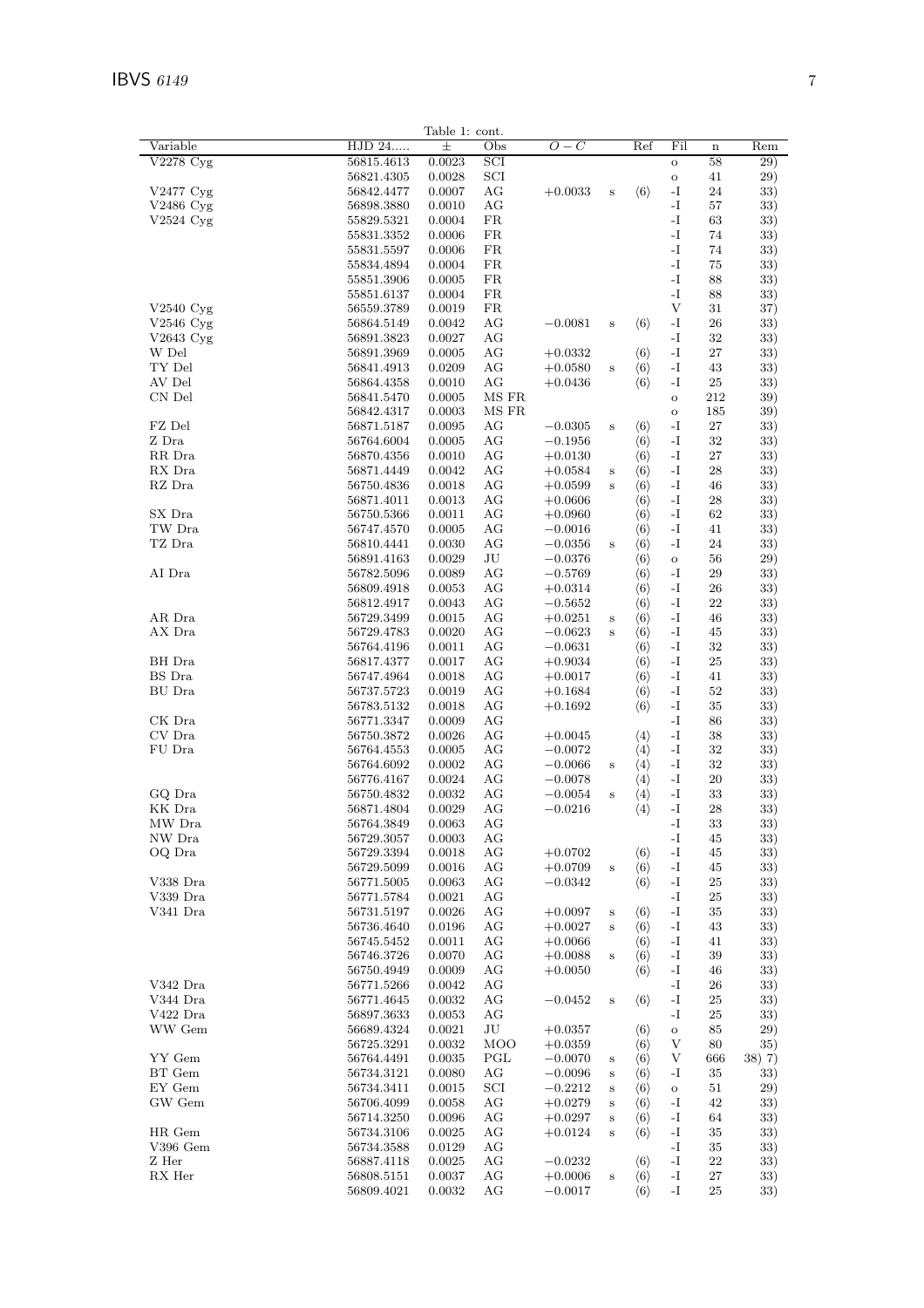33)

 $\mathbf{s}$ 

Table 1: cont. HJD 24..... Variable  $Q - C$  $Ref$ Fil Rem  $\Omega_{\rm bc}$  $\overline{ }$ SZ Her 56810.5283  $0.0051$ AG  $+0.3857$  $(6)$  $-I$ 24 33) TT Her  $-I$ 56810.5196 0.0036  $AG$  $+0.0445$  $\langle 6 \rangle$ 24  $33)$ s TU Her 56782.5058 0.0095  $-0.2295$  $AG$  $\mathbf{s}$  $\langle 6 \rangle$  $-I$ 30 33) 56799.5099 0.0022  $AG$  $-0.2279$  $\langle 6 \rangle$  $25$  $-I$  $33)$ TX Her 56782.4174 0.0065  $AG$  $-0.0051$  $\langle 6 \rangle$  $-I$  $20^{\circ}$ 33) S 56886.4392 0.0153 AG  $-0.0037$  $\langle 6 \rangle$  $\mathbf{-I}$ 18 33) UX Her  $+0.1082$  $-I$  $33)$ 56810.4887 0.0015  $AG$  $(6)$ 23 AK Her 56798.5363 0.0006  $\rm{AG}$  $+0.0158$  $\langle 6 \rangle$  $\mathbf{-I}$ 29  $33)$ 56808.4427 0.0026  $AG$  $+0.0165$  $\mathbf{-I}$ 27  $33)$  $(6)$ s 56809.4958 0.0018  $AG$  $+0.0158$  $\langle 6 \rangle$  $-I$ 27  $33)$ AW Her 56812.652  $+0.133$ 0.001  $AG$  $\langle 6 \rangle$  $-I$ 195 33)  $CC$  Her 0.0004  $AG$  $+0.2541$  $\langle 6 \rangle$  $-I$ 25  $33)$ 56814.4455 DD Her 56737.6024 0.0017  $SCI$  $+0.3682$  $\langle 6 \rangle$  $\rm _O$ 78  $29)$ DH Her 56808.4359 0.0047  $\rm{AG}$  $+0.0074$  $\langle 6 \rangle$  $-I$ 28  $33)$  $-I$ DI Her 56887.5372 0.0021  $AG$  $+0.0062$ 28  $33)$  $(6)$ DK Her 56796.4742  $0.0022$ **SCI**  $-0.1531$  $\mathbf{s}$  $\langle 6 \rangle$  $\circ$ 85  $(29)$ HS Her 56798.4906 0.0035 **SCI**  $+0.8061$  $\langle 6 \rangle$ 126  $29)$  $\circ$ 56821.4149 0.0045  $AG$  $+0.8063$  $(6)$  $-I$  $24$ 33)  $\mathop{\rm LT}\nolimits$  Her 56812.5078 0.0017  $-0.1380$  $\langle 6 \rangle$  $AG$  $-I$ 22 33) MM Her 56783.4206 0.0013  $SCI$  $-0.0151$  $\langle 6 \rangle$ 113  $29)$  $\Omega$  $MT$  Her 56808.5313 0.0028  $AG$  $+0.0137$  $\langle 6 \rangle$  $-I$ 28 33)  $\overline{\mathbf{s}}$  $V338$  Her 56782.5827 0.0002 AG  $+0.1175$  $\langle 6 \rangle$  $-I$ 29  $33)$  $0.0004$  $AG$  $+0.1186$  $(6)$  $-I$ 24  $33)$ 56799.5584  $V342$  Her 56841.4948 0.0072  $\rm{AG}$  $+0.0248$  $\langle 6 \rangle$  $\mathbf{-I}$ 40  $33)$ s  $V359$  Her 56764.4339 0.0039  $AG$  $+0.2417$  $\langle 6 \rangle$  $-I$ 32 33) 56799 5507 0.0031  $AG$  $+0.2438$  $\langle 6 \rangle$  $-I$ 24  $33)$  $V450$  Her 56798.4857 0.0018  $+0.0964$  $AG$  $\langle 6 \rangle$  $-I$  $27$ 33) S  $V728$  Her 56764.4788 0.0022  $AG$  $+0.1052$  $\langle 6 \rangle$  $-I$ 32  $33)$  $\mathbf{s}$ 56782.3888 0.0034  $AG$  $-0.0582$  $\langle 6 \rangle$  $-I$ 28  $33)$  $V829$  Her 56772.5987  $0.0010$ SCI  $+0.0014$  $\langle 4 \rangle$ 67  $29)$  $\overline{O}$  $V842$  Her 56749.4290  $0.0008$  $AG$  $-0.0003$  $-I$ 50  $33)$  $\mathbf{s}$  $\langle 4 \rangle$ 56750.4787 0.0008  $AG$  $+0.0019$  $\langle 4 \rangle$  $\mathbf{-I}$ 41  $33)$  $V857$  Her 56764.4443 0.0040  $AG$  $+0.0030$  $\langle 4 \rangle$  $-I$ 32  $33)$ **V861 Her** 0.0027  $-0.0113$  $-I$ 56764.4459  $AG$ 32  $33)$  $\langle 4 \rangle$  $V878$  Her 56750.5524 0.0026  $\rm{AG}$  $-0.0014$  $\mathbf{s}$  $\langle 4 \rangle$  $\mathbf{-I}$ 36  $33)$ 56799.5203 0.0024  $AG$  $-0.0099$  $\langle 4 \rangle$  $-I$  $24$  $33)$ 56808.5199 0.0028  $AG$  $-0.0114$  $\langle 4 \rangle$  $-I$ 27 33) V994  $Her$ 0.0041 56815.4382  $AG$  $-I$ 32  $33)$  $V1023$  Her 56745.4881 0.0022  $AG$  $-I$ 36  $33)$ V1038 Her 56764.4655 0.0009 AG  $+0.0051$ s  $\langle 4 \rangle$  $-I$ 32 33) 56764.5999 0.0004  $AG$  $+0.0054$  $\langle 4 \rangle$  $-I$ 32  $33)$ V1044 Her  $-0.0010$ 56764 3734  $0.0008$  $AG$  $\langle 4 \rangle$  $-I$ 32 33)  $\mathbf{s}$ 56764.4936 0.0033  $\rm{AG}$  $-0.0011$  $\langle 4 \rangle$  $\mathbf{-I}$ 32  $33)$ 56764.6128 0.0004  $AG$  $-0.0022$  $\langle 4 \rangle$  $-I$ 32  $33)$  $\overline{\mathbf{s}}$ V1049 Her  $-I$ 56809.5186 0.0053  $AG$  $-0.0131$  $\langle 4 \rangle$ 28 33) s  $V1053$  Her  $56764.4508\,$ 0.0017  $AG$  $-0.0036$  $\langle 4 \rangle$  $-I$ 32 33) 56764.5952 0.0007  $AG$  $-0.0031$  $(4)$  $-I$ 32  $33)$  $\mathbf{s}$  $V1055$  Her 56764.4836 0.0018  $AG$  $+0.0023$  $\langle 4 \rangle$  $\mathbf{-I}$ 32 33) 56835.4516 0.0017  $+0.0034$  $\langle 4 \rangle$ **JU**  $\circ$ 60  $(2.9)$  $+0.0040$ 56886 3907 0.0016  $AG$  $-I$  $17$  $33)$  $\mathbf{s}$  $\langle 4 \rangle$ V1073 Her 56814.4808 0.0015  $\rm{AG}$  $-0.0054$  $\langle 4 \rangle$  $\mathbf{-I}$ 25  $33)$ s 56886.4310 0.0002  $AG$  $-0.0072$  $\langle 4 \rangle$  $-I$ 19  $33)$  $0.0046$ V1091 Her  $-0.0745$  $-I$ 56764.5864  $AG$  $\overline{\mathbf{s}}$  $\langle 6 \rangle$ 32 33)  $V1097$  Her 0.0020 56810.5413  $AG$  $\overline{\mathbf{I}}$ 24  $33)$ 0.0040 56831.4728  $AG$  $-I$ 32  $33)$ V1119 Her 56808.4815 0.0036  $AG$  $-I$  $27$ 33) V1138 Her 56745.5695 0.0026  $-I$ 35  $AG$ 33) V1140 Her 56745 4816 0.0015  $AG$  $-I$ 36  $33)$ V1302 Her 56799.3916 0.0055  $AG$  $\mathbf{-I}$ 24  $33)$ 56799.5475 0.0007  $AG$  $-I$  $24$  $33)$  $\overline{V}$ V1306 Her 56475.4057 0.0028  $FR$ 49  $37)$ V1309 Her 56799.4766 0.0067  $AG$  $-I$ 24  $33)$  $V1355$  Her 56822.4637  $\mathbf{-I}$ 22 0.0103  $AG$  $33)$  $-0.0161$ u Her 56814.4457 0.0022  $AG$  $\langle 6 \rangle$  $-I$ 25 33) WY Hya 56743.4461 0.0011  $+0.0318$  $\langle 6 \rangle$  $20^{\circ}$  $AG$  $-I$ 33) AV Hya 56725 4273 0.0111  $AG$  $-0.1117$  $\langle 6 \rangle$  $-I$ 42  $33)$  $\mathbf{s}$ 56726.4562 0.0024  $\rm{AG}$  $-0.1079$  $\langle 6 \rangle$  $\mathbf{-I}$ 64  $33)$ 56728.5032 0.0044  $AG$  $-0.1111$  $\langle 6 \rangle$  $-I$ 61  $33)$ EU Hya  $AG$  $-I$ 56743.3734 0.0046  $-0.0352$  $\langle 6 \rangle$ 25 33) FG Hya 56743.4426 0.0016  $\rm{AG}$  $-0.0675$  $\langle 6 \rangle$  $-I$ 24 33)  $\,$  s 0.0022  $AG$  $-0.0700$  $\langle 6 \rangle$  $-I$ 27

56745.4071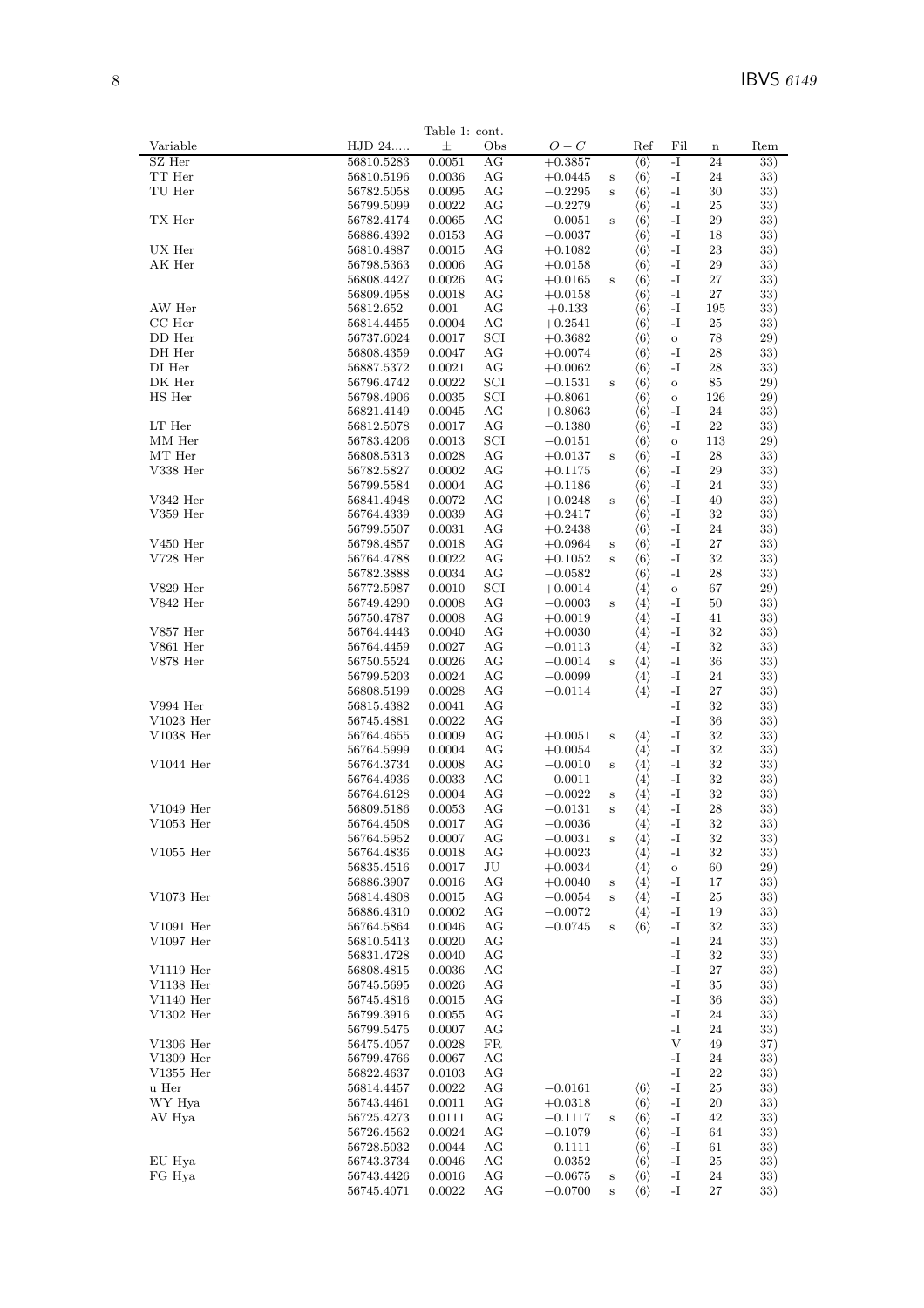|                |                | Table 1: cont. |            |           |         |                     |               |         |        |
|----------------|----------------|----------------|------------|-----------|---------|---------------------|---------------|---------|--------|
| Variable       | HJD 24         | $\pm$          | Obs        | $O-C$     |         | Ref                 | Fil           | $\bf n$ | Rem    |
| RT Lac         | 56842.5056     | 0.0021         | AG         | $-0.3063$ |         | $\langle 6 \rangle$ | $-I$          | 26      | 33)    |
| VX Lac         | 56897.4698     | 0.0015         | AG         | $+0.0826$ |         | $\langle 6 \rangle$ | $\mathbf{-I}$ | 35      | 33)    |
|                | 56898.5442     | 0.0004         | AG         | $+0.0825$ |         | $\langle 6 \rangle$ | -1            | 54      | 33)    |
| VY Lac         | 56876.5052     | 0.0009         | AG         | $-0.1768$ |         | $\langle 6 \rangle$ | $-I$          | 24      | 33)    |
| AW Lac         | 56830.5039     | 0.0026         | AG         | $+0.1903$ | s       | $\langle 6 \rangle$ | -I            | 29      | 33)    |
| CM Lac         | 56841.4817     | 0.0023         | AG         | $-0.0042$ |         | $\langle 6 \rangle$ | -I            | 43      | 33)    |
|                | 56886.4136     | 0.0017         | AG         | $-0.0037$ |         | $\langle 6 \rangle$ | -1            | 21      | 33)    |
| CO Lac         | 56683.3397     | 0.0035         | PGL        |           |         | $\langle 6 \rangle$ | V             | 72      | 38) 8) |
|                |                |                | AG         | $+0.0029$ |         |                     | $-I$          | 22      |        |
|                | 56834.4762     | 0.0010         |            | $+0.0031$ |         | $\langle 6 \rangle$ |               |         | 33)    |
| DG Lac         | 56830.4459     | 0.0008         | AG         | $-0.2270$ |         | $\langle 6 \rangle$ | -I            | 27      | 33)    |
| HR Lac         | 56891.3990     | 0.0016         | AG         | $-0.1022$ |         | $\langle 6 \rangle$ | -I            | 26      | 33)    |
| IP Lac         | 56891.4578     | 0.0020         | AG         | $+0.0890$ |         | $\langle 6 \rangle$ | -I            | 28      | 33)    |
| NS Lac         | 56835.4939     | 0.0002         | MS FR      | $-0.2425$ |         | $\langle 6 \rangle$ | $\mathbf O$   | 176     | 39)    |
| Y Leo          | 56711.3721     | 0.0021         | AG         | $-0.0430$ |         | $\langle 6 \rangle$ | -I            | 23      | 33)    |
| RT Leo         | 56726.5370     | 0.0081         | AG         | $-0.0050$ |         | $\langle 6 \rangle$ | -I            | 60      | 33)    |
| RW Leo         | 56746.3429     | 0.0010         | <b>WTR</b> | $-0.1412$ |         | $\langle 6 \rangle$ | $\mathbf O$   | 81      | 28)    |
| UV Leo         | 56709.4456     | 0.0016         | AG         | $+0.0383$ | S       | $\langle 6 \rangle$ | -I            | 26      | 33)    |
|                | 56713.3491     | 0.0002         | DIE        | $+0.0412$ |         | $\langle 6 \rangle$ | $\mathbf{o}$  | 25      | 36)    |
|                | 56723.5492     | 0.0007         | AG         | $+0.0399$ |         | $\langle 6 \rangle$ | -1            | 95      | 33)    |
|                | 56725.3498     | 0.0023         | AG         | $+0.0402$ |         | $\langle 6 \rangle$ | -I            | 51      | 33)    |
|                |                |                |            |           |         |                     |               |         |        |
|                | 56725.6479     | 0.0012         | AG         | $+0.0383$ | $\bf S$ | $\langle 6 \rangle$ | -I            | 51      | 33)    |
|                | 56726.5503     | 0.0020         | AG         | $+0.0406$ |         | $\langle 6 \rangle$ | -I            | 57      | 33)    |
|                | 56728.3499     | 0.0021         | AG         | $+0.0399$ |         | $\langle 6 \rangle$ | $-I$          | 74      | 33)    |
|                | 56728.6493     | 0.0017         | AG         | $+0.0393$ | S       | $\langle 6 \rangle$ | -1            | 74      | 33)    |
| UZ Leo         | 56723.5624     | 0.0066         | AG         | $-0.0585$ |         | $\langle 6 \rangle$ | -I            | 95      | 33)    |
|                | 56725.4164     | 0.0037         | AG         | $-0.0587$ |         | $\langle 6 \rangle$ | -1            | 51      | 33)    |
|                | 56726.3446     | $\,0.0043\,$   | AG         | $-0.0575$ | S       | $\langle 6 \rangle$ | -I            | 57      | 33)    |
|                | 56726.6523     | 0.0043         | AG         | $-0.0589$ |         | $\langle 6 \rangle$ | $-I$          | 57      | 33)    |
|                | 56728.5072     | 0.0049         | AG         | $-0.0581$ |         | $\langle 6 \rangle$ | $-I$          | 74      | 33)    |
| VZ Leo         |                |                |            |           |         |                     |               |         |        |
|                | 56727.4609     | 0.0030         | FR         | $-0.0554$ | $\bf S$ | $\langle 6 \rangle$ | -I            | 62      | 33)    |
| WY Leo         | 56727.5023     | 0.0015         | SCI        | $+0.4008$ |         | $\langle 6 \rangle$ | $\circ$       | 63      | 29)    |
|                | 56727.5067     | 0.0026         | FR         | $+0.4053$ |         | $\langle 6 \rangle$ | -I            | 49      | 33)    |
| XY Leo         | 56723.4300     | 0.0023         | AG         | $-0.0278$ | $\bf S$ | $\langle 6 \rangle$ | -I            | 84      | 33)    |
|                | 56723.5722     | 0.0020         | AG         | $-0.0277$ |         | $\langle 6 \rangle$ | -I            | 84      | 33)    |
|                | 56725.4193     | 0.0025         | AG         | $-0.0272$ | $\bf S$ | $\langle 6 \rangle$ | $-I$          | 53      | 33)    |
|                | 56725.5612     | 0.0024         | AG         | $-0.0274$ |         | $\langle 6 \rangle$ | -I            | 53      | 33)    |
|                | 56726.4136     | 0.0022         | AG         | $-0.0273$ |         | $\langle 6 \rangle$ | -I            | 52      | 33)    |
|                | 56726.5552     | 0.0021         | AG         | $-0.0277$ | S       | $\langle 6 \rangle$ | -1            | 52      | 33)    |
|                |                |                |            |           |         |                     |               |         |        |
| XZ Leo         | 56723.5034     | 0.0068         | AG         | $+0.0629$ | S       | $\langle 6 \rangle$ | -I            | 84      | 33)    |
|                | 56725.4548     | 0.0053         | AG         | $+0.0634$ | $\bf S$ | $\langle 6 \rangle$ | -I            | 53      | 33)    |
|                | 56726.4302     | 0.0029         | AG         | $+0.0633$ | S       | $\langle 6 \rangle$ | -I            | 52      | 33)    |
| AL Leo         | 56725.6029     | 0.0053         | AG         | $-0.8355$ |         | $\langle 6 \rangle$ | $-I$          | 53      | 33)    |
|                | 56726.4048     | 0.0052         | AG         | $-0.0336$ |         | $\langle 6 \rangle$ | -1            | 52      | 33)    |
| AM Leo         | 56723.4699     | 0.0024         | AG         | $+0.0133$ | $\bf S$ | $\langle 6 \rangle$ | -I            | 78      | 33)    |
|                | 56723.6548     | 0.0036         | AG         | $+0.0153$ |         | $\langle 6 \rangle$ | -I            | 78      | 33)    |
| ${\rm AP}$ Leo | 56723.5046     | 0.0036         | AG         | $-0.0137$ | s       | $\langle 6 \rangle$ | $-I$          | 77      | 33)    |
|                | 56728.4531     | 0.0004         | QU         | $-0.0143$ |         | $\langle 6 \rangle$ | V             | 182     | 30)    |
|                | 56736.4167     | 0.0013         | SCI        | $-0.0123$ | S       | $\langle 6 \rangle$ | $\mathbf O$   | 75      | 29)    |
| VW LMi         | 56709.5339     | 0.0018         | AG         | $+0.0011$ |         |                     | -1            | 26      |        |
|                |                |                |            |           | S       | $\langle 4 \rangle$ |               |         | 33)    |
| WZ LMi         | 56744.4814     | 0.0069         | AG         | $+0.0920$ | S       | $\langle 6 \rangle$ | V             | 42      | 33)    |
| XX LMi         | 56744.4450     | 0.0043         | AG         | $+0.0073$ | S       | $\langle 6 \rangle$ | V             | 42      | 33)    |
| XY LMi         | 56744.4928     | 0.0023         | AG         | $-0.0260$ |         | $\langle 6 \rangle$ | V             | 43      | 33)    |
| AE LMi         | 56744.4359     | 0.0009         | AG         | $+0.0090$ | S       | $\langle 6 \rangle$ | -1            | 42      | 33)    |
|                | 56744.4214     | 0.0023         | AG         | $-0.0461$ | $\bf S$ | $\langle 6 \rangle$ | $\mathbf{-I}$ | 43      | 33)    |
| AF LMi         | 56744.6271     | 0.0025         | AG         | $-0.0437$ |         | $\langle 6 \rangle$ | $\mathbf{-I}$ | 43      | 33)    |
| SW Lyn         | 56714.3870     | 0.0015         | AG         | $+0.0670$ |         | $\langle 6 \rangle$ | $\mathbf{-I}$ | $72\,$  | 33)    |
| TY Lyn         | 56731.4834     | 0.0086         | AG         | $+0.0561$ |         | $\langle 6 \rangle$ | -1            | 36      | 33)    |
|                | 56744.4810     | 0.0017         | AG         | $+0.0587$ |         | $\langle 6 \rangle$ | $\mathbf{-I}$ | $37\,$  | 33)    |
| UV Lyn         |                |                |            |           |         |                     |               |         |        |
|                | 56713.3410     | 0.0030         | AG         | $+0.0878$ | $\bf S$ | $\langle 6 \rangle$ | -1            | 60      | 33)    |
|                | $56713.5464\,$ | 0.0017         | AG         | $+0.0858$ |         | $\langle 6 \rangle$ | -1            | 60      | 33)    |
|                | 56714.3765     | 0.0048         | AG         | $+0.0859$ |         | $\langle 6 \rangle$ | $\mathbf{-I}$ | 84      | 33)    |
|                | 56714.5840     | 0.0043         | AG         | $+0.0859$ | S       | $\langle 6 \rangle$ | -1            | 84      | 33)    |
|                | $56729.3173\,$ | 0.0016         | AG         | $+0.0874$ |         | $\langle 6 \rangle$ | -1            | 53      | 33)    |
|                | 56729.5242     | 0.0054         | AG         | $+0.0868$ | S       | $\langle 6 \rangle$ | -1            | 53      | 33)    |
| $CC$ Lyn       | 56748.4029     | 0.0024         | SCI        | $+0.0512$ | $\bf S$ | $\langle 4 \rangle$ | $\mathbf O$   | 112     | 29)    |
| $CD$ Lyn       | 56706.4448     | 0.0066         | AG         | $-0.0048$ |         | $\langle 4 \rangle$ | -I            | 46      | 33)    |
|                |                |                | ALH        |           |         | $\langle 4 \rangle$ | R             |         | 31)    |
|                | 56706.4472     | 0.0016         |            | $-0.0024$ |         |                     |               | 961     |        |
| CN Lyn         | 56709.4772     | 0.0032         | AG         |           |         |                     | -I            | 26      | 33)    |
|                | 56711.4310     | 0.0009         | AG         |           |         |                     | -I            | 17      | 33)    |
|                | 56712.4102     | 0.0014         | AG         |           |         |                     | $-I$          | 54      | 33)    |
|                | 56714.3648     | 0.0071         | AG         |           |         |                     | $-I$          | $72\,$  | 33)    |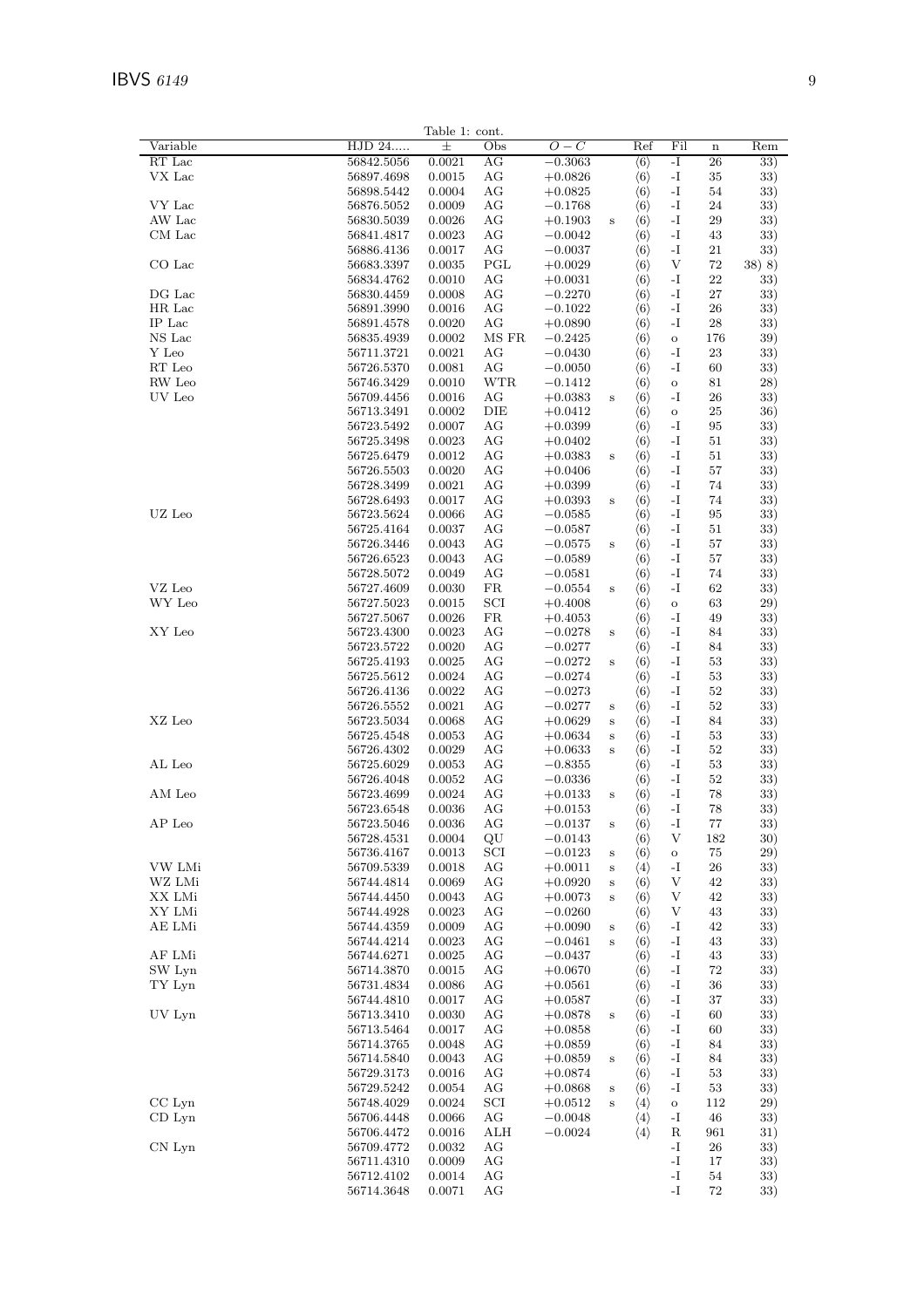| Variable                                       | HJD 24                   | Table 1: cont.<br>$\pm$ | Obs                               | $O-C$                  |              | Ref                                        | Fil                 | $\mathbf n$ | Rem        |
|------------------------------------------------|--------------------------|-------------------------|-----------------------------------|------------------------|--------------|--------------------------------------------|---------------------|-------------|------------|
| DE Lyn                                         | 56764.3831               | 0.0011                  | $\overline{\mathrm{J}\mathrm{U}}$ | $-0.0062$              | $\bf S$      | $\langle 4 \rangle$                        | $\circ$             | 60          | 29)        |
| DY Lyn                                         | 56714.2589               | 0.0004                  | AG                                | $-0.2078$              | $\bf S$      | $\langle 6 \rangle$                        | $\mathbf{-I}$       | 72          | 33)        |
|                                                | 56746.4332               | 0.0018                  | AG                                | $-0.2079$              |              | $\langle 6 \rangle$                        | -I                  | $25\,$      | 33)        |
|                                                |                          |                         |                                   |                        |              |                                            |                     |             |            |
| DZ Lyn                                         | 56714.3322               | 0.0056                  | AG                                | $-0.0113$              |              | $\langle 6 \rangle$                        | -I                  | 72          | 33)        |
|                                                | 56714.5205               | 0.0096                  | AG                                | $-0.0120$              | $\bf S$      | $\langle 6 \rangle$                        | $\mathbf I$         | $72\,$      | 33)        |
| TT Lyr                                         | 56811.4992               | 0.0002                  | AG                                | $+0.0147$              |              | $\langle 6 \rangle$                        | $\mathbf{-I}$       | 19          | 33)        |
| TZ Lyr                                         | 56475.4586               | 0.0019                  | FR                                | $+0.0086$              | $\mathbf S$  | $\langle 6 \rangle$                        | V                   | 42          | 37)        |
|                                                | 56541.5626               | 0.0059                  | FR                                | $+0.0092$              | $\bf S$      | $\langle 6 \rangle$                        | V                   | 38          | 37)        |
|                                                | 56809.4123               | 0.0025                  | AG                                | $+0.0081$              |              | $\langle 6 \rangle$                        | -1                  | 27          | 33)        |
|                                                | 56811.5254               | 0.0032                  | AG                                | $+0.0059$              |              | $\langle 6 \rangle$                        | $\mathbf{-I}$       | 20          | 33)        |
| UZ Lyr                                         |                          |                         |                                   |                        |              |                                            | $\mathbf{-I}$       |             |            |
|                                                | 56830.4700               | 0.0027                  | AG                                | $-0.0342$              |              | $\langle 6 \rangle$                        |                     | 30          | 33)        |
|                                                | 56830.4703               | 0.0004                  | QU                                | $-0.0339$              |              | $\langle 6 \rangle$                        | V                   | 74          | 30)        |
| AA Lyr                                         | 56897.5153               | 0.0035                  | AG                                | $+0.1220$              |              | $\langle 6 \rangle$                        | -I                  | $32\,$      | 33)        |
| AH Lyr                                         | 56897.4031               | 0.0045                  | AG                                | $-0.1431$              | $\bf S$      | $\langle 6 \rangle$                        | $\mathbf{-I}$       | 34          | 33)        |
| EW Lyr                                         | 56541.4647               | 0.0006                  | FR                                | $+0.2540$              |              | $\langle 6 \rangle$                        | V                   | 27          | 37)        |
| FL Lyr                                         | 56841.5041               | 0.0048                  | AG                                | $-0.0013$              | $\bf S$      | $\langle 6 \rangle$                        | $\mathbf{-I}$       | 43          | 33)        |
|                                                |                          |                         | MS FR                             |                        |              |                                            |                     |             |            |
| MN Lyr                                         | 56745.5418               | 0.0003                  |                                   | $+0.0523$              |              | $\langle 6 \rangle$                        | $\mathbf O$         | 183         | 39)        |
| PS Lyr                                         | 56897.3748               | 0.0384                  | AG                                | $+0.0175$              | $\bf S$      | $\langle 6 \rangle$                        | $\mathbf{-I}$       | 34          | 33)        |
| PY Lyr                                         | 56897.5077               | 0.0030                  | AG                                | $-0.0725$              | $\,$ s       | $\langle 6 \rangle$                        | $\mathbf{-I}$       | 35          | 33)        |
| $V412$ Lyr                                     | 56897.4653               | 0.0021                  | AG                                | $+0.2405$              |              | $\langle 6 \rangle$                        | $\mathbf{-I}$       | 34          | 33)        |
| $V507$ Lyr                                     | 56811.4701               | 0.0030                  | MS FR                             |                        |              |                                            | $\rm{O}$            | 132         | 39)        |
|                                                |                          |                         |                                   |                        |              |                                            |                     |             |            |
| $V563$ Lyr                                     | 56541.4603               | 0.0011                  | FR                                | $+0.0023$              |              | $\langle 4 \rangle$                        | V                   | $53\,$      | 37)        |
|                                                | 56811.5078               | 0.0029                  | AG                                | $+0.0018$              | $\, {\bf S}$ | $\langle 4 \rangle$                        | $\mathbf{-I}$       | 18          | 33)        |
|                                                | 56842.4109               | 0.0009                  | AG                                | $+0.0010$              |              | $\langle 4 \rangle$                        | -I                  | 27          | 33)        |
| $V572$ Lyr                                     | 56541.6002               | 0.0025                  | FR                                |                        |              |                                            | $\mathbf{V}$        | 54          | 37)        |
| $V574$ Lyr                                     | 56856.4360               | 0.0017                  | JU                                | $+0.0033$              | $\bf S$      | $\langle 4 \rangle$                        | $\rm{O}$            | 60          | 29)        |
|                                                |                          |                         |                                   |                        |              |                                            |                     |             |            |
|                                                | 56871.4577               | 0.0005                  | JU                                | $+0.0030$              | $\, {\bf S}$ | $\langle 4 \rangle$                        | $\rm{O}$            | 42          | 29)        |
| $V576$ Lyr                                     | 56541.5443               | 0.0020                  | FR                                | $+0.0047$              | $\bf S$      | $\langle 4 \rangle$                        | V                   | 38          | 37)        |
| $V581$ Lyr                                     | 56490.3950               | 0.0013                  | FR                                |                        |              |                                            | V                   | 54          | 37)        |
| V664 Lyr                                       | 56490.4593               | 0.0016                  | FR                                |                        |              |                                            | V                   | $\,29$      | 37)        |
|                                                |                          |                         |                                   |                        |              |                                            |                     |             |            |
| BO Mon                                         | 56725.3613               | 0.0001                  | <b>WTR</b>                        | $-0.0383$              |              | $\langle 6 \rangle$                        | $\circ$             | 131         | 28)        |
|                                                | 56725.3626               | 0.0023                  | AG                                | $-0.0370$              |              | $\langle 6 \rangle$                        | -I                  | 20          | 33)        |
| HM Mon                                         | 56713.4343               | 0.0007                  | AG                                | $+0.0066$              |              | $\langle 6 \rangle$                        | -I                  | 30          | 33)        |
| NN Mon                                         | 56713.3791               | 0.0048                  | AG                                | $+0.2170$              |              | $\langle 6 \rangle$                        | -I                  | 31          | 33)        |
| V532 Mon                                       | 56713.3753               | 0.0034                  | AG                                | $-0.0494$              |              | $\langle 6 \rangle$                        | $\mathbf{-I}$       | 30          | 33)        |
| V864 Mon                                       |                          |                         | AG                                |                        |              |                                            | $\mathbf{-I}$       | $\,29$      |            |
|                                                | 56726.3868               | 0.0012                  |                                   | $-0.0112$              | $\,$ s       | $\langle 6 \rangle$                        |                     |             | 33)        |
|                                                | 56728.3585               | 0.0021                  | AG                                | $-0.0108$              |              | $\langle 6 \rangle$                        | $\mathbf{-I}$       | 29          | 33)        |
| V868 Mon                                       | 56713.3257               | 0.0057                  | AG                                |                        |              |                                            | -I                  | 41          | 33)        |
|                                                | 56727.3556               | 0.0129                  | AG                                |                        |              |                                            | $\mathbf{-I}$       | 29          | 33)        |
| V936 Mon                                       | 56713.2731               | 0.0003                  | AG                                | $-0.0362$              | $\bf S$      | $\langle 6 \rangle$                        | -I                  | 31          | 33)        |
|                                                | 56713.4574               | 0.0006                  | AG                                | $-0.0364$              |              | $\langle 6 \rangle$                        | -I                  | $30\,$      | 33)        |
|                                                |                          |                         |                                   |                        |              |                                            |                     |             |            |
| V948 Mon                                       | 56726.3599               | 0.0005                  | AG                                |                        |              |                                            | -I                  | 28          | 33)        |
| V953 Mon                                       | 56726.4923               | 0.0034                  | AG                                |                        |              |                                            | $\mathbf{-I}$       | 29          | 33)        |
| U Oph                                          | 56809.4511               | 0.0056                  | AG                                | $-0.0075$              | S            | $\langle 6 \rangle$                        | $\mathbf{-I}$       | 26          | 33)        |
| V456 Oph                                       | 56815.4763               | 0.0005                  | АG                                | $+0.0222$              |              | $\langle 6 \rangle$                        | -1                  | 31          | 33)        |
| $V501$ Oph                                     | 56808.4180               | 0.0045                  | AG                                | $-0.0060$              |              |                                            | $\mathbf{-I}$       | 28          | 33)        |
|                                                |                          |                         |                                   |                        | $\bf S$      | $\langle 6 \rangle$                        |                     |             |            |
| $V508$ Oph                                     | 56808.3828               | 0.0005                  | AG                                | $-0.0233$              | $\bf S$      | $\langle 6 \rangle$                        | -1                  | 28          | 33)        |
|                                                | 56810.4521               | 0.0012                  | AG                                | $-0.0228$              | $\bf S$      | $\langle 6 \rangle$                        | $\mathbf{-I}$       | 23          | 33)        |
| $V566$ Oph                                     | 56812.5115               | 0.0008                  | AG                                | $+0.0034$              |              | $\langle 6 \rangle$                        | $\mathbf{-I}$       | 22          | 33)        |
| V839 Oph                                       | 56814.4416               | 0.0006                  | AG                                | $+0.0810$              |              | $\langle 6 \rangle$                        | $\mathbf I$         | $25\,$      | 33)        |
| $V2612$ Oph                                    | 56815.3991               | 0.0017                  | AG                                | $-0.0635$              |              | $\langle 6 \rangle$                        | $\mathbf{-I}$       | 31          | 33)        |
|                                                |                          |                         |                                   |                        | $\bf S$      |                                            |                     |             |            |
| V2735 Ori                                      | 56701.4672               | 0.0002                  | AG                                | $-0.0184$              |              | $\langle 6 \rangle$                        | -1                  | 39          | 33)        |
| AT Peg                                         | 56887.5063               | 0.0103                  | AG                                | $+0.0193$              | $\bf S$      | $\langle 6 \rangle$                        | $\mathbf{-I}$       | 29          | 33)        |
| BN Peg                                         | 56877.4015               | 0.0013                  | AG                                | $+0.0005$              |              | $\langle 6 \rangle$                        | -1                  | 30          | 33)        |
| GH Peg                                         | 56891.5531               | 0.0013                  | AG                                | $+0.0056$              |              | $\langle 6 \rangle$                        | $\mathbf{I}$        | 25          | 33)        |
| GP Peg                                         | 56876.4573               | 0.0018                  | AG                                | $-0.0500$              |              | $\langle 6 \rangle$                        | -1                  | 22          | 33)        |
|                                                |                          |                         |                                   |                        |              |                                            |                     |             |            |
| $V478$ Peg                                     | 56897.4111               | 0.0021                  | AG                                |                        |              |                                            | -I                  | 36          | 33)        |
| $V481$ Peg                                     | 56897.4644               | 0.0021                  | AG                                |                        |              |                                            | $\mathbf{-I}$       | 36          | 33)        |
| $V535$ Peg                                     | 56898.4850               | 0.0021                  | AG                                |                        |              |                                            | -I                  | 52          | 33)        |
| $V560$ Peg                                     | 56887.4433               | 0.0111                  | AG                                |                        |              |                                            | $\mathbf{-I}$       | 31          | 33)        |
|                                                |                          |                         |                                   |                        |              |                                            |                     |             |            |
| $V573$ Peg                                     | 56876.4938               | 0.0011                  | AG                                |                        |              |                                            | $\mathbf{-I}$       | $\bf 22$    | 33)        |
| IQ Per                                         | 56706.3079               | 0.0017                  | JU                                | $-0.0009$              |              | $\langle 6 \rangle$                        | $\mathbf O$         | 75          | 29)        |
| V482 Per                                       | 56722.3247               | 0.0026                  | JU                                | $-0.0002$              |              | $\langle 4 \rangle$                        | $\mathbf O$         | 86          | 29)        |
| MP Pup                                         | 56713.4668               | 0.0017                  | ${\rm FR}$                        |                        |              |                                            | -I                  | 46          | 33)        |
|                                                |                          |                         |                                   |                        |              |                                            | $\mathbf{-I}$       |             |            |
| U Sge                                          | 56815.5027               | 0.0008                  | AG                                | $+0.0010$              |              | $\langle 6 \rangle$                        |                     | 32          | 33)        |
| V Sge                                          | 56891.3994               | 0.0026                  | AG                                | $-0.0780$              |              | $\langle 6 \rangle$                        | -1                  | 24          | 33)        |
|                                                | 56891.5099               | 0.0006                  | AG                                | $+0.1789$              |              | $\langle 6 \rangle$                        | $\mathbf{-I}$       | $\bf 22$    | 33)        |
|                                                |                          |                         |                                   |                        |              |                                            |                     |             |            |
|                                                |                          |                         |                                   |                        |              |                                            |                     |             |            |
|                                                | 56871.3748               | 0.0029                  | AG                                | $+0.0246$              | $\bf S$      | $\langle 6 \rangle$                        | $\mathbf{-I}$       | 45          |            |
|                                                | 56834.4324               | 0.0037                  | AG                                | $+0.0016$              |              | $\langle 6 \rangle$                        | $\mathbf{-I}$       | 21          | 33)<br>33) |
| SY Sge<br>CU Sge<br>GN Sge<br>AO Ser<br>AU Ser | 56810.5040<br>56782.5374 | 0.0077<br>0.0009        | AG<br>AG                          | $-0.0117$<br>$+0.0766$ | $\bf S$      | $\langle 6 \rangle$<br>$\langle 6 \rangle$ | $\mathbf{-I}$<br>-1 | 23<br>30    | 33)<br>33) |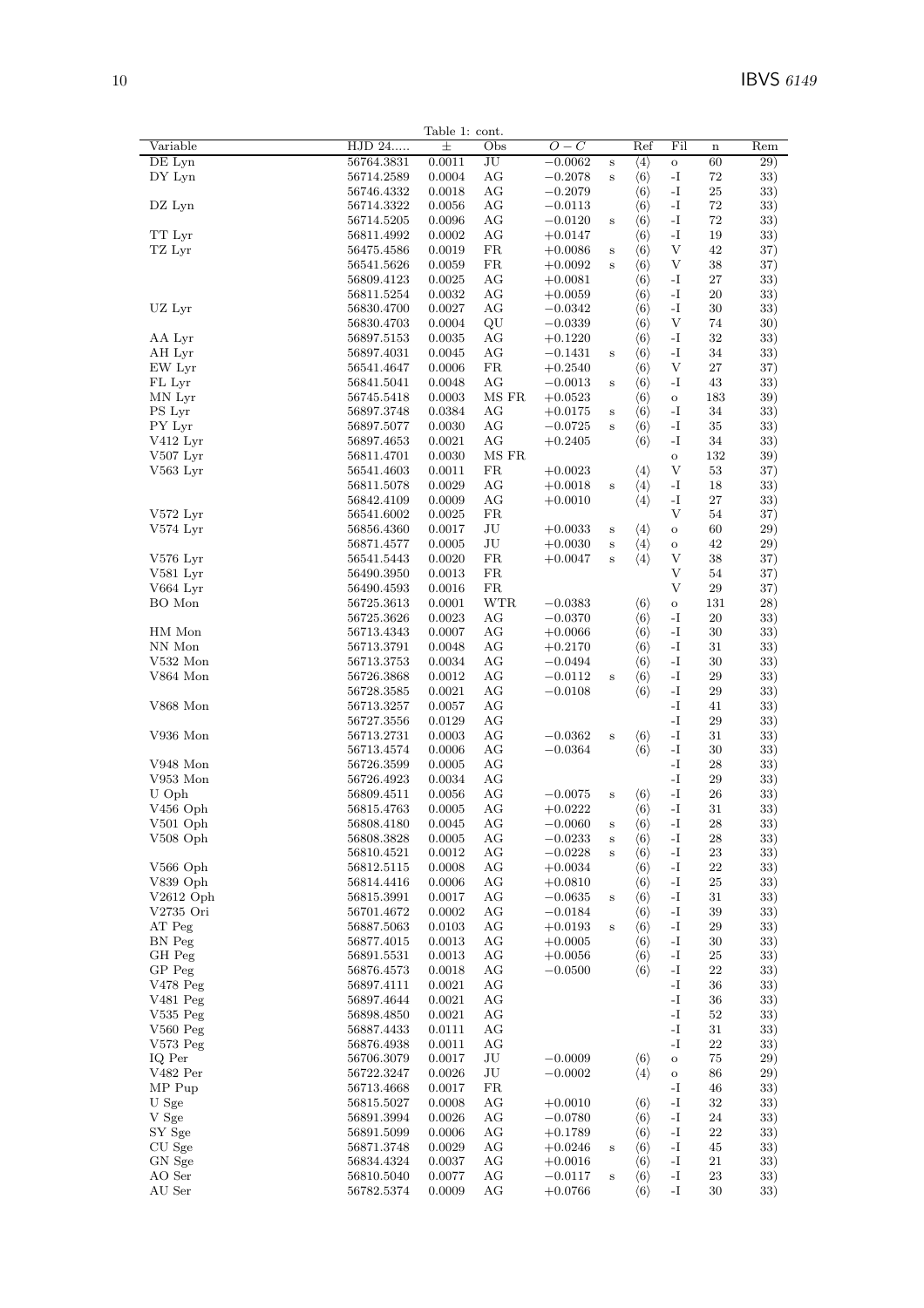|                |                          | Table 1: cont.   |           |                        |                    |                                            |                       |          |            |
|----------------|--------------------------|------------------|-----------|------------------------|--------------------|--------------------------------------------|-----------------------|----------|------------|
| Variable       | HJD 24                   | $\pm$            | Obs       | $O-C$                  |                    | Ref                                        | Fil                   | $\bf n$  | Rem        |
| AU Ser         | 56783.5018               | 0.0007           | AG        | $+0.0747$              | $\bf S$            | $\langle 6 \rangle$                        | -I                    | 36       | 33)        |
|                | 56812.4894               | 0.0009           | AG        | $+0.0747$              | $\bf S$            | $\langle 6 \rangle$                        | -1                    | 23       | 33)        |
| V384 Ser       | 56834.4254               | 0.0008           | FR        | $+0.0046$              |                    | $\langle 6 \rangle$                        | $-I$                  | 43       | 33)        |
| $V505$ Ser     | 56856.4598<br>56834.4169 | 0.0004           | FR        | $+0.0032$              |                    | $\langle 6 \rangle$                        | $-I$<br>-I            | 49       | 33)        |
|                | 56856.4576               | 0.0063<br>0.0014 | FR<br>FR  | $+0.0090$<br>$+0.0039$ | $\bf S$            | $\langle 2 \rangle$<br>$\langle 2 \rangle$ | $-I$                  | 34<br>35 | 33)<br>33) |
| Y Sex          | 56723.5145               | 0.0076           | AG        | $-0.0103$              | $\bf S$            | $\langle 6 \rangle$                        | -I                    | 60       | 33)        |
|                | 56728.3443               | 0.0041           | AG        | $-0.0085$              |                    | $\langle 6 \rangle$                        | $-I$                  | 40       | 33)        |
|                | 56728.5535               | 0.0009           | AG        | $-0.0092$              | $\bf S$            | $\langle 6 \rangle$                        | -1                    | 40       | 33)        |
| WZ Sex         | 56743.4050               | 0.0060           | AG        |                        |                    |                                            | -I                    | 32       | 33)        |
| WY Tau         | 56731.3223               | 0.0007           | SCI       | $+0.0658$              | $\bf S$            | $\langle 6 \rangle$                        | $\mathbf O$           | 60       | 29)        |
| ${\rm AL}$ Tau | 56727.3077               | 0.0015           | SCI       | $+0.0564$              |                    | $\langle 6 \rangle$                        | $\mathbf O$           | 61       | 29)        |
| AM Tau         | 56701.3811               | 0.0054           | AG        | $-0.0654$              |                    | $\langle 6 \rangle$                        | -I                    | 38       | 33)        |
| AN Tau         | 56729.3315               | 0.0017           | SCI       | $-0.2525$              | $\bf S$            | $\langle 6 \rangle$                        | $\mathbf O$           | 73       | 29)        |
| $\rm BV$ Tau   | 56725.4061               | 0.0039           | SCI       | $+0.1641$              | $\,$ s             | $\langle 6 \rangle$                        | $\mathbf O$           | 82       | 29)        |
| CD Tau         | 56701.3818               | 0.0081           | AG        | $+0.0053$              | $\,$ s             | $\langle 6 \rangle$                        | -1                    | 44       | 33)        |
|                | 56713.4055               | 0.0044           | AG        | $+0.0060$              |                    | $\langle 6 \rangle$                        | -I                    | 38       | 33)        |
| V1374 Tau      | 56725.3883               | 0.0022           | AG        | $+0.0371$              |                    | $\langle 6 \rangle$                        | $-I$                  | 33       | 33)        |
|                | 56725.5080               | 0.0013           | AG        | $+0.0314$              | $\,$ s             | $\langle 6 \rangle$                        | -I                    | 33       | 33)        |
| W UMa          | 56706.2998               | 0.0002           | DIE       | $-0.0793$              |                    | $\langle 6 \rangle$                        | $\mathbf O$           | 34       | 37)        |
|                | 56706.4640<br>56714.3024 | 0.0011<br>0.0036 | AG<br>AG  | $+0.0849$              |                    | $\langle 6 \rangle$<br>$\langle 6 \rangle$ | -1<br>$-I$            | 45<br>83 | 33)<br>33) |
|                | 56714.4717               | 0.0011           | AG        | $+0.0828$<br>$+0.0853$ | $\bf S$            | $\langle 6 \rangle$                        | $-I$                  | 83       | 33)        |
|                | 56714.6364               | 0.0004           | AG        | $+0.0832$              | $\bf S$            | $\langle 6 \rangle$                        | -I                    | 83       | 33)        |
| TX UMa         | 56727.4814               | 0.0033           | AG        | $+0.1948$              |                    | $\langle 6 \rangle$                        | $-I$                  | 52       | 33)        |
| TY UMa         | 56710.4123               | 0.0008           | JU        | $-0.0116$              | $\bf S$            | $\langle 6 \rangle$                        | $\mathbf O$           | 68       | 29)        |
| VV UMa         | 56714.3784               | 0.0014           | AG        | $-0.0554$              |                    | $\langle 6 \rangle$                        | -I                    | 84       | 33)        |
|                | 56759.4031               | 0.0035           | JU        | $-0.0541$              | $\bf S$            | $\langle 6 \rangle$                        | $\mathbf O$           | 53       | 29)        |
| XY UMa         | 56723.3976               | 0.0019           | $\rm{J}U$ | $+0.0395$              |                    | $\langle 6 \rangle$                        | $\mathbf O$           | 80       | 29)        |
|                | 56745.4325               | 0.0008           | JU        | $+0.0407$              |                    | $\langle 6 \rangle$                        | $\mathbf O$           | 36       | 29)        |
|                | 56757.4093               | 0.0016           | JU        | $+0.0426$              |                    | $\langle 6 \rangle$                        | $\mathbf O$           | 56       | 29)        |
| XZ UMa         | 56706.5335               | 0.0087           | AG        | $-0.1244$              | $\bf S$            | $\langle 6 \rangle$                        | $-I$                  | 45       | 33)        |
|                | 56711.4288               | 0.0018           | AG        | $-0.1184$              | $\,$ s             | $\langle 6 \rangle$                        | -I                    | 18       | 33)        |
|                | 56714.4800               | 0.0021           | AG        | $-0.1230$              |                    | $\langle 6 \rangle$                        | $-I$                  | 84       | 33)        |
| ZZ UMa         | 56725.2961               | 0.0005           | AG        | $-0.0020$              |                    | $\langle 6 \rangle$                        | $\mathbf{-I}$         | 50       | 33)        |
|                | 56727.5946               | 0.0005           | AG        | $-0.0028$              |                    | $\langle 6 \rangle$                        | $-I$                  | 52       | 33)        |
| AC UMa         | 56745.4684               | 0.0178           | AG        | $-0.1376$              |                    | $\langle 6 \rangle$                        | $-I$                  | 34       | 33)        |
| AF UMa         | 56712.4752               | 0.0014           | AG        | $+0.5872$              |                    | $\langle 6 \rangle$                        | -I                    | 77       | 33)        |
| AW UMa         | 56727.5824               | 0.0051           | AG        | $-0.0955$              |                    | $\langle 6 \rangle$                        | $-I$                  | 52       | 33)        |
|                | 56729.3356               | 0.0052           | AG        | $-0.0972$              |                    | $\langle 6 \rangle$                        | -1                    | 60       | 33)        |
|                | 56729.5567<br>56731.3166 | 0.0055<br>0.0083 | AG<br>AG  | $-0.0955$<br>$-0.0905$ | $\bf S$            | $\langle 6 \rangle$                        | $-I$<br>$\mathbf{-I}$ | 60<br>37 | 33)<br>33) |
|                | 56731.5290               | 0.0023           | AG        | $-0.0975$              | $\,$ s             | $\langle 6 \rangle$<br>$\langle 6 \rangle$ | -I                    | 37       | 33)        |
| BM UMa         | 56730.4095               | 0.0018           | AG        | $+0.0134$              | $\bf S$            | $\langle 6 \rangle$                        | $-I$                  | 43       | 33)        |
|                | 56730.5433               | 0.0007           | АG        | $+0.0116\,$            |                    | $\langle 6 \rangle$                        | $-I$                  | 43       | 33)        |
|                | 56737.3235               | 0.0005           | AG        | $+0.0113$              |                    | $\langle 6 \rangle$                        | -1                    | 43       | 33)        |
|                | 56737.4605               | 0.0024           | AG        | $+0.0127$              | $\bf S$            | $\langle 6 \rangle$                        | -1                    | 43       | 33)        |
|                | 56737.5947               | 0.0007           | AG        | $+0.0113$              |                    | $\langle 6 \rangle$                        | -1                    | 43       | 33)        |
| BQ UMa         | 56730.6064               | 0.0035           | AG        | $-0.1444$              |                    | $\langle 6 \rangle$                        | -1                    | 44       | 33)        |
|                | 56737.5713               | 0.0040           | AG        | $-0.1441$              |                    | $\langle 6 \rangle$                        | -1                    | 38       | 33)        |
| BS UMa         | 56730.4683               | 0.0014           | AG        | $-0.0263$              |                    | $\langle 6 \rangle$                        | $\mathbf{-I}$         | 43       | 33)        |
|                | 56730.6435               | 0.0006           | AG        | $-0.0697$              | $\bf S$            | $\langle 6 \rangle$                        | -1                    | 43       | 33)        |
|                | 56737.4584               | 0.0004           | AG        | $-0.0285$              |                    | $\langle 6 \rangle$                        | -I                    | 42       | 33)        |
|                | 56737.6354               | 0.0006           | AG        | $-0.0700$              | $\bf S$            | $\langle 6 \rangle$                        | -1                    | 42       | 33)        |
| DW UMa         | 56728.4484               | 0.0004           | JU        | $-0.0005$              |                    | $\langle 4 \rangle$                        | $\mathbf O$           | 75       | 29)        |
| GT UMa         | 56712.5855               | 0.0009           | AG        |                        |                    |                                            | -1                    | 78       | 33)        |
|                | 56725.3892               | 0.0088           | AG        |                        |                    |                                            | -I                    | 51       | 33)        |
|                | 56747.5207               | 0.0023           | AG        |                        |                    |                                            | $\mathbf{-I}$         | 35       | 33)        |
| LO UMa         | 56744.5178               | 0.0029           | AG        | $+0.0119$              |                    | $\langle 4 \rangle$                        | -1                    | 43       | 33)        |
| LP UMa         | 56728.3748               | 0.0027           | JU        | $+0.0048$              | $\bf S$            | $\langle 4 \rangle$                        | $\mathbf O$           | 69       | 29)        |
| MQ UMa         | 56730.4830               | 0.0036           | AG        | $+0.0917$              |                    | $\langle 6 \rangle$                        | -1                    | 44       | 33)        |
|                | 56737.3880               | 0.0055           | AG        | $+0.0938$              | $\bf S$            | $\langle 6 \rangle$                        | -1                    | 38       | 33)        |
| MT UMa         | 56730.3762               | 0.0040           | AG        |                        |                    |                                            | $\mathbf{-I}$         | 43       | 33)        |
|                | 56737.5796               | 0.0026           | AG        |                        |                    |                                            | -I                    | 38       | 33)        |
| PZ UMa         | 56706.3902               | 0.0042           | AG        |                        |                    |                                            | -I                    | 45       | 33)        |
|                | 56709.5398<br>56711.3772 | 0.0015<br>0.0167 | AG<br>AG  |                        |                    |                                            | -1<br>$-I$            | 25<br>22 | 33)<br>33) |
| QT UMa         | 56706.5770               | 0.0046           | AG        | $-0.0567$              |                    | $\langle 6 \rangle$                        | $\mathbf{-I}$         | 45       | 33)        |
|                | 56709.4202               | 0.0004           | AG        | $-0.0546$              | $\bf S$<br>$\bf S$ | $\langle 6 \rangle$                        | -1                    | 47       | 33)        |
|                | 56711.3104               | 0.0011           | AG        | $-0.0585$              | $\bf S$            | $\langle 6 \rangle$                        | $\mathbf{-I}$         | 22       | 33)        |
| V342 UMa       | 56761.3883               | 0.0011           | JU        | $-0.0230$              | $\bf S$            | $\langle 6 \rangle$                        | $\mathbf O$           | $77\,$   | 29)        |
|                |                          |                  |           |                        |                    |                                            |                       |          |            |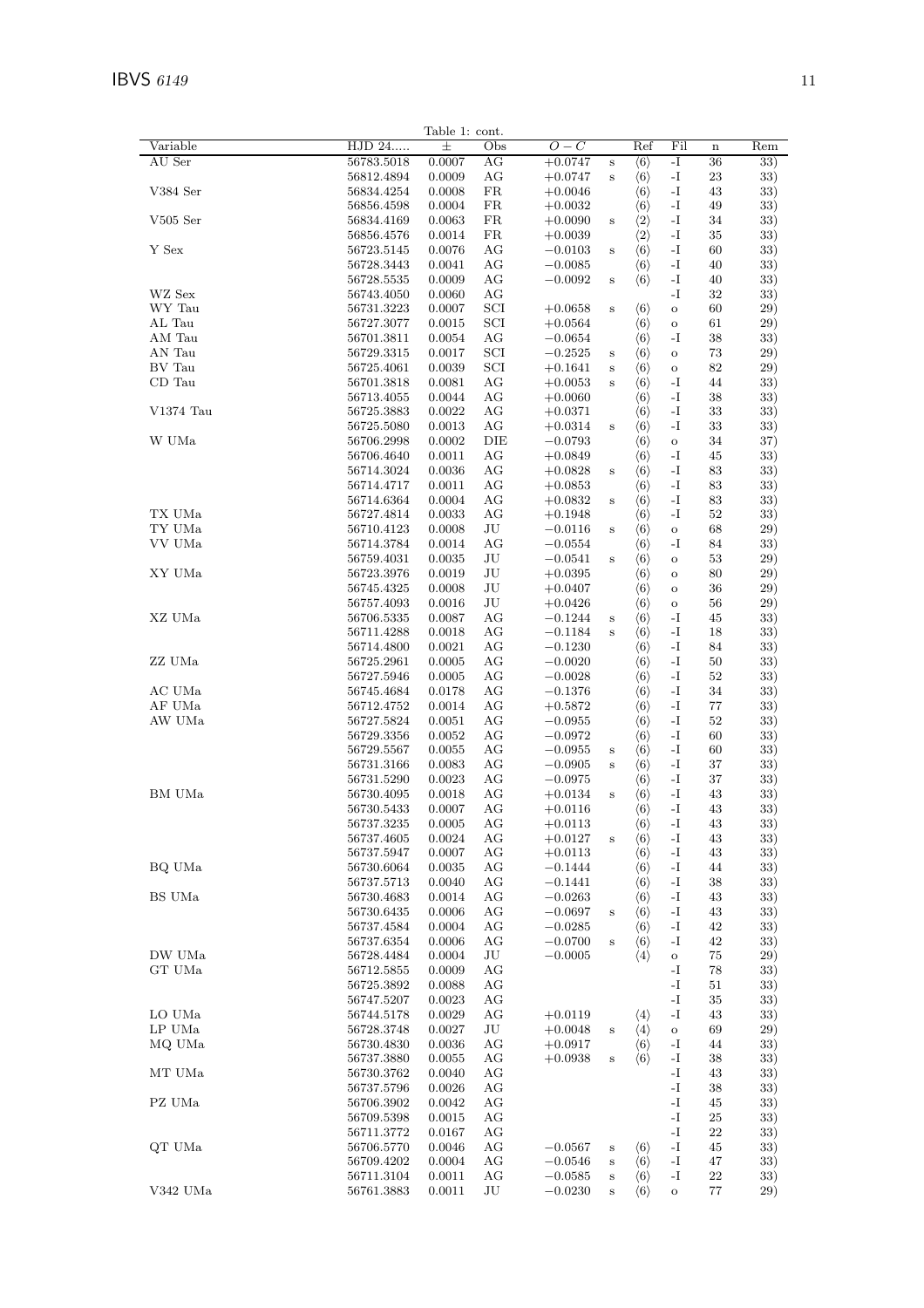|                         |                | Table 1: cont. |              |           |         |                     |                |             |     |
|-------------------------|----------------|----------------|--------------|-----------|---------|---------------------|----------------|-------------|-----|
| Variable                | HJD 24         | 士              | Obs          | $O-C$     |         | Ref                 | Fil            | $\mathbf n$ | Rem |
| V342 UMa                | 56783.3940     | 0.0012         | JU           | $-0.0239$ | $\,$ s  | $\langle 6 \rangle$ | $\overline{O}$ | 40          | 29) |
| V343 UMa                | 56387.4932     | 0.0084         | JU           | $-0.0097$ |         | $\langle 6 \rangle$ | $\rm{O}$       | 62          | 29) |
|                         | 56761.4354     | 0.0042         | $\rm{J}U$    | $-0.0170$ |         | $\langle 6 \rangle$ | $\mathbf O$    | 76          | 29) |
| W UMi                   | 56734.5302     | 0.0009         | AG           | $-0.1794$ |         | $\langle 6 \rangle$ | -I             | 43          | 33) |
| RU UMi                  | 56725.4827     | 0.0065         | AG           | $-0.0137$ | $\,$ s  | $\langle 6 \rangle$ | $\mathbf{-I}$  | 50          | 33) |
|                         | 56729.4199     | 0.0020         | AG           | $-0.0134$ |         | $\langle 6 \rangle$ | $\mathbf{I}$   | 61          | 33) |
| VW UMi                  | 56734.6014     | 0.0021         | AG           | $+0.0983$ | $\,$ s  | $\langle 6 \rangle$ | $\mathbf{-I}$  | 41          | 33) |
| <b>BH</b> Vir           | 56782.4992     | 0.0020         | AG           | $-0.0098$ |         | $\langle 6 \rangle$ | $\mathbf{I}$   | 27          | 33) |
| NN Vir                  | 56782.511      | 0.003          | AG           |           |         |                     | -I             | 28          | 33) |
| V355 Vir                | 56745.6374     | 0.0030         | ${\rm FR}$   |           |         |                     | -I             | 201         | 33) |
| V589 Vir                | 56750.4869     | 0.0020         | $\rm{AG}$    |           |         |                     | -I             | 62          | 33) |
|                         | 56750.6169     | 0.0018         | AG           |           |         |                     | $\mathbf{I}$ . | 62          | 33) |
| V591 Vir                | 56750.4283     | 0.0053         | AG           |           |         |                     | -I             | 63          | 33) |
|                         | 56750.6062     | 0.0031         | AG           |           |         |                     | -I             | 63          | 33) |
| Z Vul                   | 56864.4870     | 0.0015         | AG           | $-0.0115$ |         | $\langle 6 \rangle$ | $\mathbf I$ .  | 28          | 33) |
| RR Vul                  | 56864.4933     | 0.0055         | AG           | $-0.0691$ |         | $\langle 6 \rangle$ | $\mathbf{-I}$  | 28          | 33) |
| RS Vul                  |                |                | AG           |           |         |                     | $\mathbf{-I}$  | 27          |     |
|                         | 56817.5052     | 0.0012         |              | $+0.0165$ |         | $\langle 6 \rangle$ |                |             | 33) |
| AW Vul                  | 56831.4112     | 0.0014         | AG           | $-0.0189$ |         | $\langle 6 \rangle$ | $\mathbf{-I}$  | 29          | 33) |
| BB Vul                  | 56840.4805     | 0.0001         | MS FR        | $+0.0001$ |         | $\langle 4 \rangle$ | $\mathbf O$    | 248         | 39) |
| <b>BE</b> Vul           | 56842.5071     | 0.0018         | AG           | $+0.0918$ |         | $\langle 6 \rangle$ | $\mathbf{-I}$  | 20          | 33) |
| BO Vul                  | 56870.5202     | 0.0006         | AG           | $-0.0310$ |         | $\langle 6 \rangle$ | -1             | 26          | 33) |
| BP Vul                  | 56891.4621     | 0.0013         | AG           | $+0.9153$ |         | $\langle 6 \rangle$ | $-I$           | 23          | 33) |
| BQ Vul                  | 56815.4409     | 0.0006         | MS FR        | $+0.7465$ |         | $\langle 6 \rangle$ | $\mathbf{o}$   | 280         | 39) |
| <b>BS</b> Vul           | 56817.4554     | 0.0012         | AG           | $-0.0327$ | $\,$ s  | $\langle 6 \rangle$ | -I             | $\bf 23$    | 33) |
|                         | 56862.4368     | 0.0006         | AG           | $-0.0306$ |         | $\langle 6 \rangle$ | -1             | 35          | 33) |
| <b>BU</b> Vul           | 56817.4606     | 0.0008         | AG           | $+0.0150$ |         | $\langle 6 \rangle$ | $\mathbf{I}$   | 20          | 33) |
|                         | 56862.4119     | 0.0003         | AG           | $+0.0159$ |         | $\langle 6 \rangle$ | $\mathbf{-I}$  | 35          | 33) |
| DR Vul                  | 56886.3658     | 0.0021         | AG           | $+0.2027$ | $\,$ s  | $\langle 6 \rangle$ | $\mathbf{I}$   | 22          | 33) |
| FM Vul                  | 56897.3882     | 0.0014         | AG           | $+0.0321$ |         | $\langle 6 \rangle$ | $\mathbf{I}$   | 33          | 33) |
| FR Vul                  | 56817.4425     | 0.0007         | AG           | $-0.0067$ |         | $\langle 6 \rangle$ | -1             | 25          | 33) |
|                         |                |                | AG           |           |         |                     | $\mathbf{-I}$  |             |     |
|                         | 56864.5338     | 0.0027         |              | $-0.0083$ |         | $\langle 6 \rangle$ |                | 28          | 33) |
| GO Vul                  | 56795.4455     | 0.0004         | MS FR        | $-0.0457$ |         | $\langle 6 \rangle$ | $\mathbf{o}$   | 264         | 39) |
| GP Vul                  | 56822.4046     | 0.0048         | AG           | $-0.0769$ | $\bf S$ | $\langle 6 \rangle$ | -I             | 24          | 33) |
| NO Vul                  | 56834.5079     | 0.0001         | MS FR        | $+0.0830$ | $\,$ s  | $\langle 6 \rangle$ | $\mathbf O$    | 200         | 39) |
| NP Vul                  | 56834.5407     | 0.0004         | MS FR        |           |         |                     | $\mathbf{o}$   | 200         | 39) |
| V496 Vul                | 56870.4975     | 0.0018         | AG           |           |         |                     | $-I$           | 25          | 33) |
| 2MASS J07254451-0007409 | 56713.4469     | 0.0023         | AG           |           |         |                     | -I             | 30          | 33) |
| ASAS J053222+2521.1     | 56728.3373     | 0.0014         | AG           |           |         |                     | -I             | 30          | 33) |
| ASAS J093305+0441.8     | 56725.4733     | 0.0124         | AG           |           |         |                     | $\mathbf I$ .  | 42          | 33) |
| ASAS J182856+1141.8     | 56809.4499     | 0.0088         | AG           |           |         |                     | -I             | 24          | 33) |
| ASAS J183952+4323.1     | 56541.3411     | 0.0051         | ${\rm FR}$   |           |         |                     | $\mathbf{V}$   | 39          | 37) |
|                         | 56541.5725     | 0.0040         | FR           |           |         |                     | V              | 39          | 37) |
| ASAS J185538+4207.9     | 56490.4497     | 0.0014         | ${\rm FR}$   |           |         |                     | $\mathbf{V}$   | 31          | 37) |
|                         | 56541.4402     | 0.0022         | ${\rm FR}$   |           |         |                     | $\mathbf{V}$   | 48          | 37) |
| ASAS J190139+3902.5     | 56490.4524     | 0.0013         | FR           |           |         |                     | V              | 30          | 37) |
| ASAS J190934+4305.9     |                | 0.0019         | FR           |           |         |                     | V              | 30          |     |
| ASAS J191745+0846.9     | 56490.5443     | 0.0009         |              |           |         |                     | -I             |             | 37) |
| ASAS J191751+1822.7     | 56864.5191     |                | AG           |           |         |                     | -I             | 27          | 33) |
|                         | 56834.4628     | 0.0005         | AG           |           |         |                     |                | 22          | 33) |
| ASAS J195605+4713.2     | 56559.4351     | 0.0030         | ${\rm FR}$   |           |         |                     | V              | 37          | 37) |
| ASAS J201225+0959.4     | 56871.5397     | 0.0013         | AG           |           |         |                     | $\mathbf{I}$ – | 27          | 33) |
| ASAS J203921+1746.2     | $56891.4677\,$ | 0.0005         | AG           |           |         |                     | -I             | 27          | 33) |
| ASAS J220226+4831.3     | 56830.4309     | 0.0047         | AG           |           |         |                     | -I             | 30          | 33) |
| GSC 00279-00695         | 56745.3999     | 0.0008         | ${\rm FR}$   |           |         |                     | $\mathbf I$ .  | 65          | 33) |
|                         | 56745.5804     | 0.0007         | FR           |           |         |                     | -I             | 65          | 33) |
| GSC 00279-00822         | 55280.4467     | 0.0002         | ${\rm FR}$   |           |         |                     | -I             | 72          | 33) |
|                         | 55627.5730     | 0.0001         | ${\rm FR}$   |           |         |                     | -I             | 58          | 33) |
|                         | 56002.4868     | 0.0003         | ${\rm FR}$   |           |         |                     | $\mathbf I$ .  | 49          | 33) |
|                         | 56745.4592     | 0.0003         | ${\rm FR}$   |           |         |                     | -I             | 80          | 33) |
|                         | 56745.6428     | 0.0020         | ${\rm FR}$   |           |         |                     | -I             | 80          | 33) |
|                         |                |                | ${\rm FR}$   |           |         |                     | $\mathbf{-I}$  |             |     |
| GSC 01337-01137         | 56712.4081     | 0.0004         |              |           |         |                     |                | 80          | 33) |
| GSC 01403-01508         | 56754.4600     | 0.0024         | $_{\rm SCI}$ |           |         |                     | $\rm{O}$       | 80          | 29) |
| GSC 02695-03163         | 56877.4742     | 0.0099         | AG           |           |         |                     | -I             | 30          | 33) |
| GSC 02753-01017         | 55386.4761     | 0.0009         | ${\rm FR}$   |           |         |                     | -I             | 46          | 33) |
|                         | 55386.5648     | 0.0025         | FR           |           |         |                     | -I             | 145         | 33) |
| GSC 02757-01475         | 55386.4579     | 0.0011         | ${\rm FR}$   |           |         |                     | $\mathbf{-I}$  | 60          | 33) |
| GSC 03110-00482         | 56475.4271     | 0.0009         | ${\rm FR}$   |           |         |                     | V              | 24          | 37) |
|                         | 56541.4275     | 0.0017         | FR           |           |         |                     | $\mathbf{V}$   | 57          | 37) |
| GSC 03111-00566         | 56541.3954     | 0.0038         | ${\rm FR}$   |           |         |                     | V              | 64          | 37) |
|                         | 56541.5770     | 0.0040         | ${\rm FR}$   |           |         |                     | V              | 64          | 37) |
| GSC 03619-00047         | 56891.4089     | 0.0071         | AG           | $+0.0217$ |         | $\langle 1 \rangle$ | -1             | 28          | 33) |
| GSC 03679-02129         | 56526.5620     | 0.0048         | AG           |           |         |                     | -I             | 30          | 33) |
|                         |                |                |              |           |         |                     |                |             |     |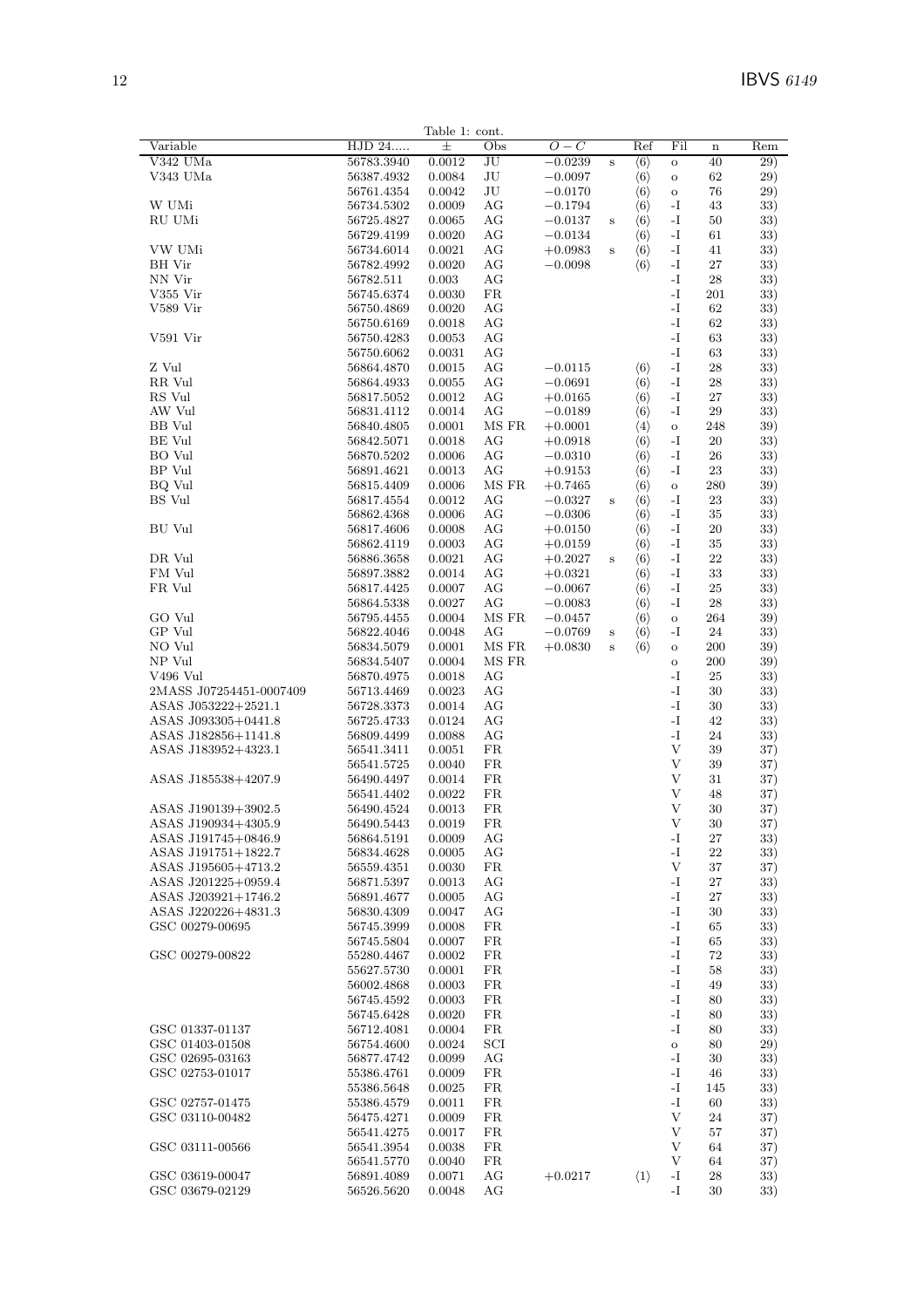|                                                          |                          | Table 1: cont.   |            |       |     |                             |              |            |
|----------------------------------------------------------|--------------------------|------------------|------------|-------|-----|-----------------------------|--------------|------------|
| Variable                                                 | HJD 24                   | 士                | Obs        | $O-C$ | Ref | Fil                         | $\mathbf n$  | Rem        |
| GSC 03944-01954                                          | 56842.4602               | 0.0061           | AG         |       |     | $-I$                        | 24           | 33)        |
| GSC 03948-02316                                          | 55831.4641               | 0.0014           | FR         |       |     | -I                          | 49           | 33)        |
|                                                          | 55834.4403               | 0.0030           | FR         |       |     | -I                          | 43           | 33)        |
| GSC 03949-00122                                          | 55839.4718<br>55829.4027 | 0.0012<br>0.0010 | FR<br>FR   |       |     | -I<br>$\mathbf{-I}$         | 66<br>48     | 33)<br>33) |
|                                                          | 55835.5560               | 0.0014           | FR         |       |     | -I                          | 59           | 33)        |
|                                                          | 55839.3377               | 0.0006           | FR         |       |     | -I                          | $53\,$       | 33)        |
|                                                          | 55851.6315               | 0.0027           | FR         |       |     | $\mathbf{-I}$               | 154          | 33)        |
| GSC 03949-00631                                          | 55831.4861               | 0.0013           | FR         |       |     | -I                          | 61           | 33)        |
|                                                          | 55834.5415               | 0.0008           | FR         |       |     | $-I$                        | 44           | 33)        |
| GSC 03949-01667                                          | 55829.3184               | 0.0011           | FR         |       |     | -I                          | 82           | 33)        |
|                                                          | 55831.3048               | 0.0009           | FR         |       |     | $\mathbf{-I}$               | 76           | 33)        |
|                                                          | 55831.4694               | 0.0008           | FR         |       |     | -I                          | 76           | 33)        |
|                                                          | 55831.6392<br>55832.2993 | 0.0030<br>0.0005 | FR<br>FR   |       |     | -I<br>$\mathbf{-I}$         | 76<br>77     | 33)<br>33) |
|                                                          | 55832.4652               | 0.0005           | FR         |       |     | -I                          | 77           | 33)        |
|                                                          | 55832.6303               | 0.0030           | FR         |       |     | $-I$                        | 77           | 33)        |
|                                                          | 55834.2904               | 0.0013           | FR         |       |     | -I                          | 77           | 33)        |
|                                                          | 55834.4564               | 0.0006           | FR         |       |     | -I                          | 77           | 33)        |
|                                                          | 55834.6238               | 0.0025           | FR         |       |     | $\mathbf{-I}$               | 77           | 33)        |
|                                                          | 55839.2658               | 0.0013           | FR         |       |     | -I                          | 73           | 33)        |
|                                                          | 55839.4366               | 0.0007           | FR         |       |     | -I                          | 73           | 33)        |
|                                                          | 55851.3824               | 0.0010           | FR         |       |     | -I                          | 73           | 33)        |
| HAT 199-12392                                            | 55851.5504               | 0.0007           | FR         |       |     | -I                          | 73           | 33)        |
| HAT 199-36558                                            | 55832.3500<br>56157.4343 | 0.0025<br>0.0076 | FR<br>FR   |       |     | $\mathbf{o}$<br>$\mathbf O$ | 43<br>29     | 37)<br>33) |
| HD 55338                                                 | 56728.4151               | 0.0144           | AG         |       |     | -I                          | 28           | 33)        |
| <b>NSV 2146</b>                                          | 55887.4108               | 0.0021           | FR         |       |     | -I                          | 46           | 33)        |
| NSVS 10123419                                            | 56743.5102               | 0.0015           | AG         |       |     | $-I$                        | 29           | 33)        |
| <b>NSVS 2554499</b>                                      | 56783.4712               | 0.0034           | AG         |       |     | -I                          | 24           | 33)        |
| <b>NSVS 2560518</b>                                      | 56711.3639               | 0.0045           | AG         |       |     | $\mathbf{-I}$               | 20           | 33)        |
|                                                          | 56725.3184               | 0.0048           | AG         |       |     | -I                          | 50           | 33)        |
|                                                          | 56725.4833               | 0.0117           | AG         |       |     | -I                          | 50           | 33)        |
|                                                          | 56725.6468               | 0.0041           | AG         |       |     | $\mathbf{-I}$<br>-I         | 50           | 33)        |
|                                                          | 56727.3078<br>56727.4782 | 0.0045<br>0.0081 | AG<br>AG   |       |     | $-I$                        | 51<br>51     | 33)<br>33) |
|                                                          | 56727.6388               | 0.0011           | AG         |       |     | -I                          | 51           | 33)        |
| <b>NSVS 2745595</b>                                      | 56737.4419               | 0.0033           | AG         |       |     | -I                          | $52\,$       | 33)        |
|                                                          | 56737.5797               | 0.0031           | AG         |       |     | $\mathbf{-I}$               | $52\,$       | 33)        |
|                                                          | 56783.3955               | 0.0024           | AG         |       |     | -I                          | 35           | 33)        |
|                                                          | 56783.5377               | 0.0023           | AG         |       |     | -I                          | 35           | 33)        |
| <b>NSVS 3009580</b>                                      | 56870.4178               | 0.0070           | AG         |       |     | -I                          | 27           | 33)        |
| <b>NSVS 3067305</b>                                      | 56897.3669               | 0.0028           | AG         |       |     | $-I$                        | 25           | 33)        |
| <b>NSVS 3068865</b>                                      | 56897.3488               | 0.0022           | AG<br>AG   |       |     | $\mathbf{-I}$<br>$-I$       | 25<br>25     | 33)        |
| <b>NSVS 4863977</b>                                      | 56897.5161<br>56711.3345 | 0.0007<br>0.0020 | AG         |       |     | $\mathbf{-I}$               | $\bf 22$     | 33)<br>33) |
| <b>NSVS 4873889</b>                                      | 56709.5240               | 0.0023           | AG         |       |     | -I                          | 25           | 33)        |
|                                                          | 56711.4236               | 0.0033           | AG         |       |     | -I                          | 18           | 33)        |
| <b>NSVS 4992380</b>                                      | 56727.3942               | 0.0030           | AG         |       |     | -I                          | 52           | 33)        |
|                                                          | 56727.5420               | 0.0012           | AG         |       |     | -I                          | 52           | 33)        |
|                                                          | 56749.4329               | 0.0051           | AG         |       |     | -I                          | 53           | 33)        |
|                                                          | 56749.5770               | 0.0047           | AG         |       |     | -I                          | 53           | 33)        |
| <b>NSVS 5381032</b>                                      | 56541.3759               | 0.0008           | FR         |       |     | V                           | 50           | 37)        |
| <b>NSVS 5475619</b>                                      | 56541.5774<br>56541.4453 | 0.0019<br>0.0017 | FR<br>FR   |       |     | V<br>V                      | 50<br>38     | 37)<br>33) |
| <b>NSVS 8097163</b>                                      | 56475.4423               | 0.0011           | ${\rm FR}$ |       |     | V                           | 49           | 37)        |
| NSVS 8229881                                             | 56541.4929               | 0.0081           | ${\rm FR}$ |       |     | V                           | 41           | 37)        |
| <b>NSVS 8744913</b>                                      | 56737.4254               | 0.0023           | AG         |       |     | -I                          | 56           | 33)        |
|                                                          | 56737.6172               | 0.0058           | AG         |       |     | -I                          | 56           | 33)        |
| ROTSE1 J125947.50+365843.6                               | 56729.4207               | 0.0110           | AG         |       |     | -I                          | 57           | 33)        |
| ROTSE1 J143602.90+370529.4                               | 56744.4824               | 0.0029           | AG         |       |     | -I                          | 50           | 33)        |
| ROTSE1 J175527.44+440654.3                               | 56782.4841               | 0.0049           | AG         |       |     | -I                          | 29           | 33)        |
|                                                          | 56799.4592               | 0.0048           | AG         |       |     | -I                          | 24           | 33)        |
| ROTSE1 J181032.62+403847.4                               | 56541.4427               | 0.0012           | ${\rm FR}$ |       |     | V<br>V                      | 46           | 37)        |
| ROTSE1 J181628.90+375019.3<br>ROTSE1 J181631.43+371103.0 | 56541.4451<br>56475.4806 | 0.0035<br>0.0006 | FR<br>FR   |       |     | V                           | $32\,$<br>24 | 37)<br>37) |
| ROTSE1 J185450.96+401407.7                               | 56490.4400               | 0.0026           | FR         |       |     | V                           | 43           | 37)        |
| TYC 3864-0488                                            | 56737.3652               | 0.0002           | AG         |       |     | -I                          | 52           | 33)        |
|                                                          | 56737.5222               | 0.0076           | AG         |       |     | -I                          | 52           | 33)        |
| TYC 3973-1124                                            | 56830.4891               | 0.0040           | AG         |       |     | -I                          | 29           | 33)        |
| UCAC3 294-12179                                          | 56875.4871               | 0.0018           | MS FR      |       |     | $\mathbf O$                 | 264          | 39)        |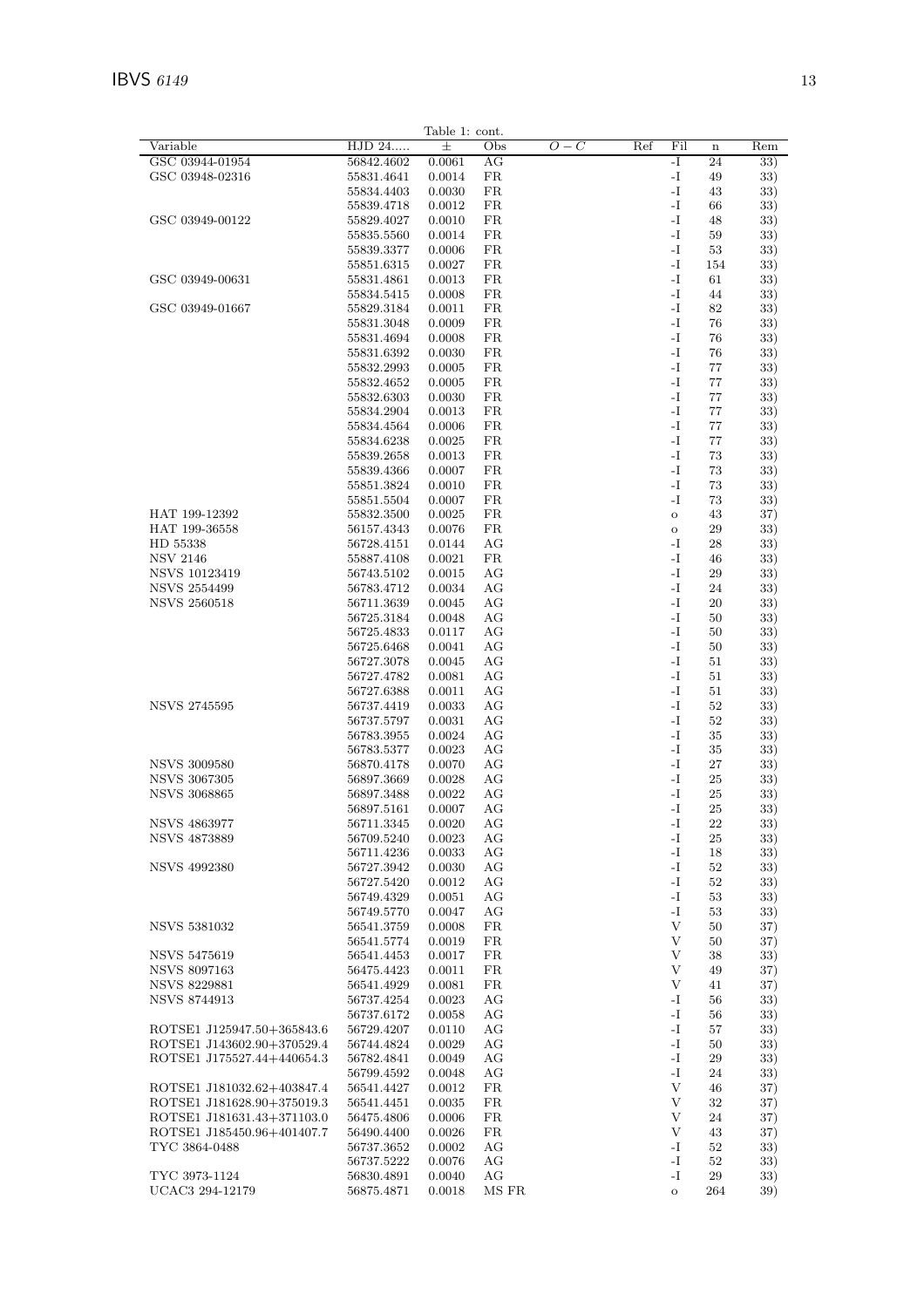|                   |            | Table 1: cont. |      |           |              |     |    |                      |
|-------------------|------------|----------------|------|-----------|--------------|-----|----|----------------------|
| Variable          | $HJD 24$   |                | Obs. | $(1 - 1)$ | $_{\rm Ref}$ | Fil | n  | $\operatorname{Rem}$ |
| U-B1 1135-0102876 | 56734.3220 | 0.0028         | АG   |           |              | - 1 | 35 | 33)                  |
| U-B1 1416-0453013 | 56891.5601 | 0.0026         | АG   |           |              | - 1 | 26 | 33)                  |
| U-B1 1416-0454010 | 56891.5257 | 0.0014         | АG   |           |              | - 1 | 28 | 33)                  |

Table 2: Times of maxima of pulsating stars  $\,$ 

| Variable               | HJD 24      | $\pm$     | Obs          | $\overline{O}-C$ | Ref                 | Fil                       | $\mathbf n$ | Rem       |
|------------------------|-------------|-----------|--------------|------------------|---------------------|---------------------------|-------------|-----------|
| OV And                 | 56870.4066  | 0.0035    | $_{\rm PGL}$ | $-0.0084$        | $\langle 6 \rangle$ | V                         | 138         | $(32)$ 9) |
| SX Aqr                 | 56870.4698  | 0.0035    | PGL          | $-0.0056$        | $\langle 6 \rangle$ | V                         | 161         | 32) 10)   |
| BH Aur                 | 56725.326   | 0.001     | AG           | $+0.005$         | $\langle 6 \rangle$ | $\mathbf{-I}$             | 34          | 33)       |
| $V574 \; \mathrm{Aur}$ | 56747.4431. | 0.0030    | FR           | $-0.0727$        | $\langle 6 \rangle$ | $\mathbf{-I}$             | 57          | 33)       |
| RS Boo                 | 56745.5246  | 0.0035    | $_{\rm PGL}$ | $-0.0469$        | $\langle 6 \rangle$ | V                         | 204         | 38) 11)   |
|                        | 56764.4325  | 0.0007    | QU           | $-0.0059$        | $\langle 6 \rangle$ | V                         | 88          | 30) 2)    |
|                        | 56782.5512  | 0.0007    | ALH          | $+0.0005$        | $\langle 6 \rangle$ | $\mathbf O$               | 454         | 31)       |
| SW Boo                 | 56747.634   | 0.001     | AG           | $+0.016$         | $\langle 6 \rangle$ | -1                        | 39          | 33)       |
| UU Boo                 | 56746.630   | 0.001     | AG           | $+0.008$         | $\langle 6 \rangle$ | $\mathbf{-I}$             | 61          | 33)       |
| WW Boo                 | 56832.4232  | 0.0011    | $\rm MZ$     | $-0.0239$        | $\langle 6 \rangle$ | $\mathbf{-I}$             | 115         | 30)       |
|                        | 56855.4262  | 0.0009    | ΜZ           | $-0.0257$        | $\langle 6 \rangle$ | $\mathbf{I}$              | 113         | 30)       |
| WZ Boo                 | 56764.4661  | 0.0014    | MZ           | $+0.0409$        | $\langle 6 \rangle$ | $-I$                      | 120         | 30)       |
|                        | 56842.4228  | 0.0008    | MZ           | $+0.0359$        | $\langle 6 \rangle$ | -I                        | 148         | 30)       |
|                        | 56853.3930: | 0.0030    | $\rm MZ$     | $+0.0337$        | $\langle 6 \rangle$ | $-I$                      | 110         | 30)       |
|                        | 56857.4418  | 0.0015    | $\rm MZ$     | $+0.0400$        | $\langle 6 \rangle$ | $\mathbf{-I}$             | 87          | 30)       |
|                        |             |           |              |                  |                     | V                         |             |           |
| YZ Boo                 | 56746.344   | 0.001     | AG           | $-0.035$         | $\langle 6 \rangle$ | $\mathbf{V}$              | 61          | 33)       |
|                        | 56746.449   | 0.001     | AG           | $-0.035$         | $\langle 6 \rangle$ |                           | 61          | 33)       |
|                        | 56746.554   | 0.001     | AG           | $-0.034$         | $\langle 6 \rangle$ | V                         | 61          | 33)       |
|                        | 56754.362   | 0.001     | AG           | $-0.033$         | $\langle 6 \rangle$ | -I                        | 24          | 33)       |
|                        | 56764.248   | 0.001     | AG           | $-0.035$         | $\langle 6 \rangle$ | -I                        | 27          | 33)       |
|                        | 56783.403   | 0.001     | $\rm{AG}$    | $-0.033$         | $\langle 6 \rangle$ | -I                        | 36          | 33)       |
|                        | 56783.505   | 0.001     | AG           | $-0.035$         | $\langle 6 \rangle$ | $\mathbf{-I}$             | 36          | 33)       |
| CQ Boo                 | 56783.4523  | 0.0015    | ALH          | $-0.0647$        | $\langle 6 \rangle$ | $\mathbf O$               | 535         | 31)3)     |
|                        | 56783.4877  | 0.0019    | ALH          | $-0.0293$        | $\langle 6 \rangle$ | $\mathbf O$               | 535         | $31)$ 4)  |
| IQ Boo                 | 56811.5107  | 0.0013    | ΜZ           |                  |                     | -I                        | 118         | 30)       |
|                        | 56840.4042  | 0.0010    | $\rm MZ$     |                  |                     | $-I$                      | 111         | 30)       |
| MZ Boo                 | 56747.472   | 0.007     | AG           |                  |                     | $-I$                      | 41          | 33)       |
| NN Boo                 | 56808.4279  | 0.0016    | $\rm MZ$     | $+0.0166$        | $\langle 6 \rangle$ | $\mathbf{-I}$             | 133         | 30)       |
| PQ Boo                 | 56771.449   | 0.001     | AG           |                  |                     | $-I$                      | $25\,$      | 33)       |
| V336 Boo               | 56799.4000  | 0.0007    | ALH          |                  |                     | $\mathbf{o}$              | 471         | 31)       |
|                        | 56799.5133  | 0.0007    | ALH          |                  |                     | $\mathbf O$               | 471         | 31)       |
| CN Cam                 | 56737.526   | 0.001     | AG           | $+0.000$         | $\langle 5 \rangle$ | -1                        | 56          | 33)       |
| EW Cam                 | 56729.539   | 0.001     | AG           |                  |                     | $\mathbf{-I}$             | 52          | 33)       |
|                        | 56731.418   | 0.001     | AG           |                  |                     | $-I$                      | 37          | 33)       |
| HU Cam                 | 56601.3880  | 0.0013    | $\rm MZ$     |                  |                     | -I                        | 67          | 30)       |
| V354 Cam               | 56727.456   | 0.001     | AG           |                  |                     | $\mathbf{-I}$             | 56          | 33)       |
| RW Cnc                 | 56725.4465  | 0.0011    | ALH          | $+0.2167$        |                     | R                         | 410         | 31)       |
|                        |             |           |              |                  | $\langle 6 \rangle$ | V                         |             |           |
|                        | 56754.4486  | 0.0035    | PGL          | $+0.2172$        | $\langle 6 \rangle$ |                           | 170         | 38) 12)   |
| AQ Cnc                 | 56726.3647  | 0.0035    | PGL          | $-0.0852$        | $\langle 6 \rangle$ | $\ensuremath{\mathbf{V}}$ | 273         | 32) 13)   |
|                        | 56727.4641  | 0.0015    | ALH          | $-0.0829$        | $\langle 6 \rangle$ | R                         | 416         | 31)       |
| EF Cnc                 | 56745.383   | 0.001     | AG           |                  |                     | -1                        | 34          | 33)       |
| LQ Cnc                 | 56722.4302  | 0.0019    | $\rm M Z$    |                  |                     | $-I$                      | 90          | 30)       |
| W CVn                  | 56764.5305  | 0.0010    | ALH          | $-0.1492$        | $\langle 6 \rangle$ | R                         | 759         | 31)       |
| Z CVn                  | 56737.5938  | 0.0018    | ALH          | $+0.1161$        | $\langle 6 \rangle$ | R                         | 481         | 31)       |
| RR CVn                 | 56783.3873  | 0.0015    | $\rm MZ$     | $+0.0204$        | $\langle 6 \rangle$ | $\mathbf{-I}$             | 102         | 30)       |
| RZ CVn                 | 56746.4353  | 0.0011    | ALH          | $-0.1329$        | $\langle 6 \rangle$ | R                         | 487         | 31)       |
|                        | 56814.5283  | 0.0035    | PGL          | $-0.1292$        | $\langle 6 \rangle$ | V                         | 153         | 38) 14)   |
| AP CVn                 | 56820.423   | 0.002     | $\rm MZ$     | $-0.276$         | $\langle 6 \rangle$ | $\mathbf{-I}$             | 87          | 30)       |
| AD CMi                 | 56726.356   | 0.001     | AG           | $+0.014$         | $\langle 6 \rangle$ | B                         | $\,29$      | 33)       |
|                        | 56726.476   | 0.001     | AG           | $+0.011$         | $\langle 6 \rangle$ | Β                         | $\,29$      | 33)       |
| $V1040$ Cas            | 56875.378   | 0.002     | MS FR        | $+0.013$         | $\langle 6 \rangle$ | $\mathbf O$               | 318         | 39)       |
|                        | 56875.452   | 0.002     | MS FR        | $+0.014$         | $\langle 6 \rangle$ | $\circ$                   | 318         | 39)       |
|                        | 56875.525   | $0.002\,$ | MS FR        | $+0.013$         | $\langle 6 \rangle$ | $\rm{O}$                  | 318         | 39)       |
| S Com                  | 56736.5053  | 0.0013    | ALH          | $-0.1063$        | $\langle 6 \rangle$ | R                         | 489         | 31)       |
| ST Com                 | 56776.4300  | 0.0035    | PGL          | $-0.0344$        | $\langle 6 \rangle$ | V                         | 410         | 32) 15)   |
| BD Com                 | 56781.5295  | 0.0009    | ΜZ           |                  |                     | $\mathbf{-I}$             | 164         | 30)       |
| BT Com                 | 56821.4478  | 0.0016    | ΜZ           | $+0.1051$        | $\langle 6 \rangle$ | $\mathbf{-I}$             | 91          | 30)       |
| DL Com                 | 56795.3908  | 0.0013    | ΜZ           | $+0.0885$        | $\langle 6 \rangle$ | $-I$                      | 86          | 30)       |
|                        |             |           |              |                  |                     |                           |             |           |
| HY Com                 | 56743.504   | $0.002\,$ | АG           |                  |                     | $\mathbf{-I}$             | 62          | 33)       |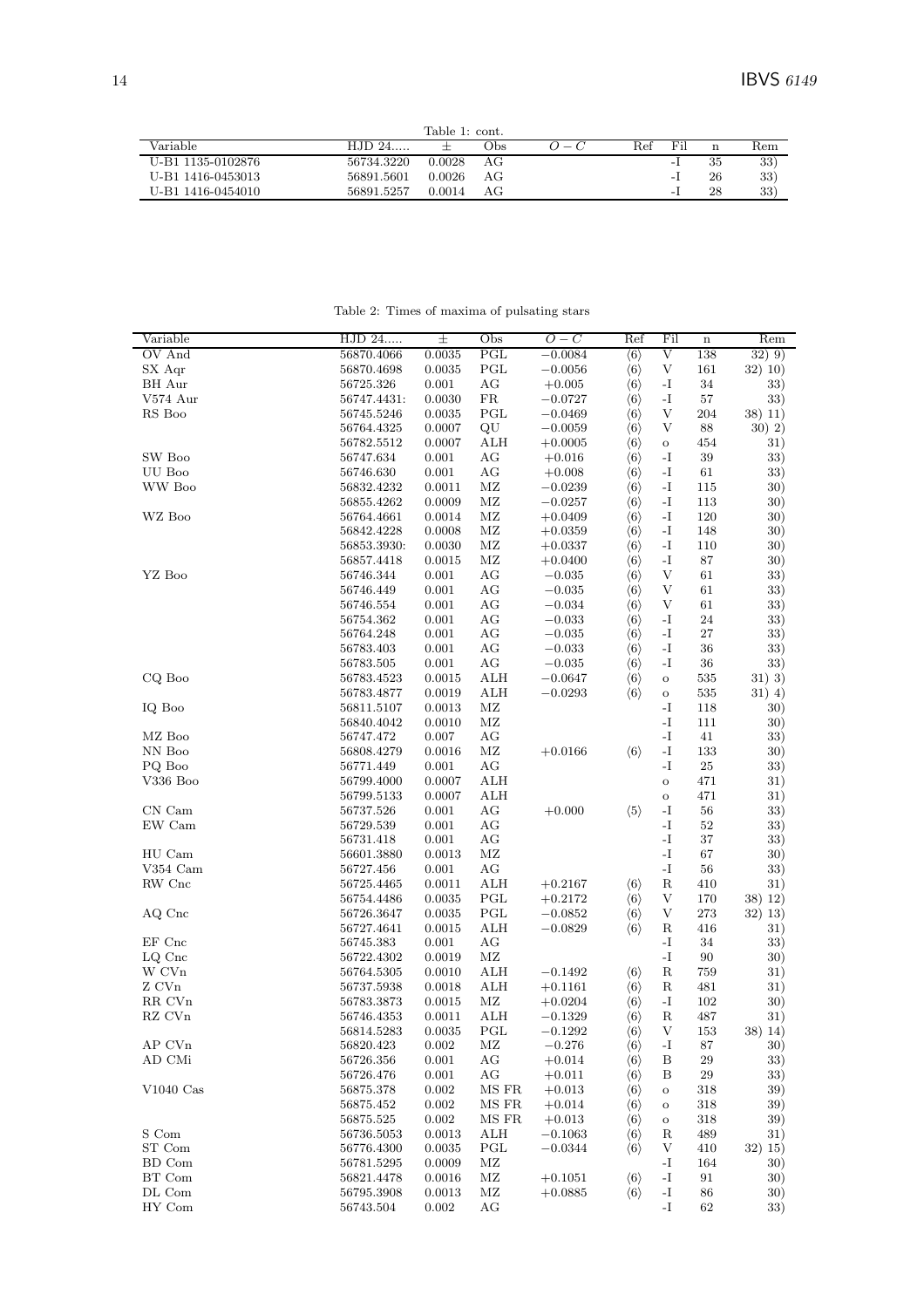|                |                | Table 2: cont. |            |           |                     |                           |             |          |
|----------------|----------------|----------------|------------|-----------|---------------------|---------------------------|-------------|----------|
| Variable       | HJD 24         | $\pm$          | Obs        | $O-C$     | Ref                 | Fil                       | $\mathbf n$ | Rem      |
| LY Com         | 56764.3516     | 0.0022         | MZ         |           |                     | -I                        | 76          | $30)$ 4) |
|                | 56802.4128     | 0.0015         | ΜZ         |           |                     | -I                        | 118         | 30)3)    |
|                | 56802.4506     | 0.0022         | ΜZ         |           |                     | -I                        | 118         | $30)$ 4) |
|                | 56810.3926     | 0.0015         | MZ         |           |                     | $\mathbf{-I}$             | 99          | 30) 3)   |
|                |                |                |            |           |                     | -I                        |             |          |
|                | 56810.4230     | 0.0021         | ΜZ         |           |                     |                           | 99          | $30)$ 4) |
|                | 56815.4016     | 0.0010         | MZ         |           |                     | -I                        | 97          | 30) 3)   |
|                | 56815.4337     | 0.0010         | $\rm MZ$   |           |                     | -I                        | 97          | $30)$ 4) |
| RV CrB         | 56814.5424     | 0.0009         | <b>ALH</b> | $-0.0548$ | $\langle 6 \rangle$ | V                         | 511         | 31) 3)   |
|                | 56814.5816     | 0.0017         | <b>ALH</b> | $-0.0155$ | $\langle 6 \rangle$ | V                         | 511         | $31)$ 4) |
| TV CrB         | 56808.451      | 0.001          | АG         | $+0.044$  | $\langle 6 \rangle$ | -1                        | 28          | 33)      |
| XX Cyg         | 56870.4033     | 0.0006         | ALH        | $+0.0008$ | $\langle 6 \rangle$ | R                         | 388         | 31)      |
|                | 56870.5385     | 0.0040         | ALH        | $+0.0012$ | $\langle 6 \rangle$ | R                         | 388         | 31)      |
| XZ Cyg         | 56855.5176     | 0.0007         | <b>ALH</b> | $-0.0317$ | $\langle 6 \rangle$ | V                         | 615         | 31)      |
| $V2369$ Cyg    | 56157.3939     | 0.0030         | ${\rm FR}$ |           |                     | V                         | 48          | 37)      |
| $V2455$ Cyg    | 56862.3963     | 0.0006         | <b>ALH</b> | $+0.0275$ | $\langle 6 \rangle$ | V                         | 708         | 31)      |
|                | 56862.4903     | 0.0005         | <b>ALH</b> | $+0.0273$ | $\langle 6 \rangle$ | V                         | 708         | 31)      |
|                | 56862.5842     | 0.0007         | ALH        | $+0.0270$ | $\langle 6 \rangle$ | V                         | 708         | 31)      |
| RW Dra         | 56863.5199     | 0.0013         | ALH        | $+0.2087$ | $\langle 6 \rangle$ | $\mathbf O$               | 410         | 31)      |
| SU Dra         | 56729.464      | 0.001          | AG         | $+0.079$  |                     | -1                        | 45          | 33)      |
|                |                |                |            |           | $\langle 6 \rangle$ |                           |             |          |
|                | 56737.372      | 0.001          | AG         | $+0.062$  | $\langle 6 \rangle$ | -I                        | 56          | 33)      |
| SW Dra         | 56754.4005     | 0.0010         | ALH        | $+0.0620$ | $\langle 6 \rangle$ | V                         | 396         | 31)      |
|                | 56754.403      | 0.001          | AG         | $+0.065$  | $\langle 6 \rangle$ | -1                        | 27          | 33)      |
| VZ Dra         | 56815.5290     | 0.0021         | <b>ALH</b> | $+0.0513$ | $\langle 6 \rangle$ | V                         | 348         | 31)      |
| OS Dra         | 56729.568      | 0.001          | AG         |           |                     | -I                        | 46          | 33)      |
| OW Dra         | 56731.376      | 0.001          | AG         | $+0.017$  | $\langle 6 \rangle$ | -I                        | 39          | 33)      |
| PY Dra         | 56771.530      | 0.001          | AG         |           |                     | -I                        | 25          | 33)      |
| QS Dra         | 56771.403      | 0.001          | AG         |           |                     | -I                        | 27          | 33)      |
|                | 56771.482      | 0.001          | AG         |           |                     | -I                        | 27          | 33)      |
| QV Dra         | 56771.449      | 0.001          | AG         |           |                     | -I                        | ${\bf 22}$  | 33)      |
| RR Gem         | 56727.4422     | 0.0016         | MOO        | $-0.1207$ | $\langle 6 \rangle$ | V                         | 56          | 35)      |
| $\rm V397$ Gem | 56737.3407     | 0.0013         | MZ         | $-0.0238$ | $\langle 6 \rangle$ | -1                        | 118         | 30)      |
| VX Her         | 56816.4401     | 0.0008         | <b>ALH</b> | $-0.0266$ |                     | V                         | 336         | 31)      |
| VZ Her         |                |                | <b>ALH</b> |           | $\langle 6 \rangle$ |                           |             |          |
|                | 56801.4366     | 0.0010         |            | $+0.0764$ | $\langle 6 \rangle$ | $\mathbf O$               | 523         | 31)      |
| AR Her         | 56733.5537     | 0.0035         | PGL        | $+0.0065$ | $\langle 6 \rangle$ | V                         | 126         | 35) 16)  |
|                | $56796.5392\,$ | 0.0020         | <b>ALH</b> | $+0.0082$ | $\langle 6 \rangle$ | V                         | 609         | 31)      |
|                | 56819.5722     | 0.0035         | PGL        | $+0.0099$ | $\langle 6 \rangle$ | V                         | 136         | 38) 17)  |
|                | 56820.5158     | 0.0035         | PGL        | $+0.0134$ | $\langle 6 \rangle$ | V                         | 226         | 38) 18)  |
|                | 56873.5850     | 0.0035         | PGL        | $-0.0305$ | $\langle 6 \rangle$ | V                         | 237         | 38) 19)  |
|                | 56875.4930     | 0.0035         | PGL        | $-0.0027$ | $\langle 6 \rangle$ | V                         | 190         | 38) 20)  |
| DY Her         | 56797.4635     | 0.0007         | <b>ALH</b> |           |                     | $\mathbf O$               | 383         | 31)      |
| LS Her         | 56810.435      | 0.001          | AG         | $-0.007$  | $\langle 6 \rangle$ | -I                        | 23          | 33)      |
|                | 56812.500      | 0.001          | AG         | $-0.019$  | $\langle 6 \rangle$ | $\mathbf{-I}$             | 22          | 33)      |
| DE Lac         | 56877.3637     | 0.0017         | ALH        | $+0.0592$ | $\langle 6 \rangle$ | V                         | 621         | 31)      |
| RR Leo         | 56723.4750     | 0.0007         | ALH        | $+0.1351$ | $\langle 6 \rangle$ | R                         | 580         | 31)      |
|                | 56727.547      | 0.001          | AG         | $+0.136$  | $\langle 6 \rangle$ | -I                        | $52\,$      | 33)      |
|                |                |                |            |           |                     | $\mathbf{I}$              |             | 33)      |
| SS Leo         | 56743.427      | 0.001          | AG         | $-0.090$  | $\langle 6 \rangle$ |                           | $\,29$      |          |
| WY LMi         | 56746.4359     | 0.0013         | ΜZ         |           |                     | $\mathbf{-I}$             | 85          | 30)      |
| AB LMi         | 56744.464      | 0.001          | AG         |           |                     | $\mathbf{-I}$             | 43          | 33)      |
| SZ Lyn         | 56704.284      | 0.001          | AG         | $+0.031$  | $\langle 6 \rangle$ | $\mathbf{-I}$             | 19          | 33)      |
|                | 56712.3578     | 0.0009         | ALH        | $+0.0285$ | $\langle 6 \rangle$ | $_{\rm R}$                | 101         | 31)      |
|                | 56712.4792     | 0.0007         | ALH        | $+0.0294$ | $\langle 6 \rangle$ | R                         | 101         | 31)      |
|                | 56712.5989     | 0.0007         | ALH        | $+0.0285$ | $\langle 6 \rangle$ | R                         | 101         | 31)      |
| TT Lyn         | 56727.497      | 0.001          | AG         | $-0.043$  | $\langle 6 \rangle$ | $\mathbf{-I}$             | 43          | 33)      |
| AN Lyn         | $56713.3420\,$ | 0.0015         | ALH        |           |                     | ${\bf R}$                 | 723         | 31)      |
|                | 56713.4420     | 0.0015         | ALH        |           |                     | $\mathbf R$               | 723         | 31)      |
|                | 56713.5398     | 0.0013         | ALH        |           |                     | R                         | 723         | 31)      |
|                | 56713.6402     | 0.0024         | ALH        |           |                     | R                         | 723         | 31)      |
|                | 56734.5683     | 0.0035         | PGL        |           |                     | V                         | 128         | 38) 21)  |
| DQ Lyn         | 56727.4345     | 0.0020         | $\rm MZ$   |           |                     | $\mathbf{-I}$             | 144         | 30)      |
|                |                |                | $\rm MZ$   |           |                     | $\mathbf{-I}$             |             |          |
|                | 56729.4096     | 0.0020         |            |           |                     |                           | 161         | 30)      |
| RR Lyr         | 56854.4739     | 0.0039         | <b>ALH</b> | $+0.2794$ | $\langle 6 \rangle$ | $\ensuremath{\mathbf{V}}$ | 935         | 31)      |
| RZ Lyr         | 56830.4652     | 0.0016         | ALH        | $-0.0427$ | $\langle 6 \rangle$ | $_{\rm R}$                | 318         | 31)      |
| ZZ Lyr         | 56861.4591     | 0.0008         | ΜZ         | $+0.0228$ | $\langle 6 \rangle$ | -1                        | 70          | 30)      |
| DD Lyr         | 56870.3888     | 0.0014         | ΜZ         | $-0.1353$ | $\langle 6 \rangle$ | -1                        | 125         | 30)      |
|                | 56889.3933     | 0.0010         | $\rm MZ$   | $-0.1343$ | $\langle 6 \rangle$ | $\mathbf{-I}$             | 125         | 30)      |
| EZ Lyr         | 56817.4409     | 0.0018         | ALH        | $-0.1419$ | $\langle 6 \rangle$ | V                         | 328         | 31)      |
| KM Lyr         | 56541.5573     | 0.0040         | FR         | $-0.1537$ | $\langle 6 \rangle$ | V                         | 30          | 37)      |
| LX Lyr         | 56490.4216     | 0.0020         | FR         | $+0.0066$ | $\langle 6 \rangle$ | $\ensuremath{\mathbf{V}}$ | 32          | 37)      |
| NR Lyr         | 56490.4359     | 0.0020         | FR         | $-0.0290$ | $\langle 6 \rangle$ | V                         | 31          | 37)      |
| V593 Lyr       | 56475.4656     | 0.0020         | FR         | $-0.0036$ | $\langle 6 \rangle$ | V                         | 43          | 37)      |
|                | 56490.3836     | 0.0020         | FR         | $+0.0018$ | $\langle 6 \rangle$ | V                         | 50          | 37)      |
|                |                |                |            |           |                     |                           |             |          |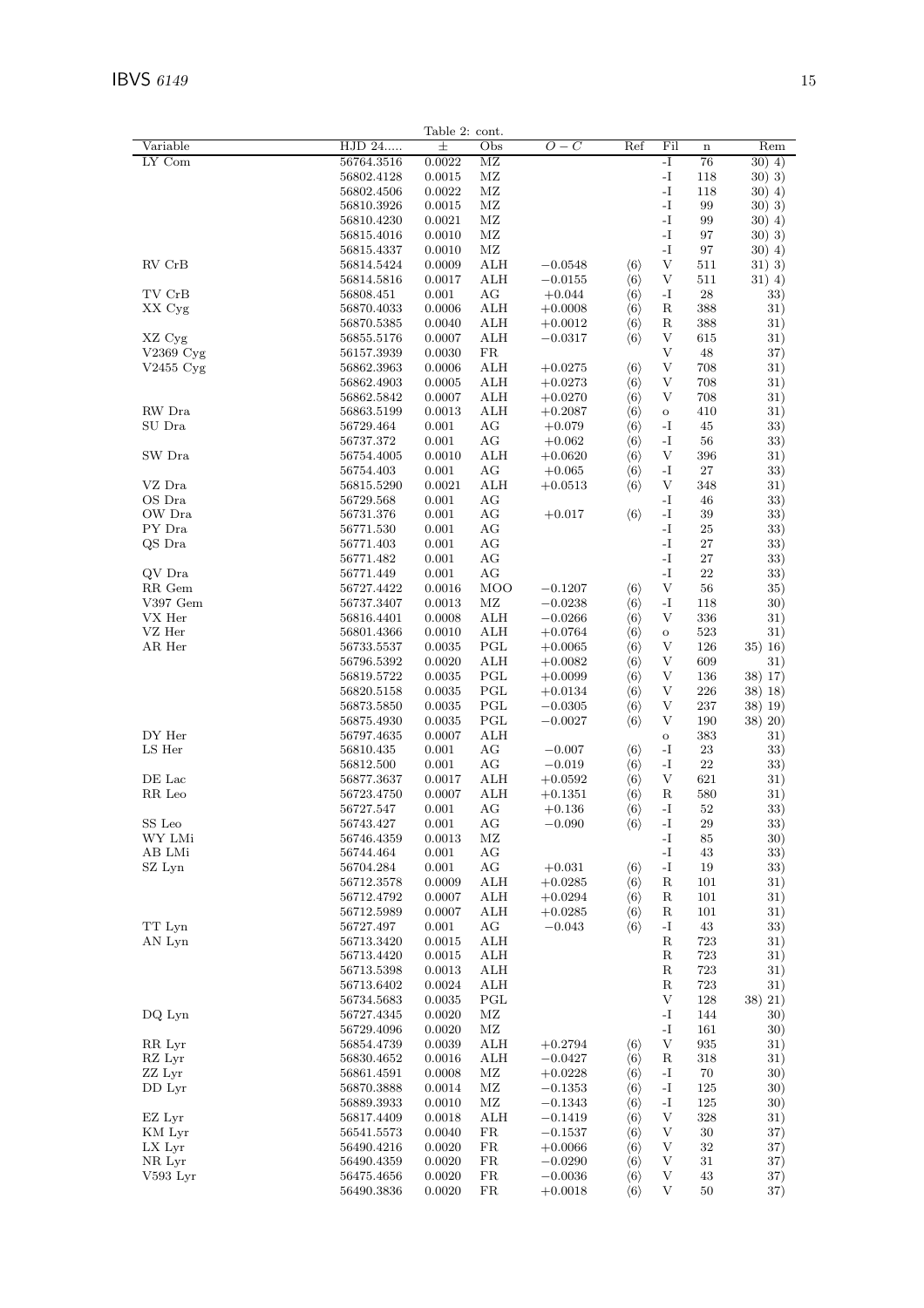|                                          |                          | Table 2: cont.  |             |                        |                                            |                    |           |                |
|------------------------------------------|--------------------------|-----------------|-------------|------------------------|--------------------------------------------|--------------------|-----------|----------------|
| Variable                                 | HJD 24                   | $_{\pm}$        | Obs         | $\overline{O-C}$       | Ref                                        | Fil                | $\bf n$   | Rem            |
| $V593$ Lyr                               | 56490.4806               | 0.0020          | FR          | $-0.0033$              | $\langle 6 \rangle$                        | $\overline{\rm v}$ | 50        | 37)            |
|                                          | 56541.5593               | 0.0020          | FR          | $+0.0049$              | $\langle 6 \rangle$                        | V                  | 29        | 37)            |
| TU Per                                   | 56643.4264               | 0.0035          | PGL         |                        |                                            | V                  | 567       | 34) 22)        |
| AR Per                                   | 56665.3900               | 0.0035          | PGL         | $+0.0621$              | $\langle 6 \rangle$                        | V                  | 96        | 38) 23)        |
|                                          | 56722.4188               | 0.0022          | $\rm{J}U$   | $+0.0673$              | $\langle 6 \rangle$                        | $\mathbf O$        | 98        | 29)            |
|                                          | 56870.5055               | 0.0035          | PGL         | $+0.0630$              | $\langle 6 \rangle$                        | V                  | 156       | 32) 24)        |
| AN Ser<br>$\mathop{\rm BH}\nolimits$ Ser | 56812.466<br>56814.4413  | 0.001<br>0.0012 | AG<br>МZ    | $+0.006$               | $\langle 6 \rangle$<br>$\langle 6 \rangle$ | -I<br>-I           | 23<br>126 | 33)<br>30)     |
| T Sex                                    | 56728.467                | 0.001           | AG          | $+0.1259$<br>$-0.086$  | $\langle 6 \rangle$                        | -1                 | 47        | 33)            |
| UX Tri                                   | 56682.4634               | 0.0069          | PGL         |                        |                                            | V                  | 30        | 38) 25)        |
| RV UMa                                   | 56728.4645               | 0.0010          | ALH         | $+0.1317$              | $\langle 6 \rangle$                        | R                  | 325       | 31)            |
|                                          | 56736.420                | 0.001           | AG          | $+0.130$               | $\langle 6 \rangle$                        | -I                 | 42        | 33)            |
|                                          | 56750.462                | 0.001           | AG          | $+0.130$               | $\langle 6 \rangle$                        | -I                 | 44        | 33)            |
| TU UMa                                   | 56725.5019               | 0.0005          | QU          | $-0.0593$              | $\langle 6 \rangle$                        | V                  | 163       | $30)$ 1) 2)    |
|                                          | 56729.4048               | 0.0010          | ALH         | $-0.0600$              | $\langle 6 \rangle$                        | R                  | 718       | 31)            |
|                                          | 56729.4056               | 0.0007          | $\rm QU$    | $-0.0592$              | $\langle 6 \rangle$                        | V                  | 187       | 30) 1) 2)      |
|                                          | 56729.407                | 0.001           | AG          | $-0.058$               | $\langle 6 \rangle$                        | -I                 | 60        | 33)            |
|                                          | 56734.4249               | 0.0069          | PGL         | $-0.0588$              | $\langle 6 \rangle$                        | V                  | 63        | 38) 26)        |
|                                          | 56744.4621               | 0.0007          | $\rm{QU}$   | $-0.0595$              | $\langle 6 \rangle$                        | V                  | 165       | 30) 1) 2)      |
| AB UMa                                   | 56731.510                | 0.002           | AG          | $+0.135$               | $\langle 6 \rangle$                        | -I                 | 39        | 33)            |
| AE UMa                                   | 56737.502                | 0.002<br>0.0035 | AG<br>PGL   | $+0.132$               | $\langle 6 \rangle$<br>$\langle 6 \rangle$ | -1<br>V            | 53<br>110 | 33)<br>38) 27) |
|                                          | 56683.5091<br>56734.3460 | 0.0010          | ALH         | $+0.0037$              | $\langle 6 \rangle$                        | R                  | 686       |                |
|                                          | 56734.4267               | 0.0005          | <b>ALH</b>  | $+0.0045$<br>$-0.0009$ | $\langle 6 \rangle$                        | R                  | 686       | 31)<br>31)     |
|                                          | 56734.5116               | 0.0010          | <b>ALH</b>  | $-0.0020$              | $\langle 6 \rangle$                        | R                  | 686       | 31)            |
|                                          | 56746.3877               | 0.0007          | SCI         | $+0.0038$              | $\langle 6 \rangle$                        | $\mathbf O$        | 89        | 29)            |
|                                          | 56746.4688               | 0.0004          | SCI         | $-0.0011$              | $\langle 6 \rangle$                        | $\mathbf O$        | 50        | 29)            |
|                                          | 56746.5532               | 0.0005          | SCI         | $-0.0028$              | $\langle 6 \rangle$                        | $\mathbf O$        | 50        | 29)            |
|                                          | 56746.6464               | 0.0005          | SCI         | $+0.0044$              | $\langle 6 \rangle$                        | $\mathbf O$        | 41        | 29)            |
| AP UMa                                   | 56730.620                | 0.001           | AG          |                        |                                            | -I                 | 43        | 33)            |
| AU UMa                                   | 56730.542                | 0.002           | AG          |                        |                                            | -I                 | 43        | 33)            |
|                                          | 56737.376                | 0.001           | AG          |                        |                                            | -I                 | 38        | 33)            |
| AV UMa                                   | 56737.579                | 0.001           | AG          | $+0.105$               | $\langle 6 \rangle$                        | -I                 | 38        | 33)            |
| AX UMa                                   | 56730.401                | 0.001           | AG          | $+0.261$               | $\langle 6 \rangle$                        | -I                 | 43        | 33)            |
|                                          | 56737.353                | 0.001           | AG          | $+0.259$               | $\langle 6 \rangle$                        | -1                 | 38        | 33)            |
| BN UMa                                   | 56737.438                | 0.001           | AG          |                        |                                            | -I                 | 41        | 33)            |
| MO UMa                                   | 56730.410                | 0.001           | AG<br>AG    | $-0.123$<br>$-0.129$   | $\langle 6 \rangle$<br>$\langle 6 \rangle$ | -I<br>$\mathbf{I}$ | 43<br>39  | 33)<br>33)     |
| MU UMa                                   | 56737.401<br>56737.426   | 0.001<br>0.001  | AG          |                        |                                            | -I                 | 38        | 33)            |
| YZ UMi                                   | 56734.507                | 0.001           | AG          |                        |                                            | -I                 | 39        | 33)            |
| 2MASS J18294745+3745005                  | 56541.3804               | 0.0030          | FR          |                        |                                            | V                  | 34        | 37)            |
|                                          | 56541.4914               | 0.0030          | FR          |                        |                                            | $\mathbf{V}$       | 34        | 37)            |
| ASAS J084144+2530.6                      | 56709.517                | 0.001           | AG          |                        |                                            | -I                 | 25        | 33)            |
| CSS J093057.0+155713                     | 55623.4793               | 0.0030          | FR          |                        |                                            | -I                 | 63        | 33)            |
| GSC 02696-02177                          | 54682.377                | 0.000           | $_{\rm FR}$ |                        |                                            | -I                 | 72        | 33)            |
|                                          | 54682.450                | 0.001           | FR          |                        |                                            | -I                 | 72        | 33)            |
|                                          | 54682.523                | 0.000           | FR          |                        |                                            | -I                 | 72        | 33)            |
|                                          | 54684.487                | 0.001           | FR          |                        |                                            | -I                 | 64        | 33)            |
|                                          | 54684.556                | 0.001           | FR<br>FR    |                        |                                            | -I<br>-I           | 64        | 33)            |
|                                          | 54719.338<br>54719.408   | 0.000<br>0.000  | FR          |                        |                                            | -I                 | 87<br>87  | 33)<br>33)     |
|                                          | 54719.478                | 0.001           | FR          |                        |                                            | -I                 | 87        | 33)            |
|                                          | 55050.397                | 0.001           | FR          |                        |                                            | -I                 | 64        | 33)            |
|                                          | 55050.468                | 0.001           | FR          |                        |                                            | -I                 | 64        | 33)            |
|                                          | 56159.392                | 0.002           | FR          |                        |                                            | -I                 | 94        | 33)            |
|                                          | 56159.463                | 0.002           | FR          |                        |                                            | -I                 | 94        | 33)            |
|                                          | 56159.535                | 0.001           | FR          |                        |                                            | -I                 | 94        | 33)            |
|                                          | 56650.206                | 0.001           | FR          |                        |                                            | -I                 | 67        | 33)            |
|                                          | 56650.274                | 0.002           | FR          |                        |                                            | -I                 | 67        | 33)            |
|                                          | 56650.348                | 0.001           | FR          |                        |                                            | -I                 | 67        | 33)            |
|                                          | 56654.271                | 0.001           | FR          |                        |                                            | -I                 | 66        | 33)            |
|                                          | 56654.345                | 0.001           | FR<br>FR    |                        |                                            | -I<br>-I           | 66        | 33)            |
|                                          | 56657.251<br>56657.324   | 0.002<br>0.001  | ${\rm FR}$  |                        |                                            | $\mathbf{I}$       | 62<br>62  | 33)<br>33)     |
| GSC 02977-00238                          | 56724.3502               | 0.0007          | <b>ALH</b>  |                        |                                            | $_{\rm R}$         | 656       | 31)            |
|                                          | 56724.4264               | 0.0011          | ALH         |                        |                                            | R                  | 656       | 31)            |
|                                          | 56724.5016               | 0.0007          | <b>ALH</b>  |                        |                                            | ${\bf R}$          | 656       | 31)            |
|                                          | 56724.5773               | 0.0005          | ALH         |                        |                                            | R                  | 656       | 31)            |
| GSC 03074-00114                          | 56809.4044               | 0.0004          | <b>ALH</b>  |                        |                                            | $\mathbf O$        | 301       | 31)            |
|                                          | 56809.4554               | 0.0004          | <b>ALH</b>  |                        |                                            | $\mathbf O$        | 301       | 31)            |
|                                          | 56809.5065               | 0.0031          | ALH         |                        |                                            | $\mathbf O$        | 301       | 31)            |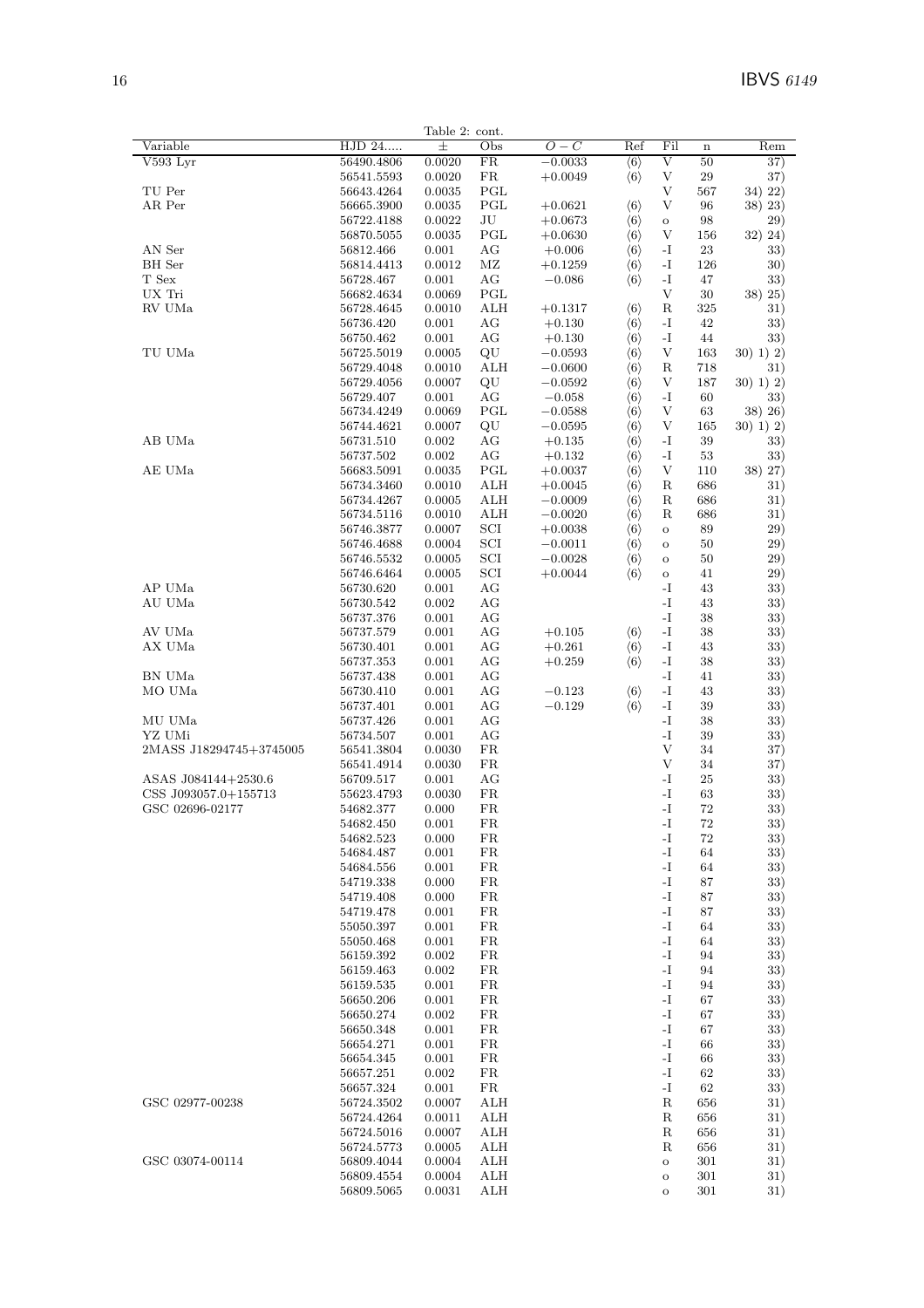|                            |            | Table 2: cont. |            |                  |     |             |             |     |
|----------------------------|------------|----------------|------------|------------------|-----|-------------|-------------|-----|
| Variable                   | HJD 24     | 士              | Obs        | $\overline{O}-C$ | Ref | Fil         | $\mathbf n$ | Rem |
| GSC 03074-00114            | 56809.5577 | 0.0005         | <b>ALH</b> |                  |     | $\circ$     | 301         | 31) |
| GSC 03428-01497            | 56726.3619 | 0.0013         | ALH        |                  |     | $\mathbf R$ | 929         | 31) |
|                            | 56726.4373 | 0.0012         | ALH        |                  |     | $\mathbf R$ | 929         | 31) |
|                            | 56726.5124 | 0.0012         | ALH        |                  |     | $\mathbf R$ | 929         | 31) |
|                            | 56726.5882 | 0.0014         | ALH        |                  |     | R           | 929         | 31) |
| GSC 03577-02495            | 56559.3014 | 0.0040         | <b>FR</b>  |                  |     | V           | 67          | 37) |
| GSC 03755-00845            | 56629.3363 | 0.0004         | ALH        |                  |     | V           | 69          | 31) |
|                            | 56629.4117 | 0.0004         | ALH        |                  |     | V           | 69          | 31) |
|                            | 56629.4879 | 0.0004         | ALH        |                  |     | V           | 69          | 31) |
| GSC 03832-00152            | 56758.3343 | 0.0009         | ALH        |                  |     | V           | 480         | 31) |
|                            | 56758.4247 | 0.0007         | ALH        |                  |     | V           | 480         | 31) |
|                            | 56758.5160 | 0.0004         | ALH        |                  |     | V           | 480         | 31) |
|                            | 56758.6073 | 0.0004         | ALH        |                  |     | V           | 480         | 31) |
| GSC 03851-00240            | 56761.4284 | 0.0049         | ALH        |                  |     | $\mathbf R$ | 416         | 31) |
|                            | 56761.4946 | 0.0010         | ALH        |                  |     | $\mathbf R$ | 416         | 31) |
|                            | 56761.5629 | 0.0008         | ALH        |                  |     | $\mathbf R$ | 416         | 31) |
|                            | 56761.6323 | 0.0008         | ALH        |                  |     | $\mathbf R$ | 416         | 31) |
| GSC 03863-00740            | 56757.4080 | 0.0017         | ALH        |                  |     | V           | 153         | 31) |
|                            | 56757.6073 | 0.0022         | ALH        |                  |     | V           | 153         | 31) |
| GSC 03934-01904            | 56856.3971 | 0.0006         | ALH        |                  |     | $\mathbf R$ | 521         | 31) |
|                            | 56856.5056 | 0.0006         | ALH        |                  |     | $\mathbf R$ | 521         | 31) |
|                            | 56856.6154 | 0.0008         | ALH        |                  |     | $\mathbf R$ | 521         | 31) |
| GSC 04372-00436            | 56654.245  | 0.001          | AG         |                  |     | $-I$        | 31          | 33) |
|                            | 56654.519  | 0.001          | AG         |                  |     | $-I$        | 26          | 33) |
| GSC 04552-01498            | 56668.4064 | 0.0005         | JU         |                  |     | $\circ$     | 18          | 29) |
| ROTSE1 J181449.65+400948.5 | 56541.4430 | 0.0030         | <b>FR</b>  |                  |     | V           | 52          | 37) |
| TYC 4556-1113              | 56764.365  | 0.001          | AG         |                  |     | $-I$        | 32          | 33) |
|                            | 56764.450  | 0.001          | AG         |                  |     | $-I$        | 32          | 33) |
|                            | 56764.538  | 0.001          | AG         |                  |     | $-I$        | 32          | 33) |

## Observers:

| AG:            | Agerer, F., Tiefenbach   |
|----------------|--------------------------|
|                |                          |
| ALH:           | Alich, K., Schaffhausen  |
| DIE:           | Dietrich, M., Radebeul   |
| FR:            | Frank, P., Velden        |
| JU:            | Jungbluth, H., Karlsruhe |
| MOO:           | Moos, C., Netphen        |
| MS:            | Moschner, W., Lennestadt |
| MZ:            | Maintz, G., Bonn         |
| PGL:           | Pagel, L., Klockenhagen  |
| QU:            | Quester, W., Esslingen   |
| SCI:           | Schmidt, U., Karlsruhe   |
| WTR:           | Walter, F., München      |
| Remarks:       |                          |
| n              | number of measurements   |
| $\ddot{\cdot}$ | uncertain                |
| S              | secondary minimum        |
|                |                          |

- 
- 
- 
- 

| n              | number of measurements          | (19) | 10.734 |
|----------------|---------------------------------|------|--------|
| $\ddot{\cdot}$ | uncertain                       | (20) | 10.747 |
| S              | secondary minimum               | (21) | 10.231 |
| (1)            | maximum determination as        | (22) | 11.854 |
|                | described by Wade et al. (1999) | (23) | 10.029 |
| (2)            | mean error in this case:        | (24) | 9.920r |
|                | standard deviation              | (25) | 12.925 |
| (3)            | double maximum:                 | (26) | 9.210r |
|                | time of the first maximum       | 27   | 10.961 |

- (4) double maximum:
	- time of the second maximum
- (5) 8.172 mag
- (6) 10.859 mag
- (7) 9.228 mag
- (8) 10.953 mag
- $(9)$  10.806 mag<br>  $(10)$  11.707 mag
- $11.707~\mathrm{mag}$
- $(11)$  9.458 mag<br>  $(12)$  11.110 mag
- $11.110$  mag
- (13) 11.518 mag
- $(14)$  10.744 mag
- $(15)$  10.958 mag
- $(16)$  10.329 mag
- (17) 10.522 mag
- $(18)$  10.462 mag
	- mag  $mag$
	- mag
	- mag
	- mag
- $nag$
- mag
- $\operatorname{mag}$
- (27) 10.961 mag